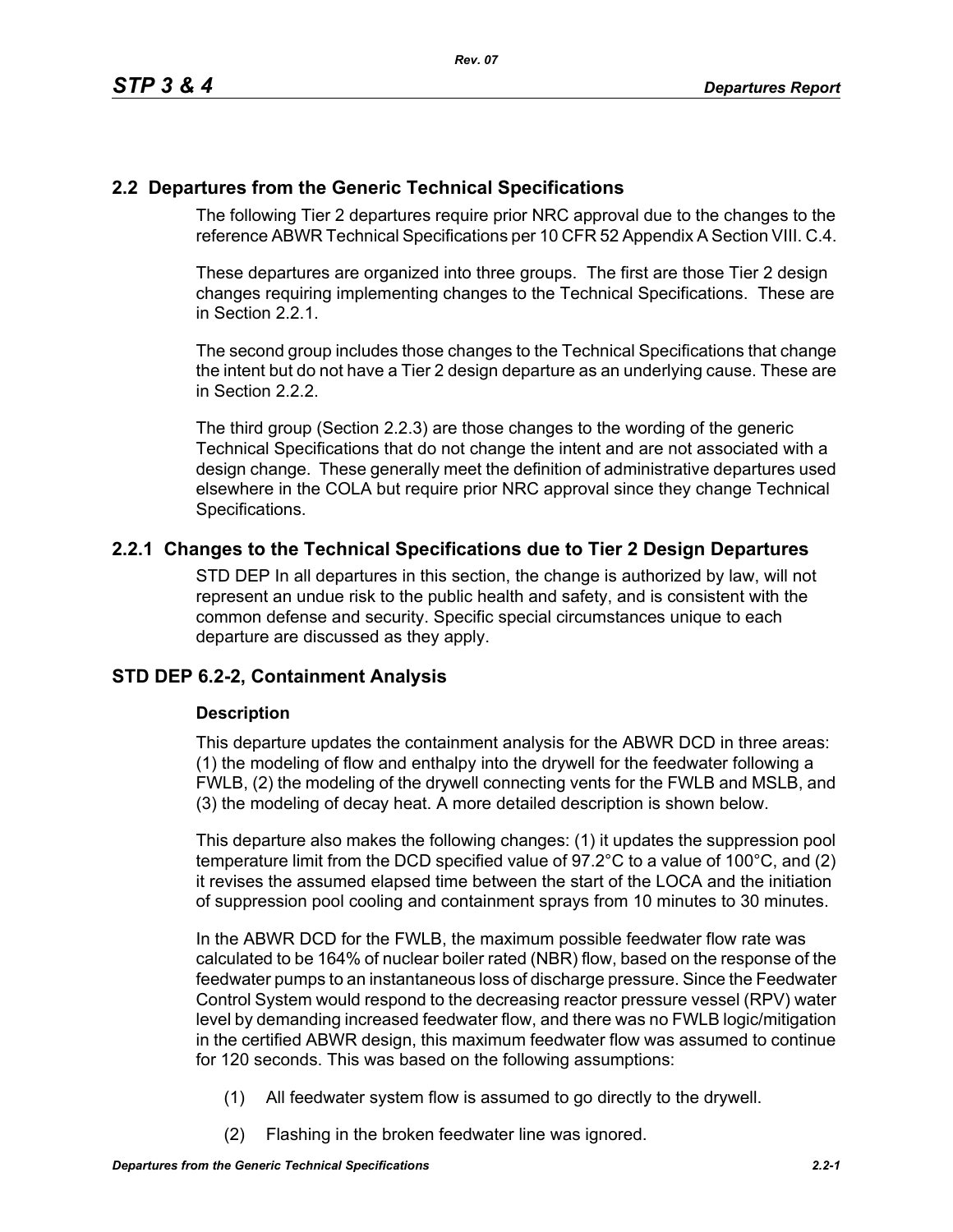- (3) Initial feedwater flow was assumed to be 105% NBR.
- (4) The feedwater pump discharge flow will coast down as the feedwater system pumps trip due to low suction pressure. During the inventory depletion period, the flow rate is less than 164% because of the highly subcooled blowdown. A feedwater line length of 100 meters was assumed on the feedwater system side.

Subsequent to certification, analysis for plant-specific ABWRs revealed that these assumptions were non-conservative.

For the containment analysis, the feedwater system side of the FWLB has been changed using a revised time variant feedwater mass flow rate and enthalpy directly to the drywell airspace. The time histories of the mass flow and enthalpy have been determined from the predicted characteristics of a typical feedwater system. The conservatism of the assumed mass flow and enthalpies will be confirmed based on the containment analyses to be performed for ITAAC Item No. 4 in Part 2, Tier 1, Table 2.14.1, which will reflect the as-built condensate and feedwater piping configuration, pipe lengths, and pump characteristics. In addition, to provide added assurance of acceptable results, safety related FWLB mitigation has been added to the STP 3 & 4 ABWR design which adds safety related instrumentation to sense and confirm a FWLB based on high differential pressure between feedwater lines coincident with high drywell pressure to trip the condensate pumps (Ref. STD DEP T1 2.4-2). This automated condensate pump trip is not credited in the containment analysis.

The analysis is further revised to reflect the characteristics of the horizontal vents configuration that had not been modeled in the DCD. The certified DCD model did not properly simulate the horizontal vent portion of the vent system and incorrectly modeled the vent clearing time. The revised STP 3 & 4 ABWR containment analysis has been performed using the drywell connecting vent (DCV) loss coefficients and considering the horizontal vents. The total DCV loss coefficient is based on a summation of losses.

Further analysis done based on ANSI/ANS-5.1 (1994), including the 2-sigma uncertainty, has determined that the decay heat curves used in the DCD based on best estimate ANSI/ANS-5.1 (1979) were non-conservative for long-term analysis. To address this, the decay heat curves used in the revised containment analysis were revised to reflect the ANSI/ANS-5.1 (1979) with 2-sigma uncertainty included.

The revised containment analysis uses the GOTHIC code and is documented in WCAP-17058. The analysis uses the same assumptions and inputs that were used in the DCD with consideration of the revised modeling as noted above. The report describes all input assumptions, baselining of the GOTHIC code results to those used in the DCD and all containment time-dependent pressure and temperature results. The report also evaluates the impact on the analysis results of the few unavoidable modeling differences due to certain features in the GOTHIC code.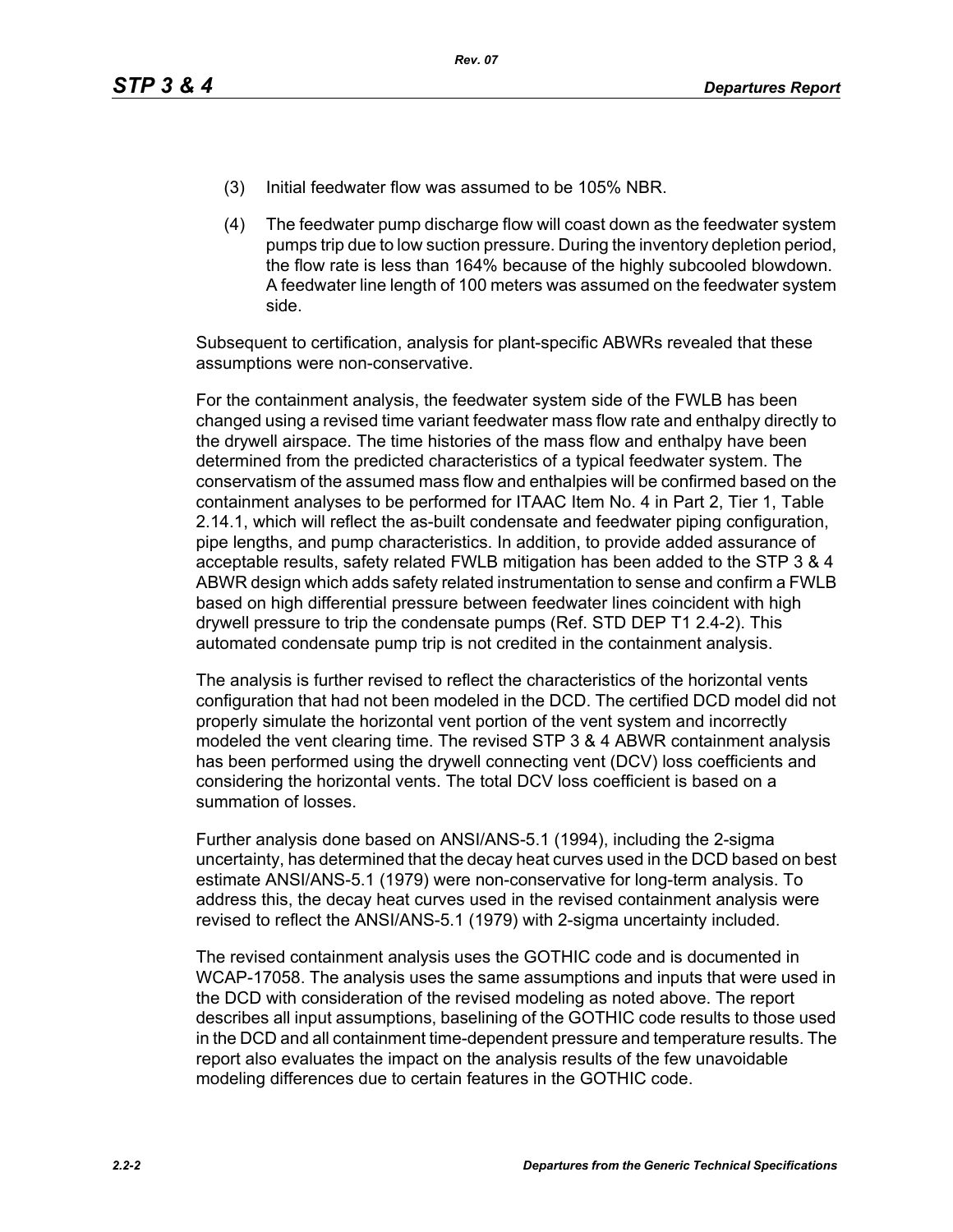The impact of the revised pressure and temperature results on pool swell velocity and height described in Appendix 3B is evaluated in a new departure which is STD DEP 3B-2.

Technical Specification 3.6.1.1, 3.6.1.2, and 3.6.1.4 Bases (Applicable Safety Analyses) are changed based upon the containment analysis. These changes show the peak containment pressure  $(P_a)$  from the containment analysis.

#### **Evaluation Summary**

This departure which updates the containment analysis for STP 3 & 4 does not affect Tier 1, Tier 2\*, or any operational requirements. However, it does affect the Bases for Technical Specifications 3.6.1.1, 3.6.1.2, and 3.6.1.4 and therefore requires NRC approval.

There is no impact on environmental qualification of equipment due to the higher predicted drywell temperatures and pressures. The qualification of equipment is based on the containment design pressures and temperatures. The calculated containment pressure and temperature for both the FWLB and MSLB remain below the design values except for a two second period when the drywell temperature exceeds the design temperature by 2.1°C for the MSLB. Due to thermal inertia, components in the drywell would not have sufficient time to reach the design limit temperature in such a short time.

The change in the design suppression pool temperature limit is to align the limit with the NPSH calculation assumptions to determine that adequate NPSH exists for the HPCF and RHR pumps. These calculations represent the limiting condition for determining maximum allowable suppression pool temperature. These calculations use a suppression pool temperature of 100°C. Therefore, the allowable design limit for the peak suppression pool temperature is being changed to 100°C.

The change in the assumed elapsed time between start of LOCA and initiation of suppression pool cooling and containment sprays from 10 minutes to 30 minutes is conservative relative to the DCD as heat removal from these systems is not credited until later in the accident sequence. This also brings the assumption for operator action into alignment with current safety analysis practices.

This departure was evaluated per Section VIII.C.4 of Appendix A to 10CFR part 52 and:

(1) This exemption is not inconsistent with the Atomic Energy Act or any other statute and therefore is authorized by law. The design change and revised containment analysis represents an improvement and therefore will not present an undue risk to the public health and safety. The change does not relate to security and does not otherwise pertain to the common defense and security.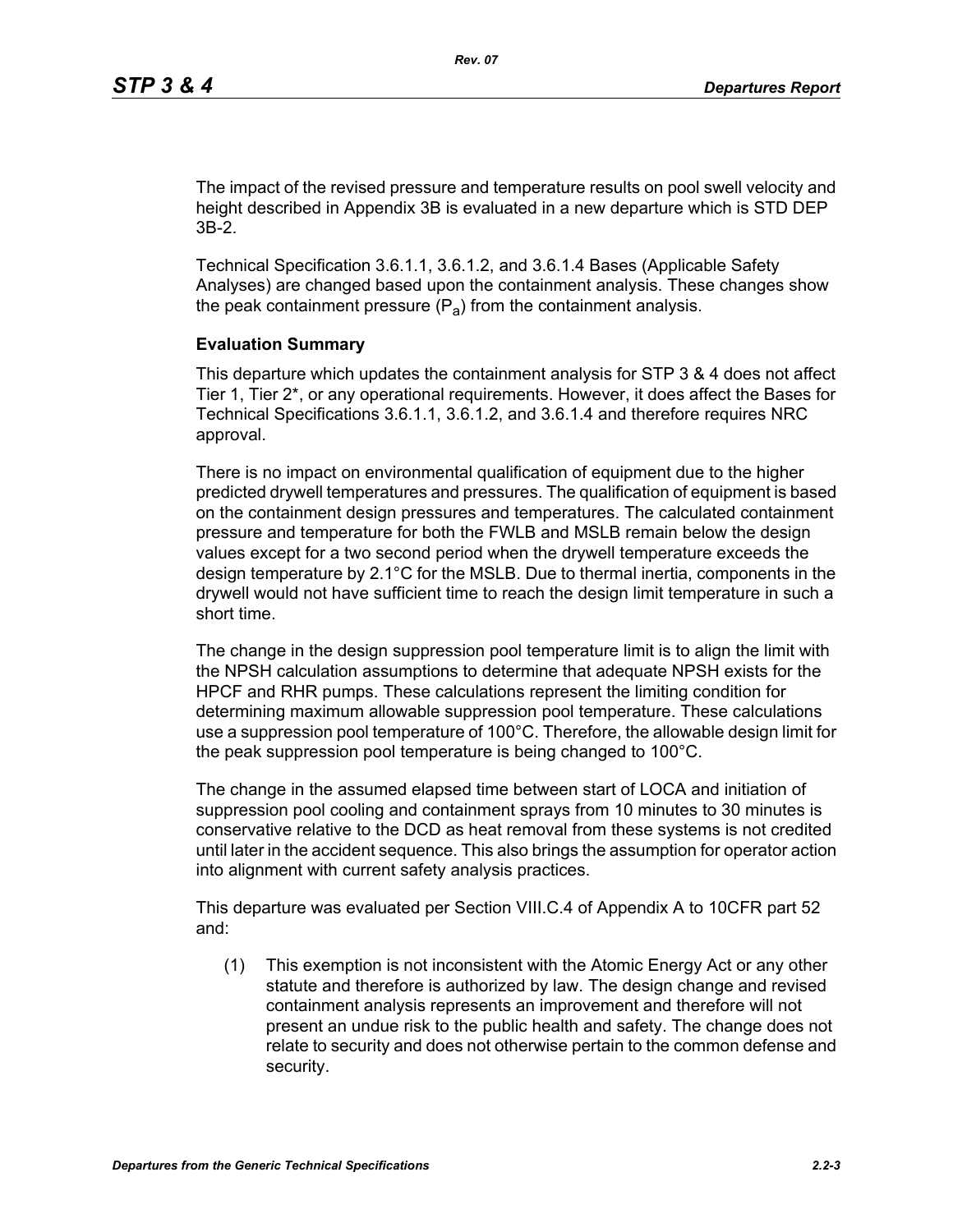(2) Special circumstance (iv) applies in that this represents a benefit in public health and safety. The incorporation of these modeling changes as well as the use of an analysis method which has been baselined to the certified DCD analysis method provide a more accurate prediction of peak containment conditions post-accident. These results show that the peak containment pressure and temperature conditions calculated following an accident based on these improved analyses are acceptable.The FWLB mitigation to the ABWR design will provide added assurance that the revised containment analysis results will remain conservative when detailed feedwater and condensate system design and procurement work is completed.

As discussed above, the change satisfies the exemption criteria per the requirements in 10 CFR 52 Appendix A Section VIII.C.4.

## **STD DEP 7.3-7, Automatic Depressurization Subsystem (ADS) Manual Operation**

This departure summary is relocated to Part 7, Section 3.0.

## **STD DEP 7.3-12, Leak Detection and Isolation System Sump Monitoring**

#### **Description**

Subsection 7.3.1.1.2(m) of the reference ABWR DCD provides alarm setpoints (nominal values) to support Technical Specification limits for Reactor Coolant Pressure Boundary Leakage. The leakage rate values are also discussed in Subsections 5.2.5.4.1, 5.2.5.5.1, 5.2.5.5.2 and 5.2.5.9. The original values were based on a leakbefore-break option (not used on STP 3 & 4) that allowed the use of a lower unidentified leakage limit. In lieu of providing a plant-specific Leak Before Break analysis, drywell leakage rate limits are provided as follows:

- **Total leakage averaged over the previous 24-hour period is changed from 95 L/min** to 114 L/min
- Unidentified leakage is changed from 3.785 L/min to 19 L/min

The 8 L/min increase in 4 hours is a plant computer based control room alarm that will provide an early warning to control room operators so they can take action well below the Technical Specification limit for unidentified leakage of 19 L/min. This alarm initiates on an increase in leakage above normal leakage values.

Technical Specification LCO 3.4.3 and its associated Bases are changed to show the revised leakage limits.

#### **Evaluation Summary**

This departure changes the Technical Specification 3.4.3 LCO and associated Bases, but does not change the intent of the generic Technical Specification. However since it affects a Technical Specification it requires prior NRC approval. This departure was evaluated per Section VIII.C.4 of Appendix A to 10CFR part 52 and: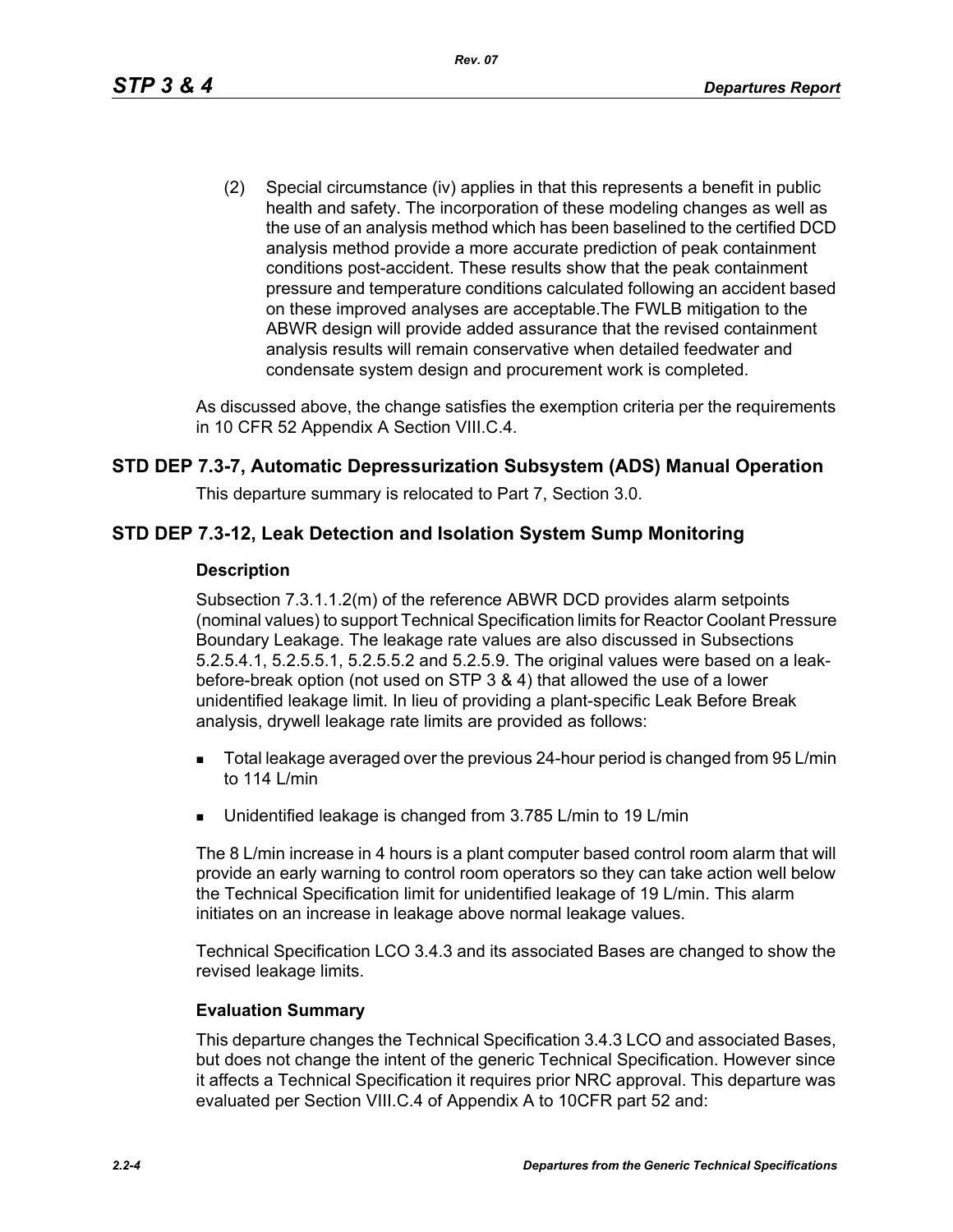Special circumstance (iv) of 10 CFR 50.12(a)(2) applies in that substituting the operationally proven leakage limits was judged to be more conservative than applying the Leak Before Break criteria so that a net benefit to public health and safety results.

This exemption is not inconsistent with the Atomic Energy Act or any other statute and therefore is authorized by law. As discussed above, the design change represents an improvement and therefore will not present an undue risk to the public health and safety. The design change does not relate to security and does not otherwise pertain to the common defense and security.

## **STD DEP 7.3-17, Automatic Depressurization System (ADS) Electrical Interface**

#### **Description**

Subsection 7.3.2.1.2 (3e) of the reference ABWR DCD describes compliance with RG 1.75. The following information has been added to provide a more complete description of ECCS compliance with this RG:

"Sensor input signals are in Division I, II, III and IV. Control logic is performed in Divisions I, II and III."

These words are added to clarify that control logic is only in Div I, II and III to conform to the three divisions of ECCS. However, sensor signals come from all four electrical Divisions.

Technical Specification 3.3.1.4 Bases (Background) is changed to show that there are three divisions of ESF logic (Divisions I, II, and III), not four.

#### **Evaluation Summary**

This departure changes Technical Specification 3.3.1.4 Bases but does not change the intent of the generic Technical Specification. However, since it is a change to the Technical Specification it requires prior NRC approval. This departure was evaluated per Section VIII.C.4 of Appendix A to 10CFR part 52 and:

Special circumstances are present as specified in 10 CFR 50.12(a)(2). Special circumstance (ii) applies in that the departure represents no change in the underlying purpose of the design but clarifies the Technical Specifications and conforms them to the standard design.

This exemption is not inconsistent with the Atomic Energy Act or any other statute and therefore is authorized by law. As discussed above, the change represents an improvement to the Technical Specification and therefore will not present an undue risk to the public health and safety. The design change does not relate to security and does not otherwise pertain to the common defense and security. As demonstrated above, the exemption complies with the requirements in Section VIII.C.4.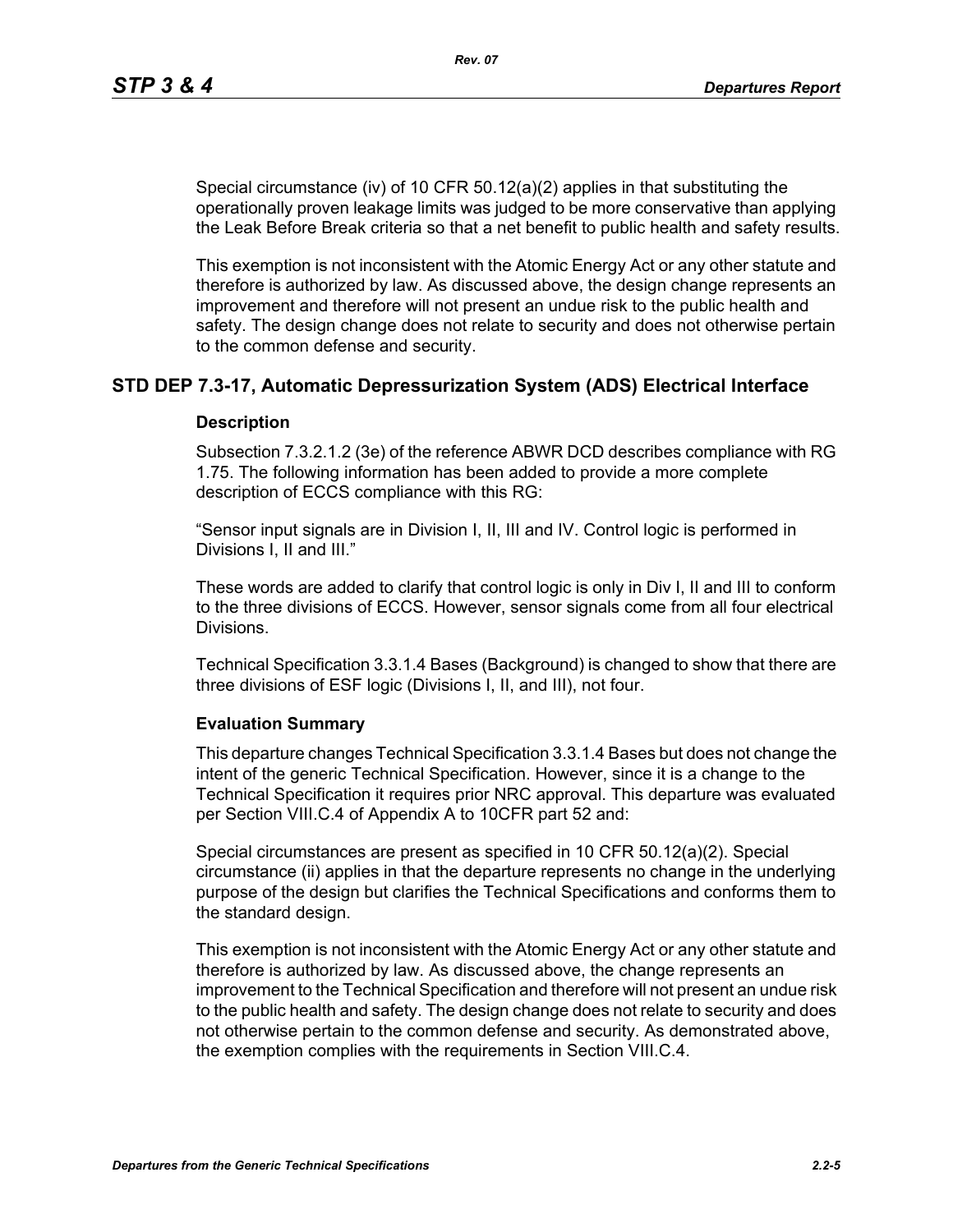# **STD DEP 7.5-1, Post-Accident Monitoring (Drywell Pressure) Description**

The following changes are to assure the system designs meet the post-accident monitoring (PAM) design requirements of RG 1.97.

- **Add variable Type A classification to the Drywell Pressure in Subsection 7.5.2.1.** This information is to be used by the control room operator in determining an initiation of the drywell spray to maintain the reinforced concrete containment vessel below temperature limits under a LOCA condition. Table 7.5-3 has also been revised to add drywell pressure as a Type A variable.
- **Correct the variable ranges for the Drywell Pressure and Meteorological Data in** Table 7.5-2.
- **Delete the Secondary Containment Air Temperature from the list of PAM variables** in Table 7.5-2.
- Add Suppression Chamber (Wetwell) Spray Flow, variable Type D. Category 2, to the list of PAM variables in Table 7.5-2.
- Add the Type A wetwell pressure parameter to the large display panel in Subsection 18.4.2.11 to be used by the control room operator in determining a manual initiation of the wetwell spray to limit the bypass leakage.
- Add additional event items to Table 7.5-4 to align it with DCD Table 15A-9.

TS Bases B3.3.6.1 (LCO discussion for Function 5.a) is changed to show that Drywell Pressure and Wetwell Pressure are Type A Instruments (post-accident monitoring variables), and to show that Wetwell Atmosphere Temperature is a Category I variable and is a required function for post-accident monitoring. The Bases are also changed to provide a discussion for Wetwell Atmosphere Temperature (Function 13) and to show the correct reference to Wetwell Pressure, rather than Containment Wide Range Pressure.

TS Table 3.3.6.1-1 is changed so that Function 5.b shows Wetwell Pressure instead of Containment Wide Range Pressure, and Wetwell Atmosphere Temperature is added to that Table as Function 13.

## **Evaluation Summary**

The PAM design requirements were updated to more closely follow the guidance of RG 1.97, BTP HICB-10 and TMI-related criteria 10 CFR 50.34. The identified changes are requirements that were exempted in the reference ABWR DCD but are now redesigned to better comply with RG 1.97.

From RG 1.97, Type A variables provide the primary information required to permit the control room operator to take the specified manually controlled actions for which no automatic control is provided and that are required for safety systems to accomplish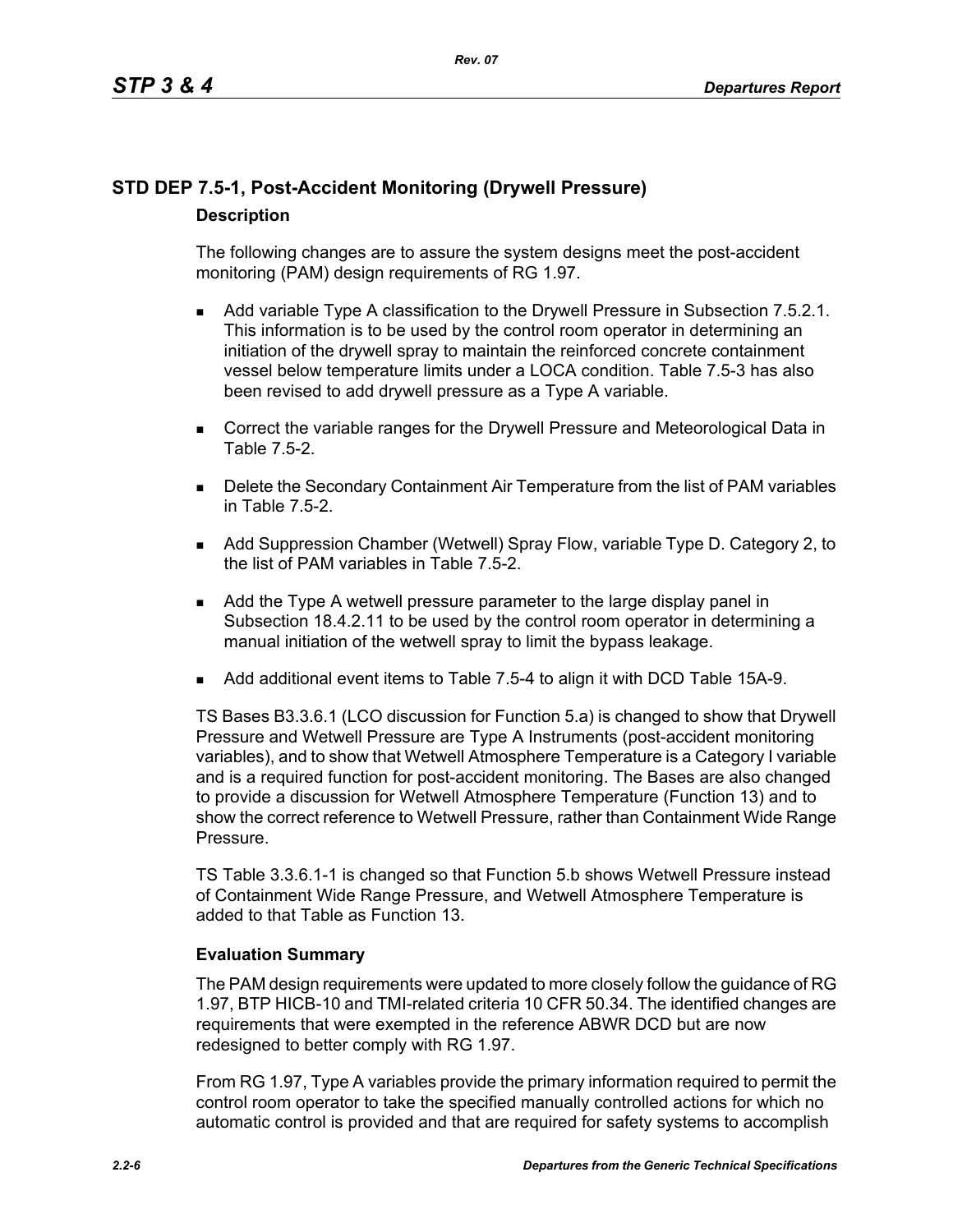*Rev. 07*

their safety function for design basis accident events. Based on that, the drywell and wetwell pressure readings are categorized as Type A variables as they are used by the operator to determine whether to initiate drywell or wetwell sprays to protect primary containment from exceeding pressure or temperature limits. Secondary containment air temperature is deleted as a PAM variable as it is not a required PAM variable in Table 2 of RG 1.97 or in 10 CFR 50.34.

Special circumstance (iv) applies in that the departure represents a net benefit to the public health and safety by providing a set of instruments for post-accident monitoring that are more closely in adherence with regulatory guidance. These include additional areas monitored for radiation, high profile display of containment conditions important to post-accident response, and modified instrument ranges to better bracket expected parameters post-accident.

This exemption is not inconsistent with the Atomic Energy Act or any other statute and therefore is authorized by law. As discussed above, the design change represents an improvement and therefore will not present an undue risk to the public health and safety. The design change does not relate to security and does not otherwise pertain to the common defense and security.

## **STD DEP 7.7-10, Control Rod Drive Control System Interfaces**

#### **Description**

Subsection 7.7.1.2.1 of the reference ABWR DCD provides the Rod Control and Information System (RCIS) interfaces with the Control Rod Drive (CRD) Control System for Single Rod Movement (Subsection 7.7.1.2.1(1)), Withdrawal Cycle (Subsection 7.7.1.2.1(2)), Insert Cycle (Subsection 7.7.1.2.1(3)), and Ganged Rod Motion (Subsection 7.7.1.2.1(4)). This COLA change implements the following revisions in the listed DCD subsections:

- **The Performance and Monitoring Control System (PMCS) normal operational** manual mode CRT display is replaced with the RCIS Dedicated Operator Interface on the Main Control Room Panel.
- The description of allowed operator single and ganged rod movement manual commands is revised.
- The name of the subsection "Introduction" is changed to "Single Rod Movement."
- A discussion of the Rod Action and Position Information (RAPI) rod block operations is added.
- **The description of RAPI normal rod movement operations is revised. The revised** text includes description of operation of the Rod Server Modules (RSMs), the Rod Brake Controllers (RBCs), the Synchro-to-Digital Converters (SDCs), and the Fine Motion Control Rod Drives (FMCRDs).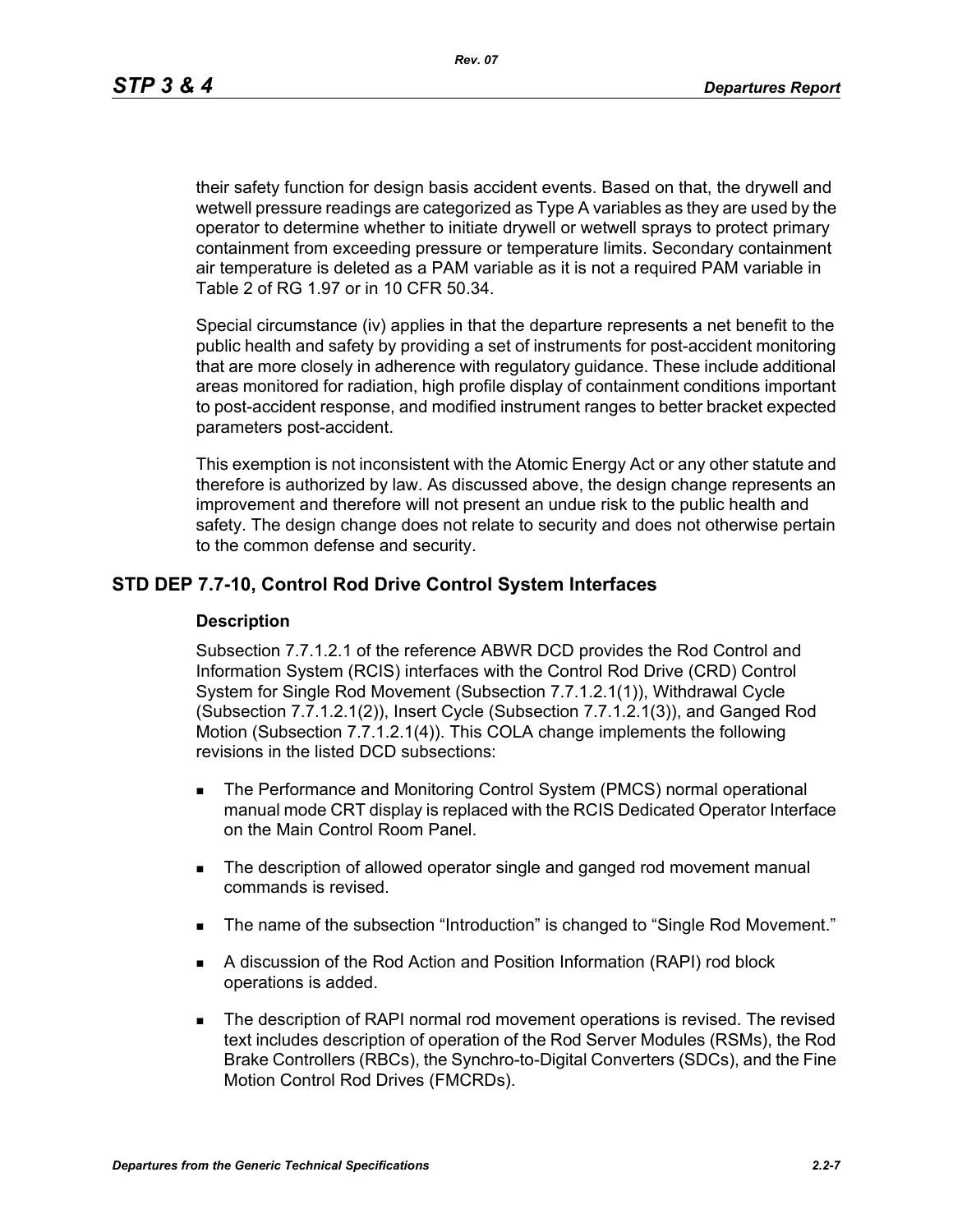- The name of the subsection "Ganged Rod Motion" is changed to "Ganged Rod Movement."
- The description of ganged rod movement interface is revised.

Subsection B 3.9.4, "Bases," of Section 16.0, "Technical Specifications" of ABWR DCD, Rev. 0, describes "Actions" to take to bypass an inoperable full-in position indication channel of the RCIS to allow refueling operations to proceed. The actions include identifying an alternate method to use to ensure the affected control rod is fully inserted. A possible option is described which uses the synchros of the affected FMCRD to verify rod full-in position. This COLA change implements a revision to the specific method described in Subsection B 3.9.4 to use the synchros to verify rod fullin position.

## **Evaluation Summary**

This proposed change provides a more clear and complete description of this nonsafety RCIS design implementation and operation. These RCIS changes are a result of ABWR DCD I&C design evolution based on multiple years of operating experience at a Japanese ABWRs. The approved ABWR DCD design and functional requirements still are satisfied with improved, state-of-the-art, I&C equipment systems.

# **STD DEP 7.7-18, Rod Control and Information System Operator Information**

## **Description**

Subsection 7.7.1.2.3 of the reference ABWR DCD provides the Rod Control and Information System (RCIS) Reactor Operator Information. This COLA change implements the following revisions in Subsection 7.7.1.2.3:

- The list of RCIS annunciation activations at the main control panel is revised to be consistent with the current RCIS design.
- The list of RCIS status information provided on the RCIS dedicated operators interface on the main control panel is revised to be consistent with the current RCIS design.
- The list of RCIS operator functions allowed through the RCIS dedicated operators interface panel, and related RCIS displays, indications and associated controls provided on the main control room panel and on the RCIS cabinets and panels, is revised to be consistent with the current RCIS design.
- The list of RCIS related information displayed for the operator by main control room equipment other than the RCIS dedicated operator interface is revised to be consistent with the current RCIS design.

Bases Subsections B 3.9.3, "Background", B 3.10.3, "Background" and "Applicable Safety Analyses", B 3.10.4, "Background" and "Applicable Safety Analyses", and B 3.10.5, "Background" and "Applicable Safety Analyses" of Section 16.0, "Technical Specifications" of the DCD reference use of an RCIS "Rod Test Switch" to allow two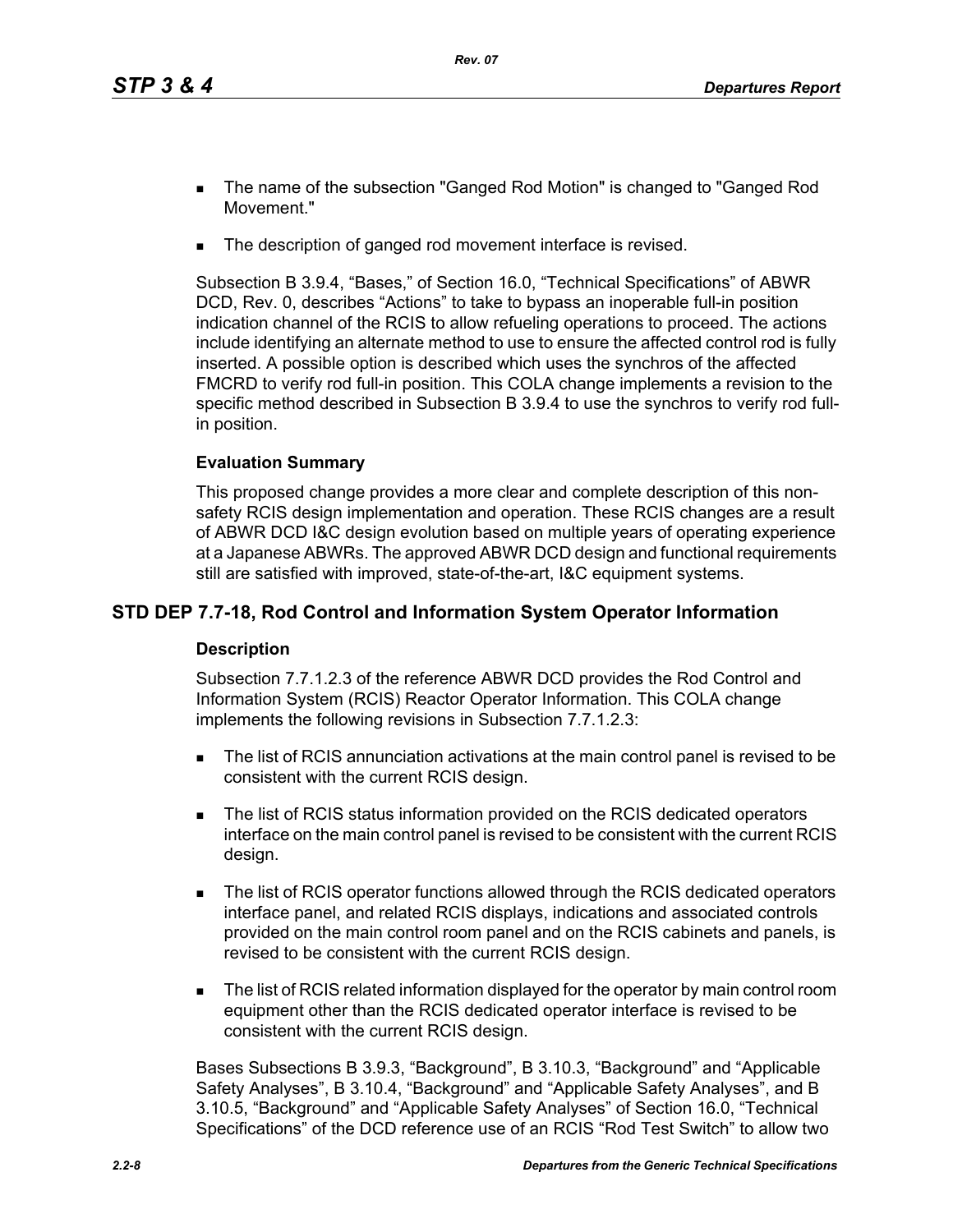*Rev. 07*

control rods to be withdrawn for scram testing. This "Rod Test Switch" is placed in Scram Test Mode through use of the RCIS Dedicated Operators Interface (DOI) panel (i.e., the switch is now a touch panel button). This COLA change implements a revision to Subsections B 3.9.3, B 3.10.3, B 3.10.4 and B 3.10.5 of the Technical Specifications to revise the manner in which the RCIS is placed in Scram Test Mode.

## **Evaluation Summary**

This proposed change does not affect Tier 1 or Tier 2\* information, however it does affect the bases of Technical Specifications 3.9.3, 3.10.3, 3.10.4 and 3.10.5 and therefore requires prior NRC approval. This proposed change was evaluated per Section VIII.C.4 of Appendix A to 10CFR part 52 and:

- (1) This proposed change is not inconsistent with the Atomic Energy Act or any other statute and therefore is authorized by law. This proposed change consists only of rewording for clarification and editorial correction with no change to the meaning or intent of the original bases of Technical Specifications 3.9.3, 3.10.3, 3.10.4 and 3.10.5 and therefore will not present an undue risk to the public health and safety. This proposed change does not pertain to the common defense and security.
- (2) Special circumstances are present as specified in 10 CFR 50.12 (a) (2) which states, "Application of the regulation in the particular circumstances would not serve the underlying purpose of the rule or is not necessary to achieve the underlying purpose of the rule."

The description of the manner in which the RCIS is placed in Scram Test Mode requires revision in order to be consistent with the current design. Application of the regulation as stated in the Bases for Technical Specifications 3.9.3, 3.10.3, 3.10.4 and 3.10.5 is not necessary to serve the underlying purpose of the rule because the proposed change consists only of rewording for clarification and editorial correction with no change to the meaning or intent of the original bases of Technical Specifications.

As demonstrated above, the exemption complies with the requirements in Section VIII.C.4.

# **STD DEP 8.3-1, Plant Medium Voltage Electrical System Design**

## **Description**

The ABWR DCD provided a single 6.9 kV electrical system. This departure changes the medium-voltage electrical distribution system to a dual voltage system consisting of 13.8 kV and 4.16 kV. This departure will change the following:

- Medium voltage rating of the Power Generation (PG) buses increased to 13.8 kV,
- Medium voltage rating of the Plant Investment Protection (PIP) buses decreased to 4.16 kV,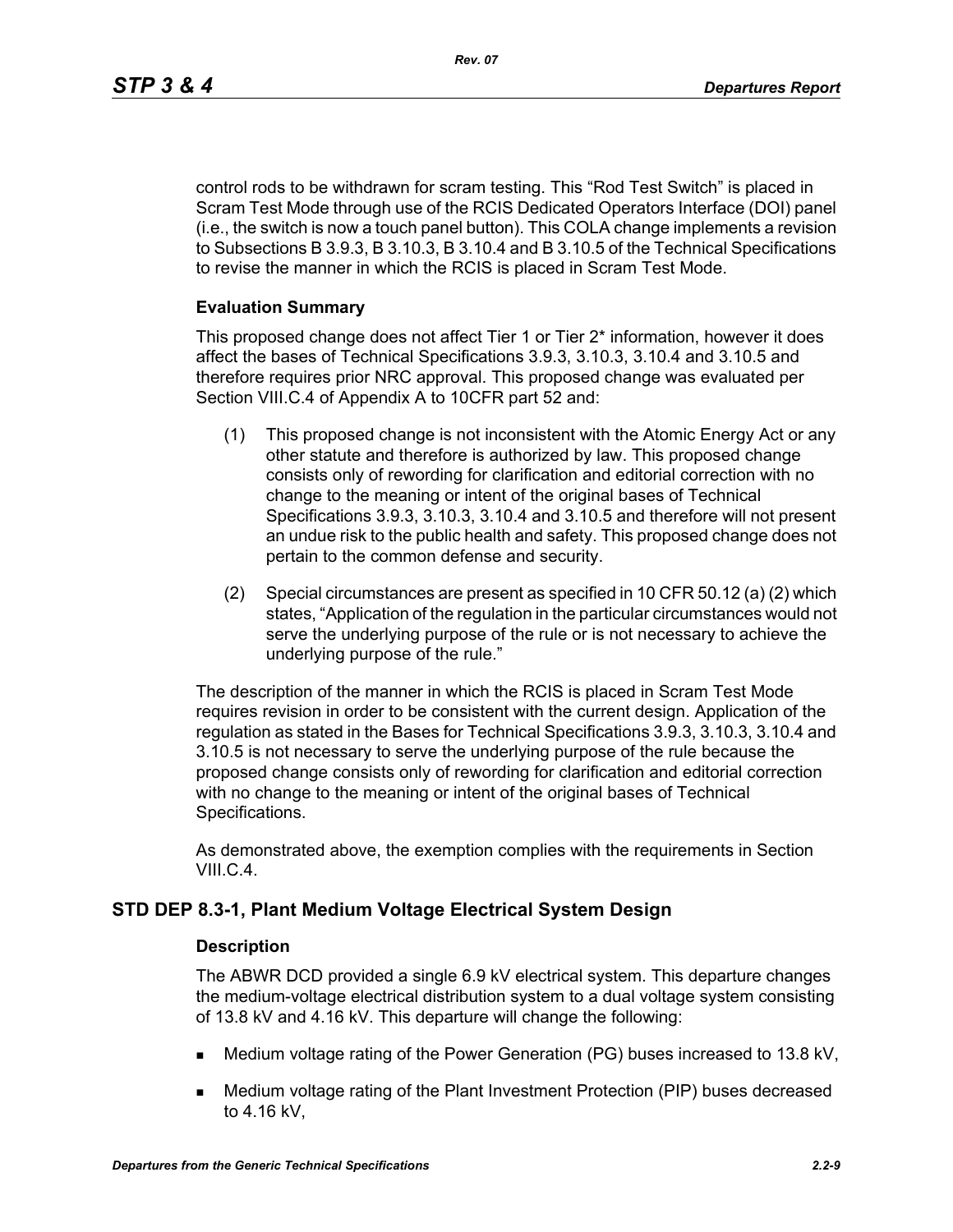- Medium voltage rating of the Class 1E buses decreased to 4.16 kV,
- EDG ratings increased to 7200 kW and 4.16 kV,
- Combustion turbine generator (CTG) ratings increased to 13.8 kV and at least 20 MWe,
- **Time required for CTG to start and achieve steady state voltage and frequency** increased from two minutes to "less than 10 minutes" as required by RG 1.155 for a Station Blackout (SBO) alternate AC source.
- Addition of a second reserve auxiliary transformer from offsite power.

The 13.8 kV PG buses are nonsafety-related while the three emergency diesel generators provide power to divisional 4.16 kV safety buses for a more typical US practice. The change is necessary to allow the plant electrical distribution system to be designed and built using commercially available equipment. This will allow higher voltage (13.8 kV) to supply pumps at a greater distance, which will reduce starting impact on voltage regulation. Stub buses to the 4.16 kV will be included to accommodate the NRC required "direct connect to transformers" and to provide transformer differential current protection. An additional reserve auxiliary transformer from off-site power will be included.

10 CFR 50.63 states that if the CTG (alternate AC source) is available to power the Class 1E buses within 10 minutes of the onset of an SBO, then no coping analysis is required. The change in CTG startup time from two to < 10 minutes does not affect plant safety in the station blackout event since the CTG is not required to provide immediate core inventory or reactor pressure control.

As a result of this design change, Technical Specifications 3.3.1.4 (Table 3.3.1.4-1), and Bases 3.3.1.1 (Background) and 3.3.1.4 (Applicable Safety Analysis, LCO, and Applicability, Actions) are changed to show the medium voltage is 4.16 kV, not 6.9 kV.

Technical Specifications 3.5.1 (Actions), 3.8.1 (Actions, Surveillance Requirements), 3.8.4 (Actions), 3.8.9 (Actions), 3.8.11 (Actions) are changed to show electrical operating requirements changes for the CTG and DGs.

Technical Specifications Bases 3.8.1 (Background, Applicable Safety Analysis, LCO, Actions, Surveillance Requirements), 3.8.2 (LCO), 3.8.7 (LCO), 3.8.8 (LCO), 3.8.9 (Background, LCO, Table B 3.8.9-1), 3.8.11 (LCO, Actions), are changed to show electrical operating requirements changes for the offsite power sources, CTG and DGs.

The capability to power the FMCRDs directly from a PIP bus and the direct transfer capability is changed to occur at the 480 volt level. These changes are reflected in FSAR Sections 8.3.1.1.1, Figures 8.3-1, Sheet 1, 3 and 4 and FSAR Table 9A.6-2 Fire Hazard Analysis.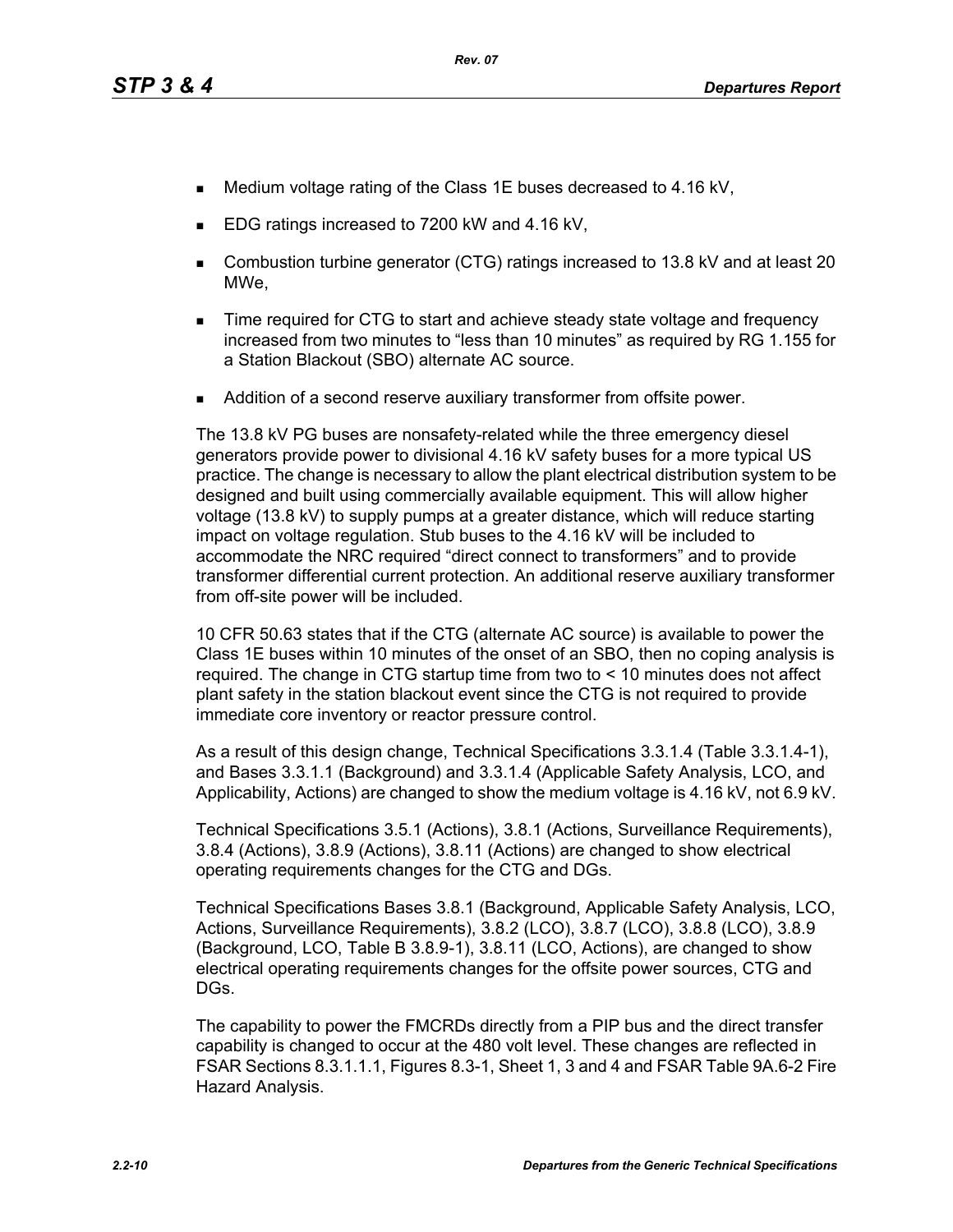Power supplies to the FMCRD power distribution panels A-1, A-2, B-1, B-2, C-1 and C-2 and transfer switches have been re-classified as non-Class 1E. This change requires revisions to FSAR sections 7.4.2.1.2, 8.3.1.1.1, 8.3.1.2(2)(f), and 8.3.3.5.1, 8.3.3.6.2.2.4 and 8.3.4.29.

Isolation between Class 1E bus and non-Class 1E FMCRD loads is provided by two Class 1E protective devices in series. The Class 1E breaker trip prior to upstream breaker trip is assured by circuit protection coordination and testing of breakers. The zone selective interlock feature requirement is removed. This change requires revision to FSAR sections 7.4.2.1.2, 8.3.1.1.1, 8.3.1.2(2)(f), 8.3.4.29 and 19B.2.9 A-25.

#### **Evaluation Summary**

This departure does not affect any Tier 1 or Tier 2\* DCD. This design change results in changes to the Technical Specifications and their Bases as listed above but does not change the intent of the generic Technical Specifications. However since it affects Technical Specifications it requires prior NRC approval. This departure was evaluated per Section VIII.C.4 of Appendix A to 10CFR part 52 and:

- (1) This departure is not inconsistent with the Atomic Energy Act or any other statute and therefore is authorized by law. The departure will not present an undue risk to the public health and safety, and the departure does not relate to security and does not otherwise pertain to the common defense and security.
- (2) Special circumstances are present as specified in 10 CFR 50.12(a)(2).

Special circumstance (iv) applies in that the departure represents a net benefit to the public health and safety by:

- **The proposed design improves reliability with divisional and safety/non-safety** isolation and independence increased through the use of stub buses
- The dual voltage design will provide greater flexibility for maintenance, surveillance, and inspection
- Increased availability of multiple sources of power to the various buses in the proposed design and the ability to isolate the buses individually, if needed.

As discussed above, the exemption complies with the requirements in Section VIII.C.4; therefore, STP requests approval.

#### **STP DEP 8.3-3, Electrical Site Specific Power and Other Changes**

#### **Description**

The associated standard departure STD DEP 8.3-1 revised the medium voltage electrical distribution system. Site specific changes per this departure are required to accommodate the new arrangements and electrical loads. These changes include diesel generator loading and other drawing changes listed below.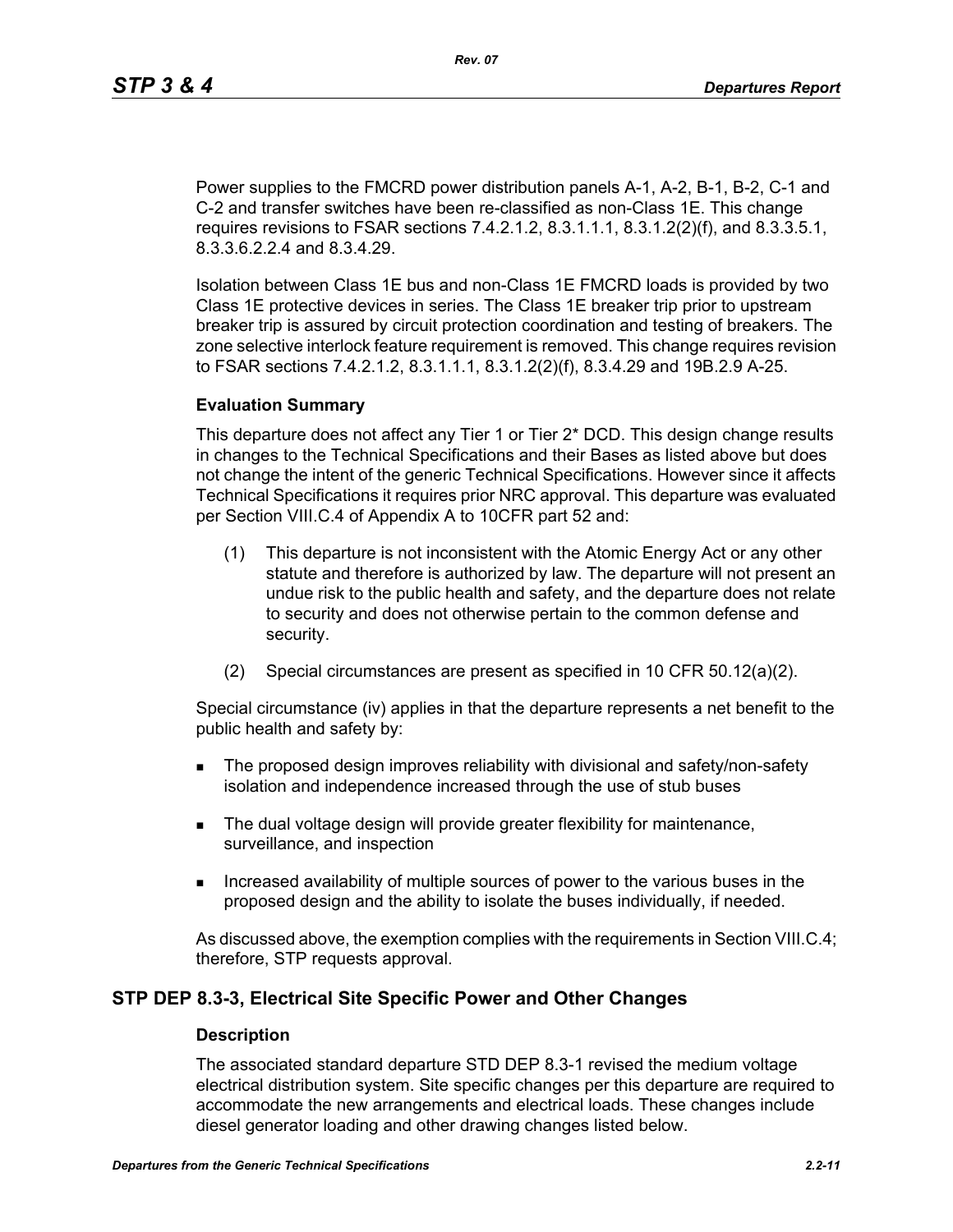*Rev. 07*

- Table 8.3-1 was updated to identify the site-specific changes (i.e., CT Fans, UHS, HECW Refrigerators, MCCs) as a result of performing load study calculations, diesel generator sizing and CTG sizing calculations.
- Figure 8.3-1, Sheets 1-4, were revised to incorporate site-specific load changes which were identified during the process of performing load study calculations, diesel generator sizing and CTG sizing calculations.

As a result of this design change, Technical Specifications Bases 3.8.9 (Table B 3.8.9- 1 "AC, DC, and AC Vital Bus Electrical Power Distribution System") is changed to show the AC Bus changes, i.e., MCC changes.

## **Evaluation Summary**

This departure does not affect any Tier 1 or Tier 2\* information. This design change results in changes to the Technical Specification Bases as listed above but does not change the intent of the generic Technical Specifications. However since it affects Technical Specifications it requires prior NRC approval. This departure was evaluated per Section VIII.C.4 of Appendix A to 10CFR part 52 and:

- (1) This departure is not inconsistent with the Atomic Energy Act or any other statute and therefore is authorized by law. This departure will not present an undue risk to the public health and safety, and the departure does not relate to security and does not otherwise pertain to the common defense and security.
- (2) Special circumstances are present as specified in 10 CFR 50.12(a)(2). Special circumstance (ii) applies to this exemption in that application of the Technical Specification Bases information from the reference ABWR DCD is not necessary to serve the underlying purpose of the rule as follows:
	- *(a)* This departure revises EDG loads within allowable total capacity and changes electrical bus arrangements to support site-specific features.
	- *(b)* The load study calculations for the site-specific loads on the EDGs and CTG for STP 3&4 have been performed and the results validate the loads included in updated Table 8.3-1 and Figure 8.3-1 and show that the EDGs retain sufficient operating margin to meet NRC regulatory position in RG 1.09, Rev. 4.

As discussed above, the exemption complies with the requirements in Section VIII.C.4; therefore, STP requests approval.

# **STD DEP 10.4-5, Condensate and Feedwater System**

## **Description (Technical Specification Affected)**

Technical Specification 3.3.4.2 Bases (Background) is changed to show that there are four feedwater pumps which requires four feedwater pump Adjustable Speed Drives (ASDs). The reference ABWR DCD specified two feedwater pump ASDs.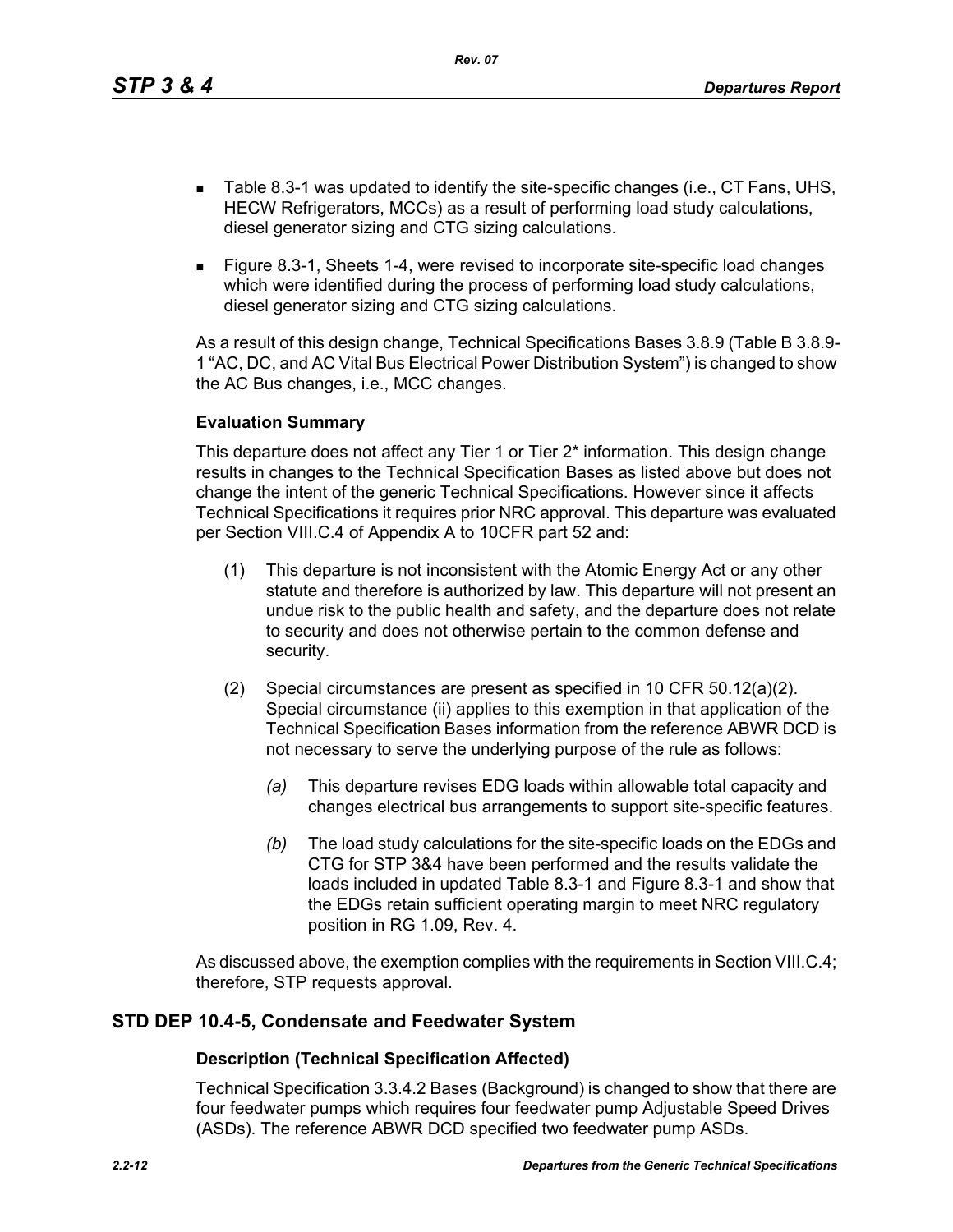## **Evaluation Summary (Technical Specification Affected)**

Special circumstance as defined in 10CFR50.12 (ii) applies in that the original DCD design is not necessary to achieve the underlying purpose of the rule. The departure represents an equal or better alternative in that feedwater flows are controlled via variable speed drives, reducing energy loss at part throttle, additional redundancy exists with additional spare pumps, and critical components like demineralizers can operate at lower pressure.

This exemption is not inconsistent with the Atomic Energy Act or any other statute and therefore is authorized by law. As discussed above, the design change represents an improvement and therefore will not present an undue risk to the public health and safety. The design change does not relate to security and does not otherwise pertain to the common defense and security.

The remaining changes associated with this departure are described and evaluated in the following sections.

#### **Description (Technical Specification Not Affected)**

The reference ABWR DCD and the updated plant configuration based on departures from the reference ABWR DCD are compared in the table below:

- **Four condensate pumps**
- Three reactor feed pumps
- Two heater drain pumps
- One or more heater drain tanks
- A feed pump bypass valve controls FW during plant startup
- Two offgas recombiner condensers cooled by the condensate system

## **Reference ABWR DCD Reference ABWR DCD with Departures**

- Four condensate pumps
- Four condensate booster pumps
- **Four reactor feed pumps**
- Four heater drain pumps
- One high pressure heater drain tank
- Three low pressure heater drain tanks
- One low flow control valve in feed pump discharge header for startup
- One bypass valve used for bypassing HP heaters
- Two offgas recombiner condensers cooled by the turbine building cooling water system

The addition of condensate booster pumps eliminates the necessity to design condensate pumps with high discharge head and the necessity to design the equipment downstream of the condensate pumps (filter/demineralizers, auxiliary equipment coolers) for high pressure application. The addition of the booster pumps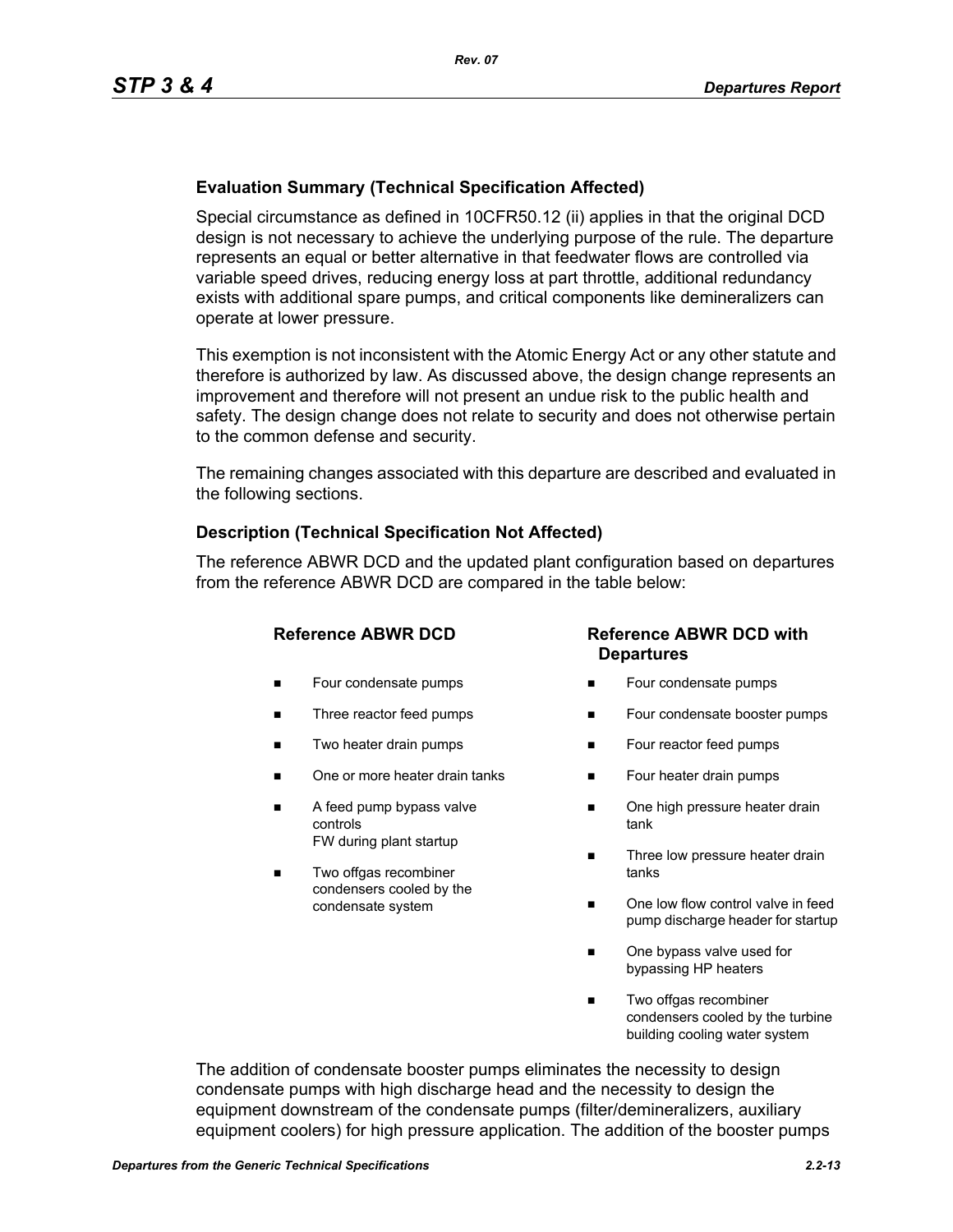allows the design of the condensate pumps to have low discharge head. The condensate and condensate booster pumps provide the necessary NPSH to the reactor feed pump suction.

The addition of one reactor feed pump and two heater drain pumps improves plant availability. If one of these pumps trip during normal operation, the standby pump starts automatically to maintain rated power operation. The use of four booster pumps allow three to be in operation, and the automatic startup of the standby pump as needed to support full power operation.

The four heater drain pumps take suction from one common heater drain tank, which collects drains from the high pressure feedwater heaters and the moisture separator drain tanks. The use of one heater drain tank is based upon equipment arrangement consideration in the Turbine Building.

Three low-pressure drain tanks have been added and each drain tank is located downstream of the corresponding Nos. 1 and 2 heaters. For example, low pressure drain tank A is common to 1A and 2A heaters. This configuration eliminates the condition of drain choking if the differential pressure between No. 1 heater drain cooler and the main condenser becomes insufficient.

The offgas recombiner condensers are changed from being cooled by condensate to being cooled by the turbine building cooling water system to ensure the operating temperature does not exceed the limit for the offgas system.

One low-flow control valve is added to meet the low flow condition during plant startup. A bypass valve used for bypassing the high pressure feedwater heaters is added to provide an additional operation mode when one high pressure heater is not in operation.

#### **Evaluation Summary (Technical Specification Not Affected)**

The changes described above are limited to the equipment addition and removal of non-safety-related equipment, and the changes do not affect any safety-related SSC, or SSC important to safety. Therefore, the changes described in this departure other than those specifically described above as affecting the Technical Specifications do not affect the safety analyses , have no impact on any safety function or any SSC used to mitigate the consequences of an accident, and do not increase the consequences of a malfunction of an SSC important to safety. Furthermore, there is no impact on the probability or consequences of an accident or malfunction of an SSC important to safety, and the departure will not result in any accident of a different type than previously evaluated in the referenced DCD.

The changes described in this departure other than those specifically described above as affecting the Technical Specifications have been evaluated pursuant to the requirements in 10CFR52, Appendix A, Section VIII.B.5. There is no impact on any Tier 1 or Tier 2\* DCD, Technical Specifications, Bases for Technical Specifications or operational requirements as a result of these changes.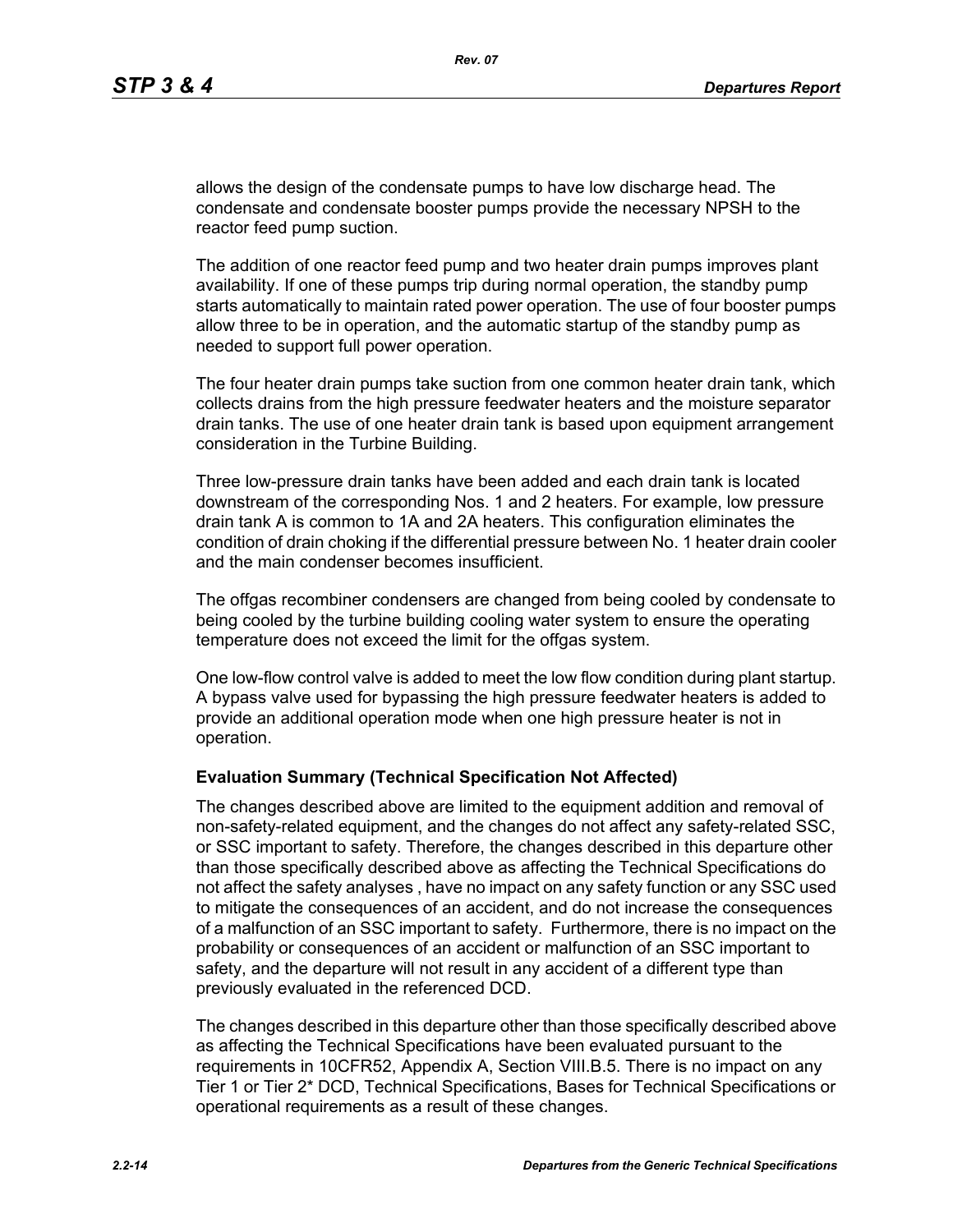# **2.2.2 STD DEP Changes of Intent to the Technical Specifications**

The following departures change the wording and the intent of the referenced ABWR DCD Technical Specifications. None of these changes is caused by nor are the departures related to changes to an underlying design.

## **STD DEP 16.2-1, Safety Limit Violation**

#### **Description**

The following Generic Technical Specifications and the associated Bases related to Safety Limits have been deleted:

- Specification 2.2.1 requiring NRC notification within 1 hour of any Safety Limit violation;
- **Specification 2.2.3 requiring notification of the General Manager Nuclear Plant,** Vice President - Operations, and Offsite Reviewers as specified in Specification 5.5.2 within 24 hours of a violation;
- Specification 2.2.4 requiring the submittal of a Licensee Event Report within 30 days to the NRC of a Safety Limit Violation; and,
- Specification 2.2.5 requiring NRC authorization to resume unit operation.

Specifications 2.2.1, 2.2.4 and 2.2.5 are duplicative of the requirements found in 10 CFR 50.72, 10 CFR 50.73, and 10 CFR 50.36(d)(1), respectively and thus do not belong in Technical Specifications. Specification 2.2.3 does not meet the criteria for inclusion in Technical Specifications and is being relocated to a conduct of operationstype procedure developed in accordance with the procedures development plan.

## **Evaluation Summary**

This departure was evaluated per Section VIII.C.4 of Appendix A to 10 CFR Part 52, which requires that 1) the exemption is authorized by law, will not present an undue risk to the public health and safety, and is consistent with the common defense and security; and 2) special circumstances are present as specified in 10 CFR 50.12(a)(2); As shown below, both of these two criteria are satisfied.

- The exemption is not inconsistent with the Atomic Energy Act or any other statute and therefore is authorized by law. As discussed above, the actions in question are required by regulations or plant documents and therefore the deletions of the actions from the Technical Specifications will not present an undue risk to the public health and safety, and the departure does not relate to security and does not otherwise pertain to the common defense and security.
- Special circumstances are present as specified in 10 CFR 50.12(a)(2). Specifically, special circumstance (ii) is present, since it is unnecessary to include the deleted provisions in the Technical Specifications in order to ensure that the actions are accomplished.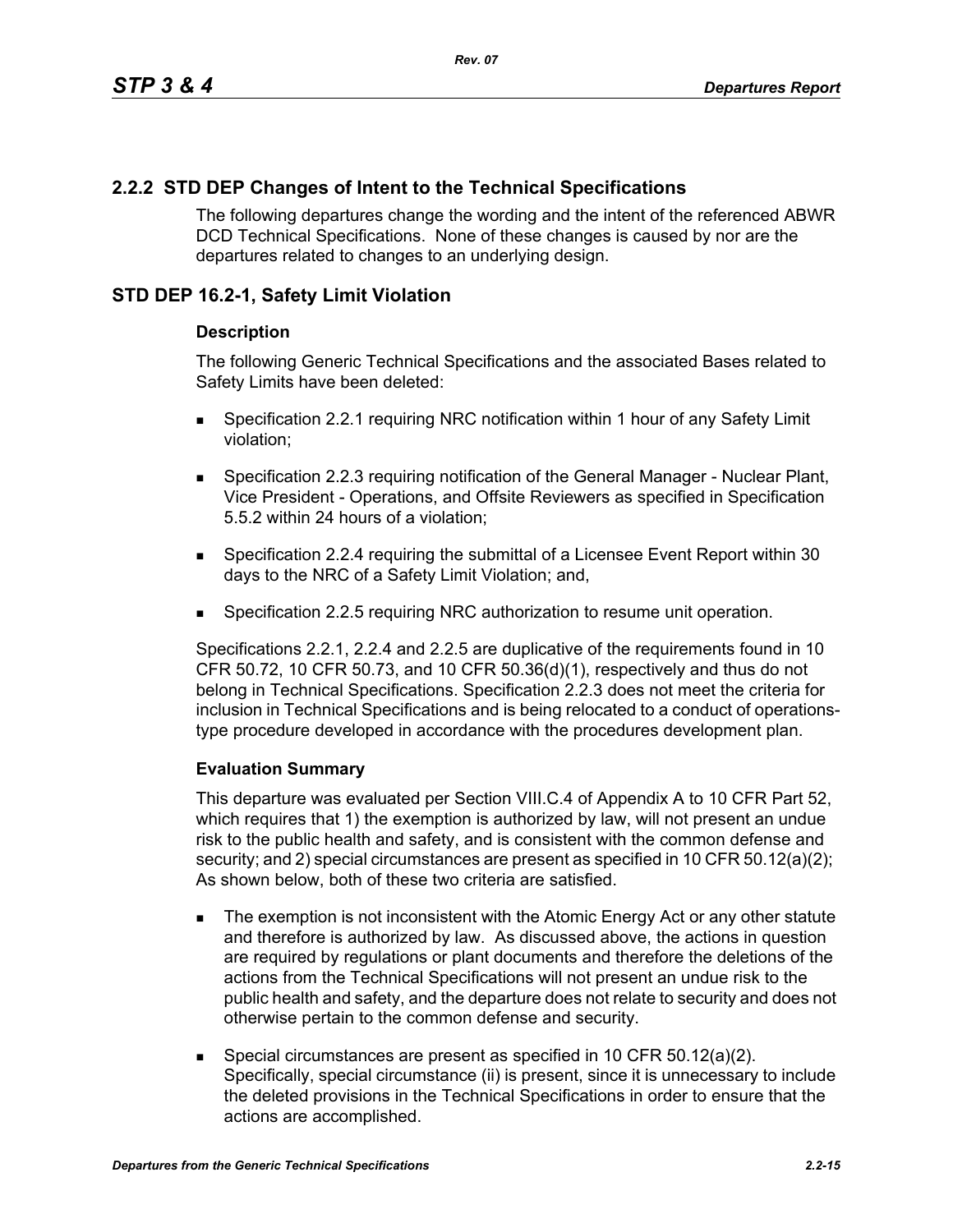As demonstrated above, this exemption complies with the requirements in Section VIII.C.4 of Appendix A to 10 CFR Part 52. Therefore, STPNOC requests that the NRC approve this exemption.

#### **References**

- (1) 10 CFR 50.36, Technical Specifications
- (2) 10 CFR 50.12, Specific Exemptions

## **STD DEP 16.3-78, LCO 3.3.6.1, Post Accident Monitoring (PAM) Instrumentation**

#### **Description**

The containment water level parameter has been removed from Post Accident Monitor technical specifications. The instrumentation does not meet the criteria for inclusion (i.e., Drywell water level is classified as Cat. 2 and sump level is classified as Cat 3). The reference ABWR DCD Subsection 7.5.2.1(2)(e) provides justification for Drywell Sump Level being classified as a Category 3 variable. DCD Subsection 7.5.2.1(2)(o) provides a description of instrumentation for monitoring of containment water level, referred to as Drywell Water Level monitoring. Drywell Water Level monitoring consists of separate instrumentation for monitoring the wetwell water level (suppression pool water level) and the upper drywell water level. The suppression pool water level is a Category I variable, and is included in Technical Specification LCO 3.3.6.1. DCD Chapter 7, Table 7.5-2 ABWR PAM Variable List, indicates that Drywell Water Level is classified as Category 2. Therefore, in accordance with RG 1.97 Rev. 3, Drywell Sump Level and Drywell Water Level are not required to be included in Technical Specification LCO 3.3.6.1 because these variables are not Category I or Category I non-Type A variables.

#### **Evaluation Summary**

This departure was evaluated per Section VIII.C.4 of Appendix A to 10 CFR Part 52, which requires that 1) the exemption is authorized by law, will not present an undue risk to the public health and safety, and is consistent with the common defense and security; and 2) special circumstances are present as specified in 10 CFR 50.12(a)(2); As shown below, both of these two criteria are satisfied.

- The exemption is not inconsistent with the Atomic Energy Act or any other statute and therefore is authorized by law. As discussed above, the Bases only require that Post-Accident Monitoring instruments that are classified as Type A or Category I be included and so will not present an undue risk to the public health and safety, and the departure does not relate to security and does not otherwise pertain to the common defense and security.
- Special circumstances are present as specified in 10 CFR 50.12(a)(2). Specifically, special circumstance (ii) is present, since it is unnecessary to include the deleted provisions in the Technical Specifications in order to ensure that they reflect DCD design and regulatory guidance.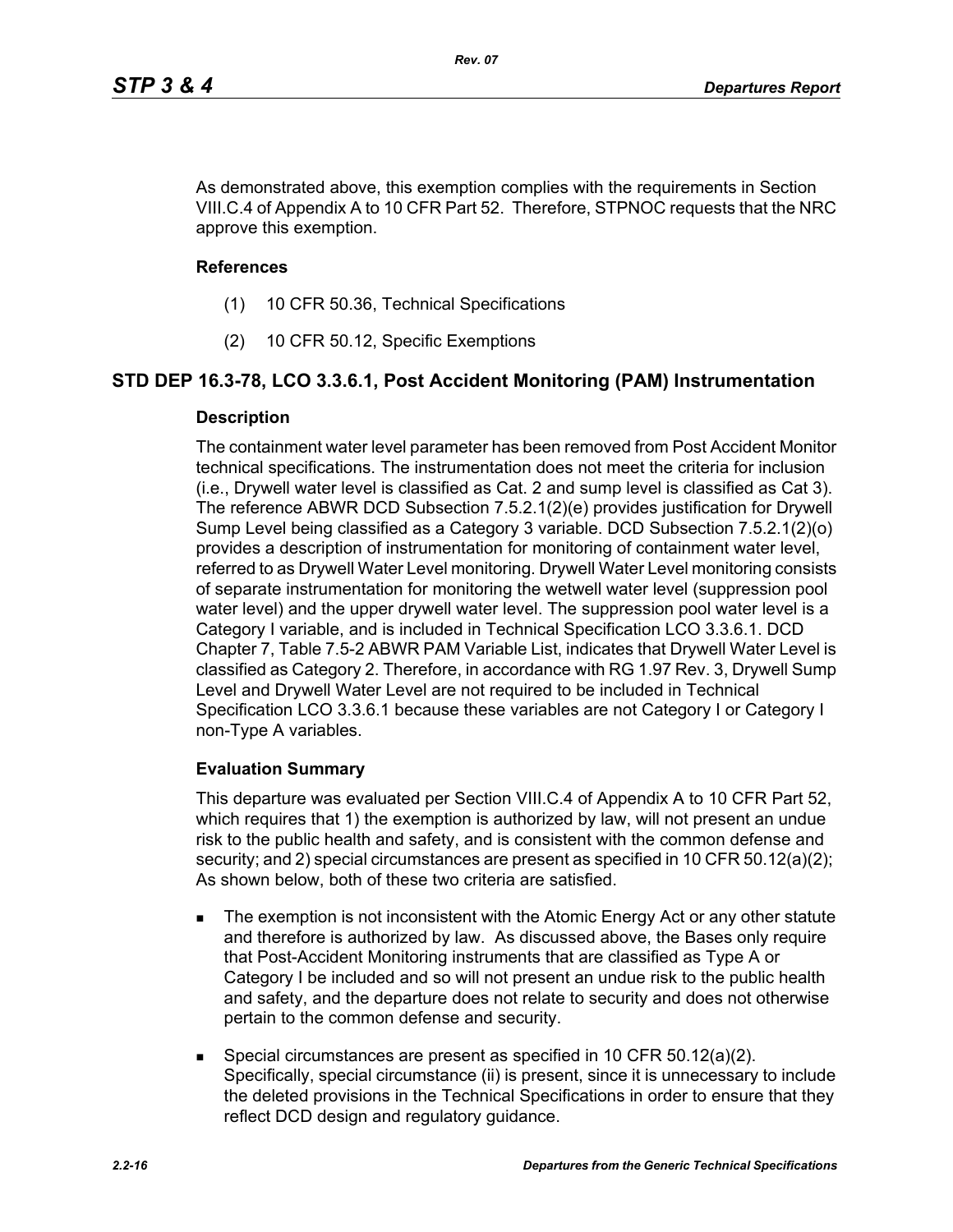As demonstrated above, this exemption complies with the requirements in Section VIII.C.4 of Appendix A to 10 CFR Part 52. Therefore, STPNOC requests that the NRC approve this exemption.

# **STD DEP 16.5-1, Unit Responsibility**

## **Description**

Technical Specification 5.1.2 states: "During any absence of the [SS] Shift Supervisor/Manager from the control room while the unit is in MODE 1, 2, 3, or 4, an individual with an active Senior Reactor Operator (SRO) license shall be designated to assume the control room command function. During any absence of the [SS] Shift Supervisor/Manager from the control room while the unit is in MODE 5, an individual with an active SRO license or Reactor Operator license shall be designated to assume the control room command function."

Technical Specification 5.1.2 is being changed as follows: "During any absence of the [SS] Shift Supervisor/Manager from the control room while the unit is in MODE 1, 2, or 3, an individual with an active Senior Reactor Operator (SRO) license shall be designated to assume the control room command function. During any absence of the [SS] Shift Supervisor/Manager from the control room while the unit is in MODE 4 or 5, an individual with an active SRO license or Reactor Operator license shall be designated to assume the control room command function."

10 CFR 50.54 (m) (2) (iii) states, "When a nuclear power unit is in an operational mode other than cold shutdown or refueling, as defined by the unit's technical specifications, each licensee shall have a person holding a senior operator license for the nuclear power unit in the control room at all times. In addition to this senior operator, for each fueled nuclear power unit, a licensed operator or senior operator shall be present at the controls at all times."

MODE 4 is being deleted from the first statement and added to the second statement. MODE 4 is defined as cold shutdown and does not require an SRO to assume control room command function, but allows this individual to be an RO or SRO. This change is consistent with the requirements as stated in 10 CFR 50.54  $(m)$  (2) (iii).

# **Evaluation Summary**

This departure was evaluated per Section VIII.C.4 of Appendix A to 10 CFR Part 52, which requires that 1) the exemption is authorized by law, will not present an undue risk to the public health and safety, and is consistent with the common defense and security; and 2) special circumstances are present as specified in 10 CFR 50.12(a)(2). As shown below, both of these two criteria are satisfied.

(1) The exemption is not inconsistent with the Atomic Energy Act or any other statute and therefore is authorized by law. As discussed above, the will not present an undue risk to the public health and safety, and the departure does not relate to security and does not otherwise pertain to the common defense and security.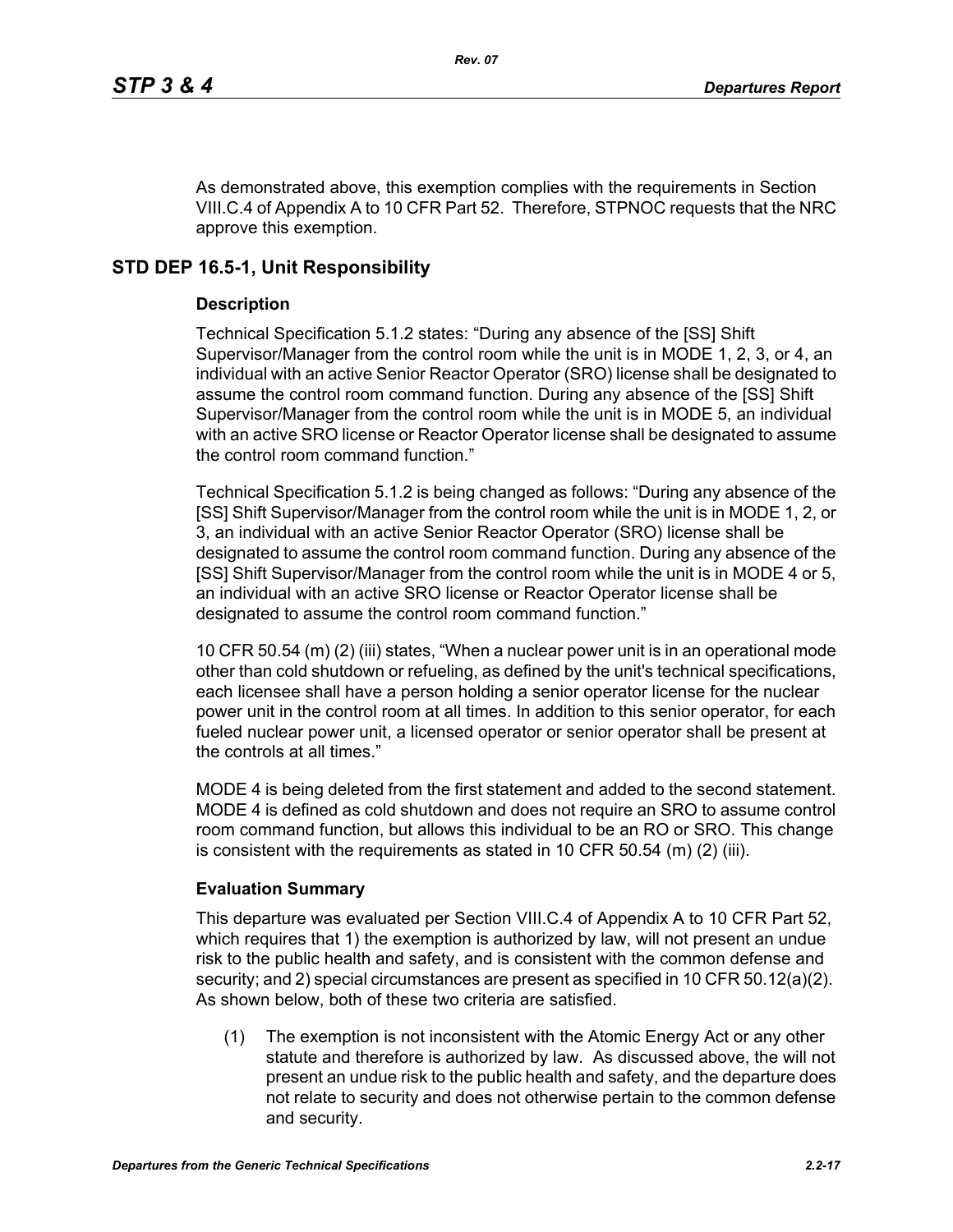*Rev. 07*

(2) Special circumstances are present as specified in 10 CFR 50.12(a)(2). Specifically, special circumstance (ii) is present, since the departure represents a clarification of an acceptable process of compliance with current regulatory requirements and therefore will result in a benefit to the public health and safety.

As demonstrated above, this exemption complies with the requirements in Section VIII.C.4 of Appendix A to 10 CFR Part 52. Therefore, STPNOC requests that the NRC approve this exemption.

## **References**

(1) 10 CFR 50.54 (m) (2) (iii)

# **STD DEP 16.5-2, Unit Staff**

Technical Specification 5.2.2.a, "Unit Staff" states: "An auxiliary operator shall be assigned to each reactor containing fuel and an additional auxiliary operator shall be assigned for each control room from which a reactor is operating." Technical Specification 5.2.2.a, Note 1, states: "Two unit sites with both units shutdown or defueled require a total of three auxiliary operators for the two units." Technical Specification 5.2.2.d states: "Administrative procedures shall be developed and implemented to limit the working hours of unit staff who perform safety related functions (e.g., licensed SROs, licensed ROs, health physicists, auxiliary operators and key maintenance personnel)."

In all three instances in Technical Specification 5.2.2, "Unit staff," the term "auxiliary operator" is changed to "non-licensed operator." This administrative change is modifying the Technical Specification to be consistent with industry terminology.

# **STD DEP 16.5-3, Technical Specification Bases Control Program**

## **Description**

Technical Specification 5.4.2.b states: "A change to the site-specific portion of the FSAR that involves an unreviewed safety question as defined in 10 CFR 50.59, or a change to Tier 2 of the plant-specific DCD that involves an unreviewed safety question as defined in the design certification rule for the ABWR (Appendix A to 10 CFR 52)."

Technical Specification 5.4.2.b is being changed to: "A change to the site-specific portion of the FSAR or Bases that requires NRC approval pursuant to 10 CFR 50.59, or the design certification rule for the ABWR (Appendix A to 10 CFR 52)."

This change is being made to properly define the Technical Specification Bases Control Program process for operation of the units after the license is approved.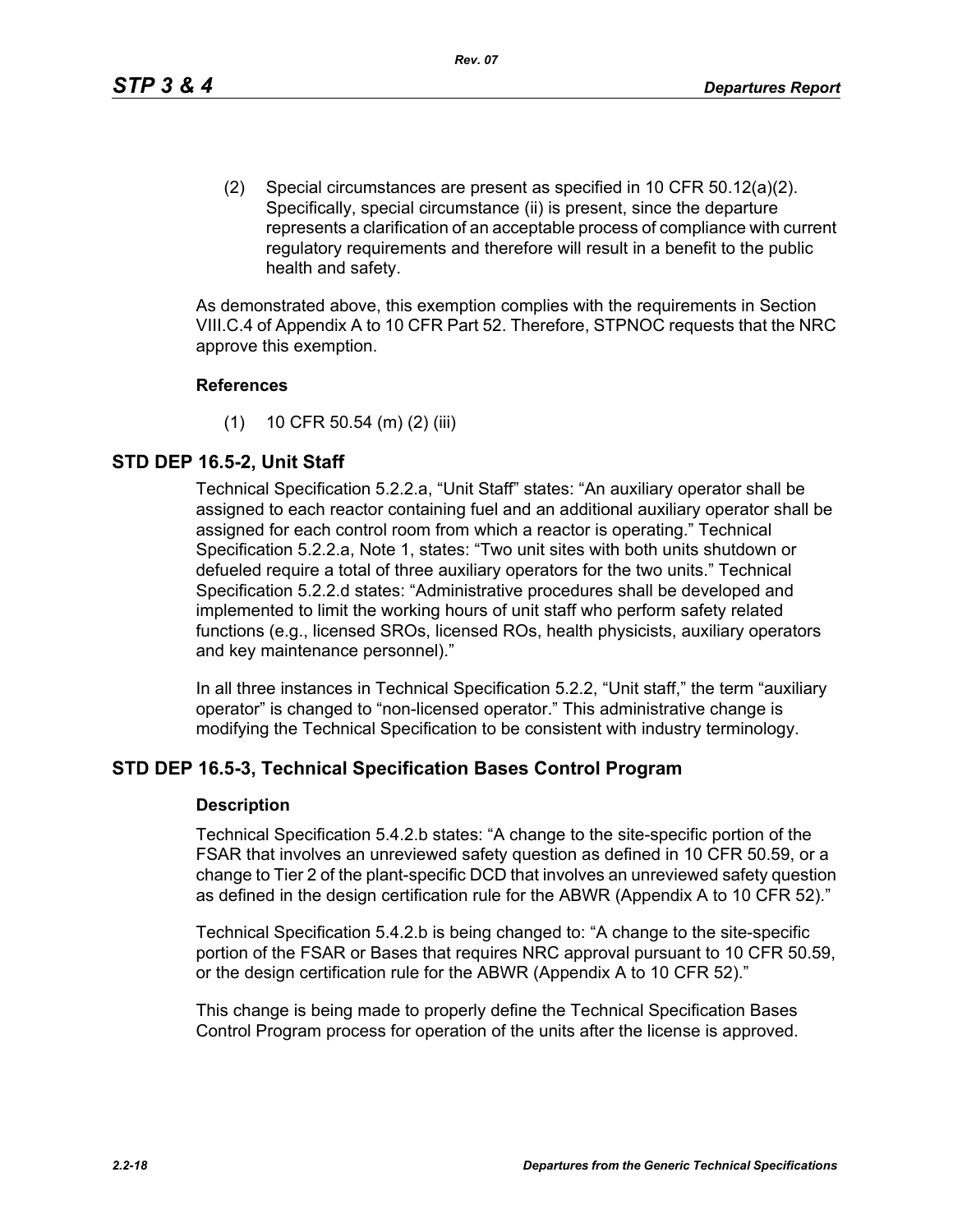#### **Evaluation Summary**

This departure was evaluated per Section VIII.C.4 of Appendix A to 10 CFR Part 52, which requires that 1) the exemption is authorized by law, will not present an undue risk to the public health and safety, and is consistent with the common defense and security; and 2) special circumstances are present as specified in 10 CFR 50.12(a)(2). As shown below, both of these two criteria are satisfied.

- (1) The exemption is not inconsistent with the Atomic Energy Act or any other statute and therefore is authorized by law. As discussed above, the departure is a clarification of an acceptable process for compliance with current regulatory requirements and therefore will not present an undue risk to the public health and safety, and the departure does not relate to security and does not otherwise pertain to the common defense and security.
- (2) Special circumstances are present as specified in 10 CFR 50.12(a)(2). Specifically, special circumstance (ii) is present, since change is to bring this section into agreement with 10 CFR 52.

As demonstrated above, this exemption complies with the requirements in Section VIII.C.4 of Appendix A to 10 CFR Part 52. Therefore, STPNOC requests that the NRC approve this exemption.

## **STD DEP 16.5-4, Reporting Requirements**

#### **Description**

Technical Specification 5.7.1.1 states: "Annual Reports covering the activities of the unit as described below for the previous calendar year shall be submitted by March 31 of each year. The initial report shall be submitted by March 31 of the year following initial criticality."

Technical Specification 5.7.1.1 will be changed to state: "Annual Reports covering the activities of the unit as described below for the previous calendar year shall be submitted by April 30 of each year. The initial report shall be submitted by April 30 of the year following initial criticality."

10 CFR 20.2206 requires this due date by April 30 of each year, this change is necessary to be consistent with the CFR.

#### **Evaluation Summary**

This departure was evaluated per Section VIII.C.4 of Appendix A to 10 CFR Part 52, which requires that 1) the exemption is authorized by law, will not present an undue risk to the public health and safety, and is consistent with the common defense and security; and 2) special circumstances are present as specified in 10 CFR 50.12(a)(2). As shown below, both of these two criteria are satisfied.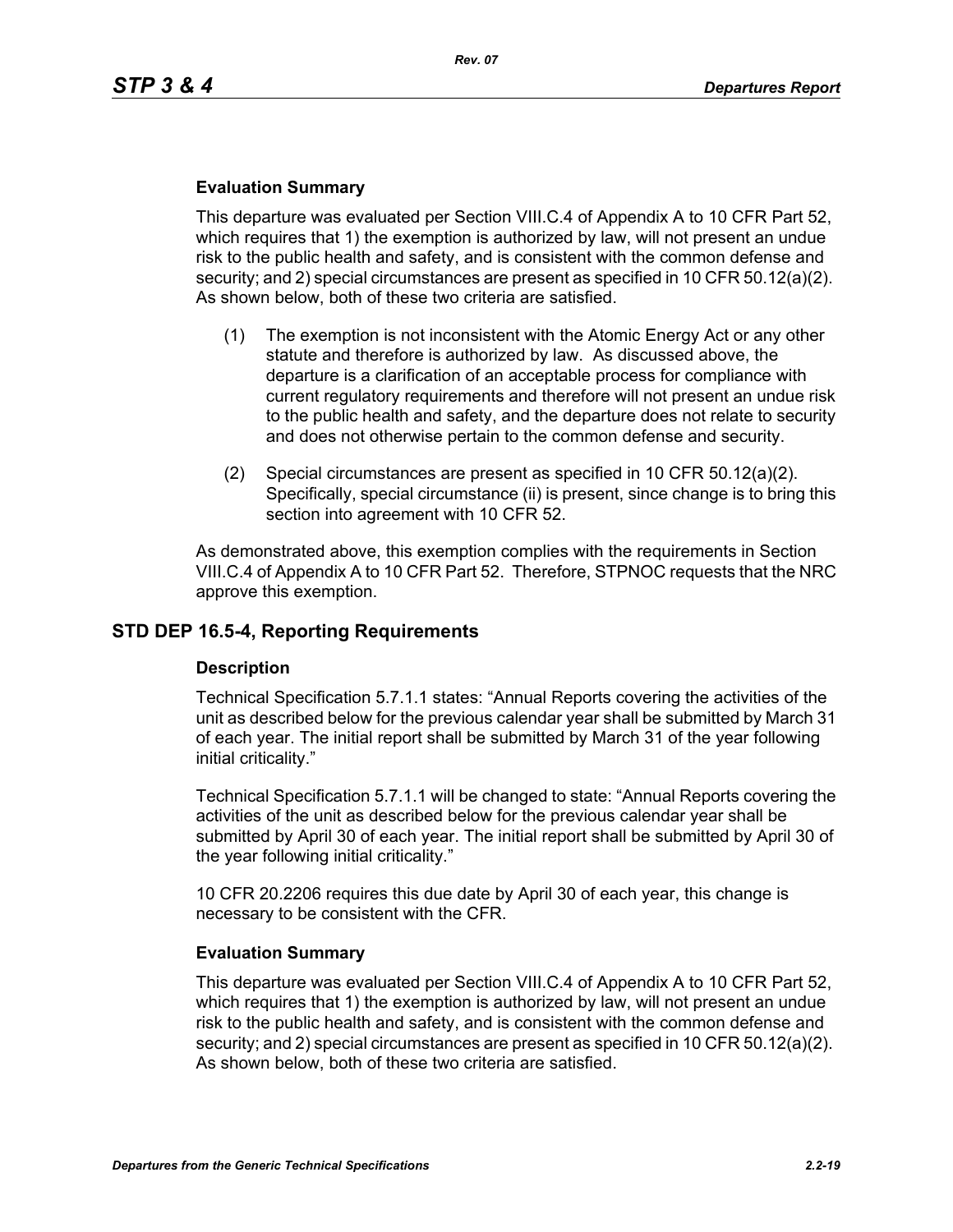- (1) The exemption is not inconsistent with the Atomic Energy Act or any other statute and therefore is authorized by law. As discussed above, the departure is a clarification of an acceptable process for compliance with current regulatory requirements and therefore will not present an undue risk to the public health and safety, and the departure does not relate to security and does not otherwise pertain to the common defense and security.
- (2) Special circumstances are present as specified in 10 CFR 50.12(a)(2). Specifically, special circumstance (ii) is present, since this change is to bring this section into agreement with 10 CFR 52.

As demonstrated above, this exemption complies with the requirements in Section VIII.C.4 of Appendix A to 10 CFR Part 52. Therefore, STPNOC requests that the NRC approve this exemption.

#### **References**

(1) 10 CFR 20.2206 Reports of Individual Monitoring

## **STD DEP 16.5-5, TS 5.2.2 Unit Staff - Working Hours**

#### **Description**

The proposed change removes working hour limits imposed in the Technical Specifications in order to support compliance with 10 CFR Part 26, Subpart I, Managing Fatigue. Work hour controls and fatigue management requirements have been incorporated into the NRC's regulations; therefore, it is unnecessary to have work hour control requirements in the Technical Specifications.

Technical Specification 5.2.2.d requires administrative procedures to be developed and implemented to limit the working hours of personnel who perform safety related functions. This change proposes to eliminate these Technical Specification requirements because they are superseded by the requirements in 10 CFR Part 26, and to renumber paragraphs 5.2.2.e and 5.2.2.f accordingly.

On April 17, 2007, the NRC Commissioners approved a final rule amending Title 10, Part 26, of the Code of Federal Regulations (CFR) which, among other changes, established requirements for managing worker fatigue at operating nuclear power plants. Subpart I specifically addresses managing worker fatigue by designating individual break requirements, work hour limits, and annual reporting requirements. Subpart I was published in the Federal Register on March 31, 2008 (73 FR 16966) and Notice of Availability was given in the Federal Register on December 30, 2008 (73 FR 79923) to remove this subsection from Technical Specifications through TSTF-511, "Eliminate Working Hour Restrictions from TS 5.2.2 to Support Compliance with 10 CFR Part 26."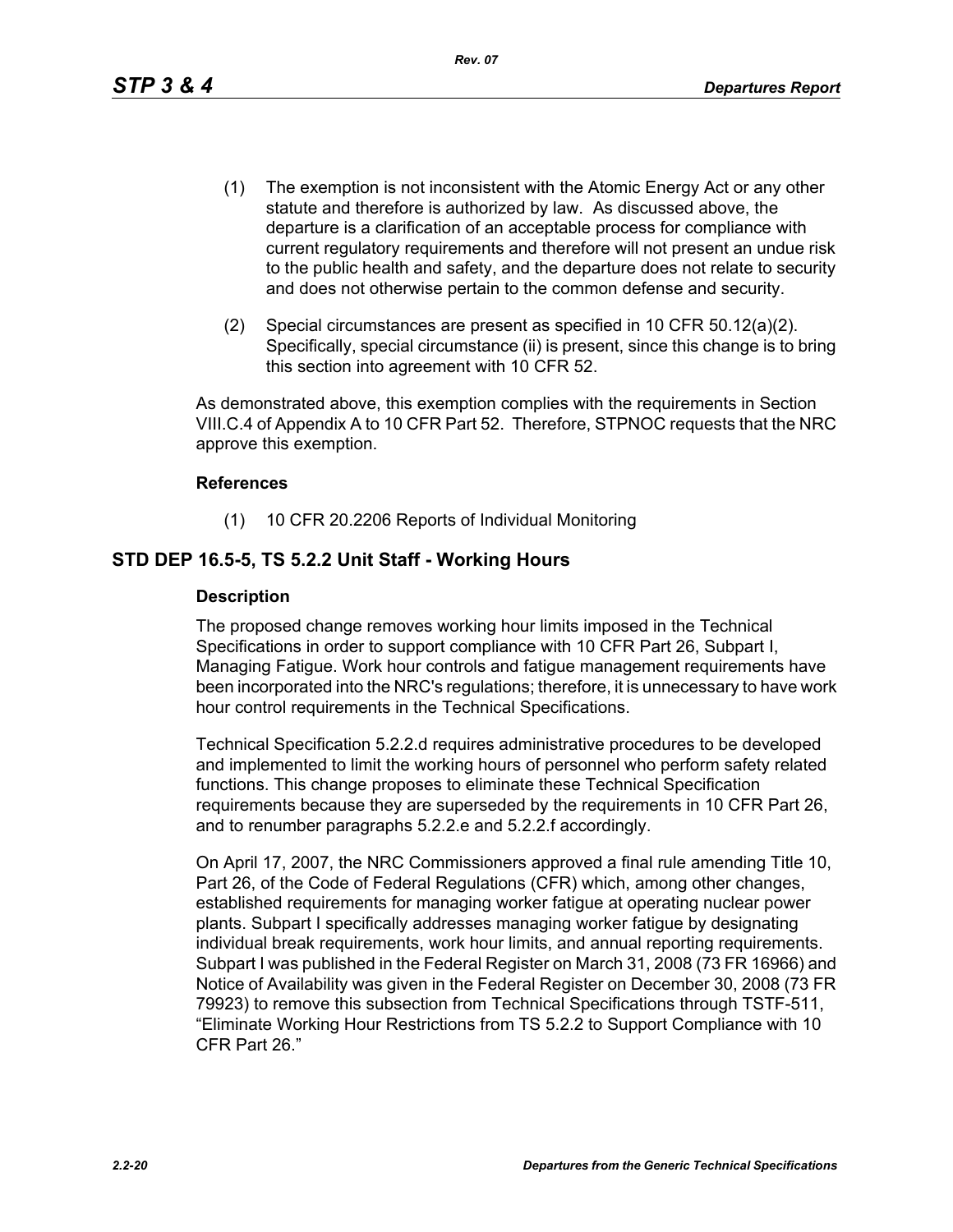#### **Evaluation Summary**

This departure was evaluated per Section VIII.C.4 of Appendix A to 10 CFR Part 52, which requires that 1) the exemption is authorized by law, will not present an undue risk to the public health and safety, and is consistent with the common defense and security; and 2) special circumstances are present as specified in 10 CFR 50.12(a)(2).

As shown below, both of these two criteria are satisfied.

- The exemption is not inconsistent with the Atomic Energy Act or any other statute and therefore is authorized by law. As discussed above, the actions in question are required by regulations or plant documents and therefore the deletions of the actions from the Technical Specifications will not present an undue risk to the public health and safety, and the departure does not relate to security and does not otherwise pertain to the common defense and security.
- **Special circumstances are present as specified in 10 CFR 50.12(a)(2). Specifically,** special circumstance (ii) is present, since it is unnecessary to include the deleted provisions in the Technical Specifications in order to ensure that the actions are accomplished.

As demonstrated above, this exemption complies with the requirements in Section VIII.C.4 of Appendix A to 10 CFR Part 52. Therefore, STPNOC requests that the NRC approve this exemption.

## **STD DEP 16.5-6, TS 5.5.2.6 - Inservice Testing Program**

#### **Description**

The IST Program is categorized as an operational program per the guidance in Commission Paper SECY-05-0197 and Regulatory Guide 1.206. Based on this guidance, a COL Applicant is expected to provide a full description of operational programs for NRC review in support of its COL application. The current NRC regulations in 10 CFR 50.55a incorporate by reference the ASME Code for Operation and Maintenance of Nuclear Power Plants (OM Code) with certain modifications to supersede Section XI of the ASME BPV Code for the development of IST Programs for new nuclear power plants and as operating plants update their IST Programs in accordance with the regulations. Further, NUREG-1434, "Standard Technical Specifications for General Electric Plants, BWR/6," Revision 3.1, dated December 1, 2005, specify the use of the ASME OM Code for development of the IST Programs for these plants.

The proposed change updates PTS 5.5.2.6 in Part 4, and in Chapter 16 of Part 2, "Final Safety Analysis Report," of the STP 3&4 COL application, to reference the ASME OM Code, consistent with the full description of the IST Program and in accordance with the guidance in NRC Standard Review Plan Section 3.9.6, "Functional Design, Qualification, and Inservice Testing Programs for Pumps, Valves, and Dynamic Restraints."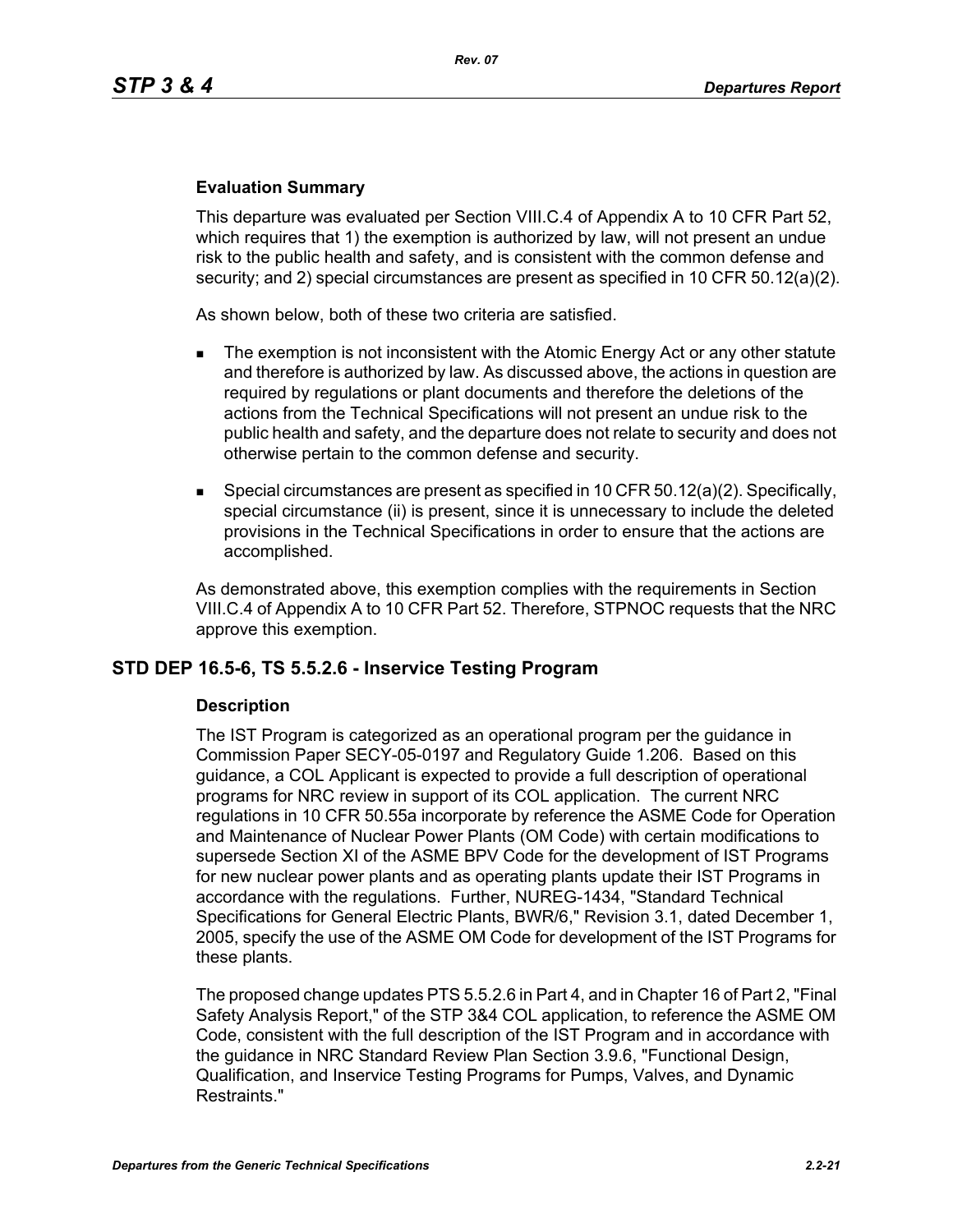#### **Evaluation Summary**

This departure was evaluated per Section VIII.C.4 of Appendix A to 10 CFR Part 52, which requires that 1) the exemption is authorized by law, will not present an undue risk to the public health and safety, and is consistent with the common defense and security; and 2) special circumstances are present as specified in 10 CFR 50.12(a)(2). As shown below, both of these two criteria are satisfied.

(1) The exemption is not inconsistent with the Atomic Energy Act or any other statute and therefore is authorized by law. As discussed above, the departure is a clarification of an acceptable process for compliance with current regulatory requirements and therefore will not present an undue risk to the public health and safety, and the departure does not relate to security and does not otherwise pertain to the common defense and security.

(2) Special circumstances are present as specified in 10 CFR  $50.12(a)(2)$ . Specifically, special circumstance (ii) is present, since change is to bring this section into agreement with 10 CFR 52.

As demonstrated above, this exemption complies with the requirements in Section VIII.C.4 of Appendix A to 10 CFR Part 52. Therefore, STPNOC requests that the NRC approve this exemption.

## **2.2.3 STD DEP Technical Specifications Editorial Revisions and Clarifications**

The following departures change the Technical Specification wording but neither change nor are caused by an underlying design departure and do not change the intent of the generic Technical Specifications.

These departures are included here and not in Sections 2.2.1 or 2.2.2 above as they meet the general rules for administrative departures as defined in section 1.0. Since they affect Technical Specifications, they require prior NRC approval and are included in this section rather than Section 4.0.

These departures were evaluated per Section VIII.C.4 of Appendix A to 10 CFR Part 52, which requires that 1) the exemption is authorized by law, will not present an undue risk to the public health and safety, and is consistent with the common defense and security; and 2) special circumstances are present as specified in 10 CFR 50.12(a)(2). As shown below, each of these criteria are satisfied.

- (1) These exemptions are not inconsistent with the Atomic Energy Act or any other statute and therefore are authorized by law. As discussed above, the departures are administrative and therefore will not present an undue risk to the public health and safety, and the departures do not relate to security and do not otherwise pertain to the common defense and security.
- (2) Special circumstances are present as specified in 10 CFR 50.12(a)(2). Special circumstance (ii) applies to these exemptions in that the application of the generic Technical Specifications without these changes would not serve their underlying purpose.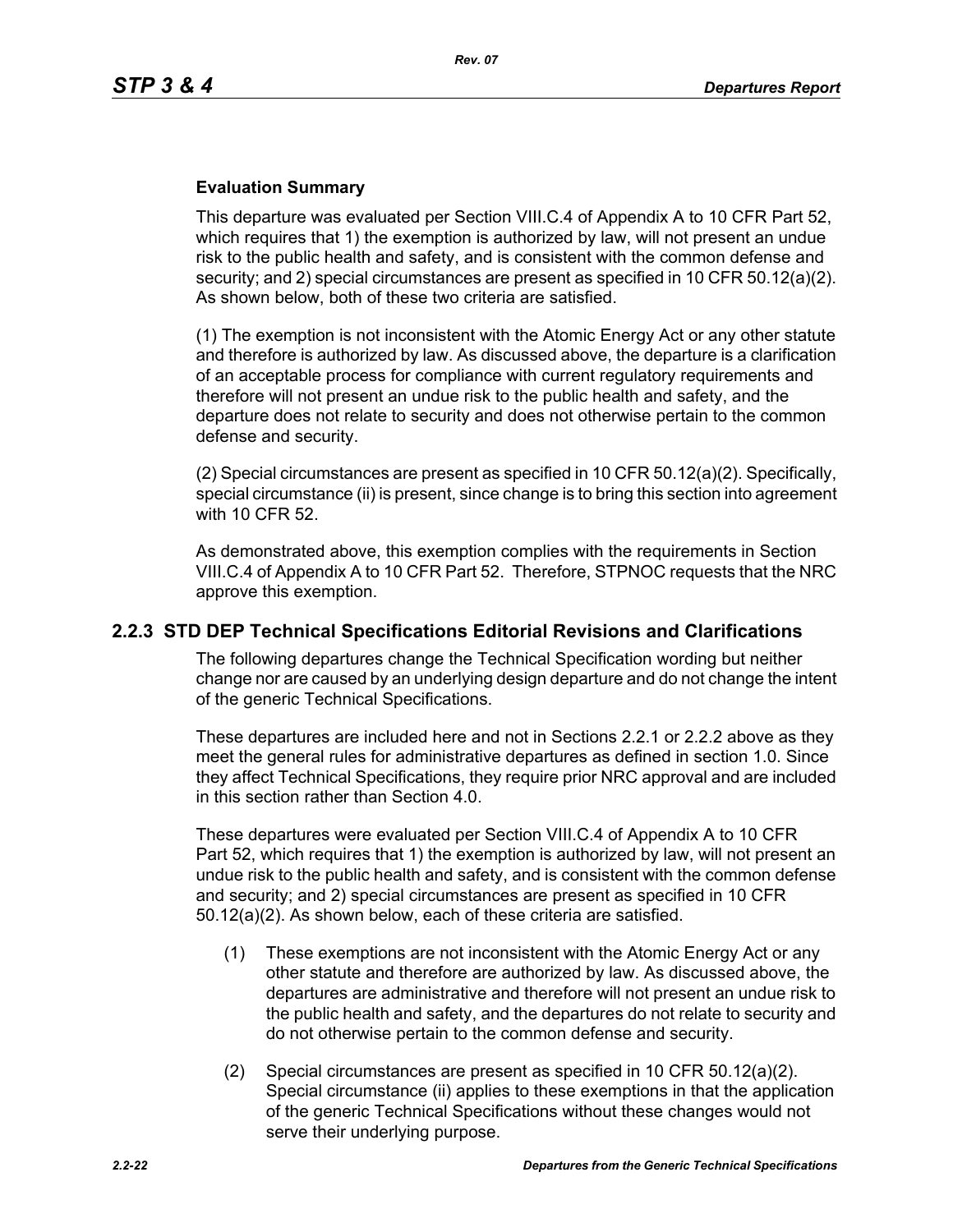As demonstrated above, these exemptions comply with the requirements in Section VIII.C.4 of Appendix A to 10 CFR Part 52. Therefore, STPNOC requests that the NRC approve these exemptions.

## **STD DEP 16.2-2, Safety Limits**

The BWR designs prior to the ABWR had reactor coolant pumps external to the reactor vessel. In the ABWR design the reactor coolant pumps are an internal design. The Technical Specification as written is based on external reactor coolant pumps. The limits for suction and discharge piping are being eliminated for the ABWR Specification to reflect the current design, since the pumps are internal, there are no external pump piping. As cited in DCD Section 5.4.1, all ten recirculation pumps are located inside the reactor coolant pressure boundary. Therefore, the safety limits on pressure for the suction and discharge piping are deleted.

During the design detailing stage of the ABWR development and DCD review, this change was noted and the Technical Specifications updated to reflect the current design. This change to the reference ABWR DCD Technical Specifications is intended to maintain consistency between the design description and the Technical Specifications.

## **STD DEP 16.3-1, 3.0, Limiting Condition for Operation (LCO) Applicability**

LCO 3.0.6 references the Specification 5.8 for the Safety Function Determination Program. The actual Specification number for the Safety Function Determination Program is Specification 5.6. Therefore, the Specification number has been corrected in both the Specification and Bases.

## **STD DEP 16.3-2, LCO 3.0 and Surveillance Requirements (SRs)**

The Bases for SR 3.0.1 state that the high pressure core flooder (HPCF) System requires a functional test to be performed at a specified reactor pressure. The HPCF System does not require reactor steam to operate because it utilizes electrical power. The statement is incorrect. The Reactor Core Isolation Cooling System is the appropriate system that should have been referenced. Therefore, high pressure core flooder has been replaced by the Reactor Core Isolation Cooling System.

The Bases for SR 3.0.1 also refers to control rod maintenance during refueling as an example for mode applicability of surveillance requirements. Two errors are corrected in this paragraph. First, the Bases for SR 3.0.1 refers to SR 3.1.3.4 for scram time testing. The appropriate SR is SR 3.1.4.3. SR 3.1.4.3 is the Surveillance performed at lower reactor pressures and is appropriate for this Bases discussion. Second, this Bases section also indicates that the control rod drive scram time testing should be performed at reactor steam dome pressures greater than 5.51 MPaG. However per Technical Specification 3.1.4 SR 3.1.4.1, SR 3.1.4.2, and SR 3.1.4.4 this testing should be performed at reactor steam dome pressures greater than or equal to 6.55 MPaG. The pressure listed in the description for the Bases for SR 3.0.1 is revised accordingly.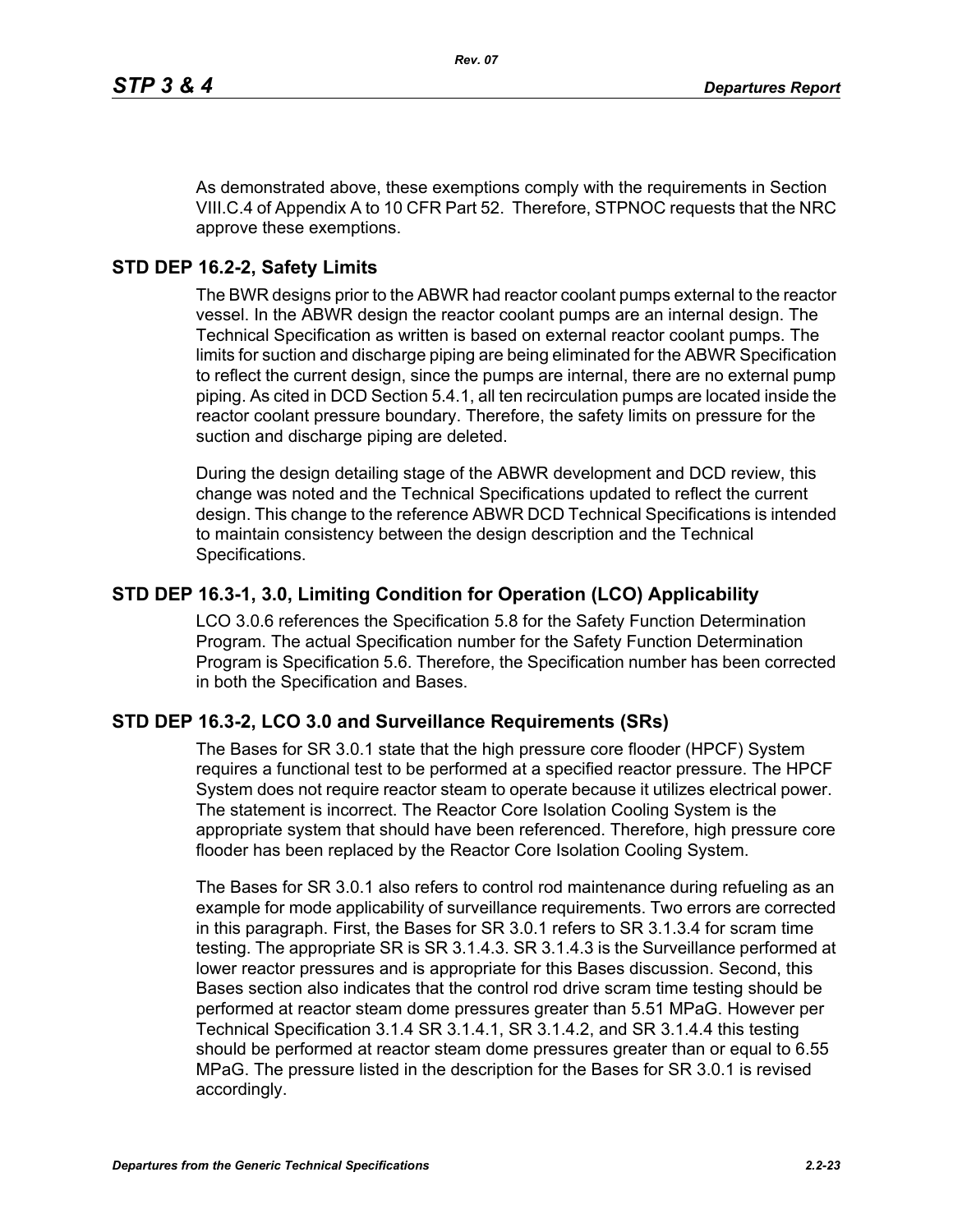# **STD DEP 16.3-3, Not Used**

## **STD DEP 16.3-4, LCO 3.1.1, Shutdown Margin (SDM)**

The Bases of SR 3.1.1.1 states, "Local critical tests require the withdrawal of out of sequence control rods. This testing would therefore require bypassing of the Rod Worth Minimizer to allow the out of sequence withdrawal, and therefore additional requirements must be met (see LCO 3.10.7, "Control Rod Testing-Operating")." This statement has been replaced with, "This testing is performed in accordance with LCO 3.10.7, "Control Rod Testing-Operating" or LCO 3.10.8, "SDM Test-Refueling" where additional requirements are required to be met." This change is made to be consistent with the Specifications in the Special Operations LCO section of the Technical Specifications.

LCO 3.10.7 states, "The requirements of LCO 3.1.6, "Rod Pattern Control," may be suspended and control rods bypassed in the Rod Action and Position Information (RAPI) Subsystem as allowed by SR 3.3.5.1.7, to allow performance of SDM demonstrations, control rod scram time testing, control rod friction testing, and the Startup Test Program, provided conformance to the approved control rod sequence for the specified test is verified by a second licensed operator or other qualified member of the technical staff." This has been replaced with the requirements of LCO 3.1.6 - "Rod Pattern Control" - may be suspended to allow performance of SDM demonstrations, control rod scram time testing, control rod friction testing, and the Startup Test Program, provided LCO 3.3.5.1 - "Control Rod Block Instrumentation" for Function 1.b of Table 3.3.5.1-1 is met with the approved control rod sequence or conformance to the approved control rod sequence for the specified test is verified by a second licensed operator or other qualified member of the technical staff." Consistent changes have also been made to the Bases and surveillances have been modified to ensure the LCO is met depending on the option taken. These changes are made to be consistent with the allowances in LCO 3.10.8 that either requires the LCO 3.3.5.1, "Control Rod Block Instrumentation," MODE 2 requirements for Function 1.b of Table 3.3.5.1-1 or conformance to the approved control rod sequence for the SDM test is verified by a second licensed operator or other qualified member of the technical staff.

# **STD DEP 16.3-5, LCO 3.4.1, Reactor Internal Pumps (RIPs)-Operating**

The LCO 3.4.1 requires the reactor internal pumps to be "operating." SR 3.4.1.1 requires the reactor internal pumps to be OPERABLE. SR 3.4.1.1 has been revised to be consistent with the LCO. Therefore, the SR is modified to require the pumps to be operating. The same change has been made to the Bases of SR 3.4.1.1.

# **STD DEP 16.3-6, LCO 3.4.1, Reactor Internal Pumps (RIPs)-Operating**

The Bases Background section of LCO 3.4.1 states that, "The reason for having variable recirculation flow is to compensate for reactivity effects of boiling over a wide range of power generation (i.e. 55 to 100% RTP)." The lower end of the range has been changed from "55" to "70" to be consistent with the design (i.e., DCD Section 5.4.1.2 Power Generation Design Bases).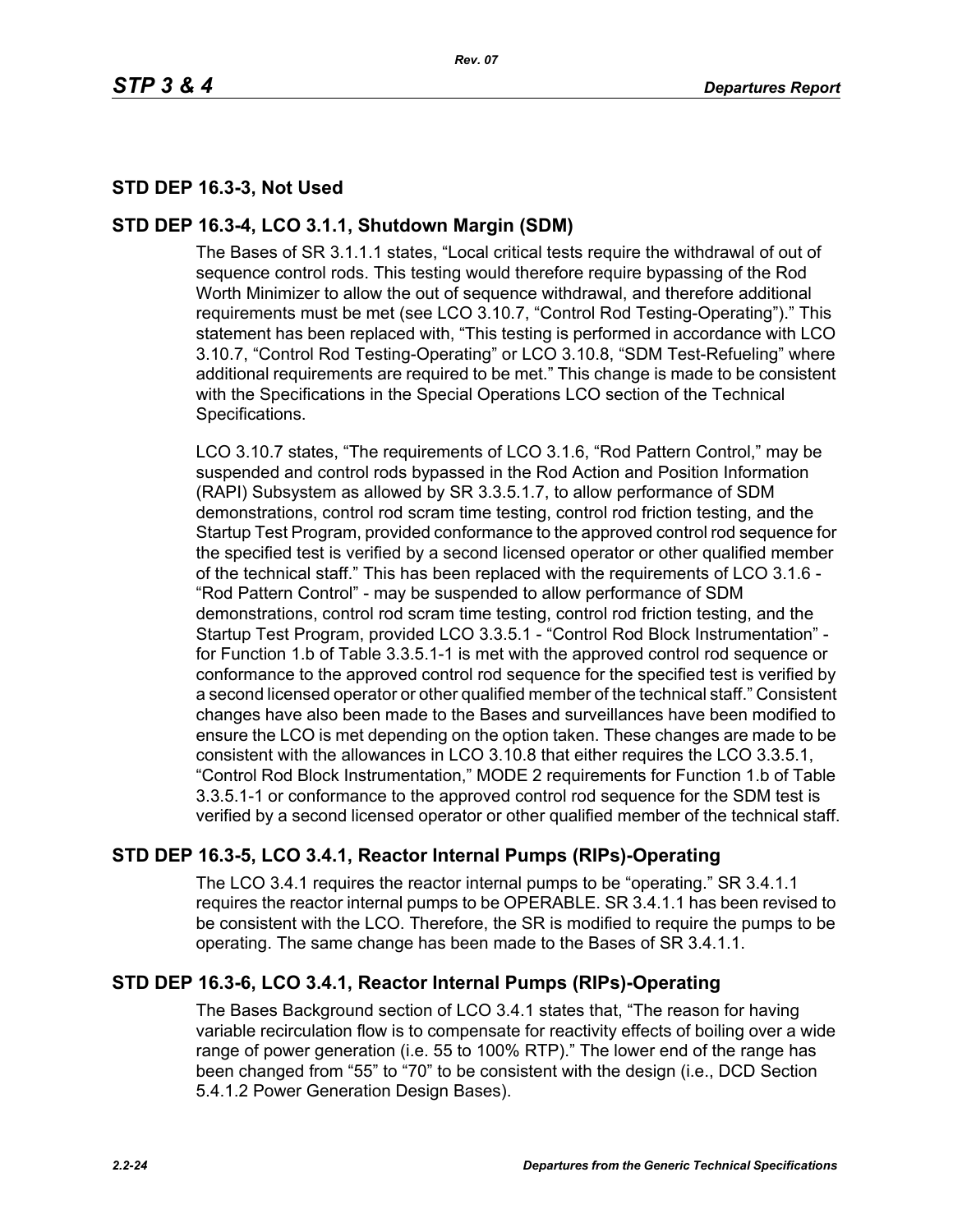# **STD DEP 16.3-7, LCO 3.4.2, Safety/Relief Valves (S/RVs)**

The Bases states "The transient evaluations in Reference 3 are based on these setpoints, but also include the additional uncertainties of +/- 1% of the nominal setpoint to account for potential setpoint drift to provide an added larger degree of conservatism." Reference 3 is DCD Chapter 15. The transients in Chapter 15 do not take credit for the "safety" function of the safety relief valves, but credit the "relief" function. Therefore, the phrase has been modified to indicate that the "overpressurization evaluation" is the appropriate event as documented in Reference 2 (DCD Tier 2, Section 5.2.2).

# **STD DEP 16.3-8, LCO 3.4.9 RCS Pressure and Temperature (P/T) Limits**

The LCO 3.4.9 Bases Applicable Safety Analyses section states that, "Reference 7 establishes the methodology for determining the P/T limits." Reference 7 is NEDO 21778-A, which is not the correct reference. The correct reference is SIR-05-044-A, "Pressure-Temperature Limits Report Methodology for Boiling Water Reactors," dated April 2007, and approved for referencing in license applications by the NRC in letter dated February 6, 2007 from Ho K Nieh Deputy Director, Division of Policy and Rulemaking, Office of Nuclear Reactor Regulation to Mr. Randy C. Bunt, Chair, BWR Owner's Group. This reference replaces the NEDO document as Reference 7.

## **STD DEP 16.3-9, LCO 3.4.7 Alternate Decay Heat Removal**

The Fuel Pool Cooling and Cleanup System can be used as an alternate source of decay heat removal in MODE 5. It cannot be used for decay heat removal in MODE 3 or MODE 4. The Bases Required Actions for LCO 3.4.7 and LCO 3.4.8 states that the Spent Fuel Pool Cooling System may be used as an alternate decay heat removal system during MODE 3 and MODE 4, respectively. The Bases of LCO 3.9.7 and LCO 3.9.8 do not include the Spent Fuel Pool Cooling System as a method for alternate decay heat removal system during MODE 5 operations. The Fuel Pool Cooling and Cleanup System has been deleted as an alternate source of decay heat removal from Technical Specifications 3.4.7 and 3.4.8. Likewise, the Fuel Pool Cooling and Cleanup System has been added to the Bases for Action A1 in Sections 3.9.7 and 3.9.8. The name "Spent Fuel Pool Cooling System" is changed to "Fuel Pool Cooling and Cleanup (FPC) System" to be consistent with DCD Tier 1, Section 2.6.2 and the plant specific P&IDs.

# **STD DEP 16.3-10, LCO 3.5.1, ECCS-Operating**

The Bases Background provides a range of pressures in which the High Pressure Core Flooder (HPCF) System and the Reactor Core Isolation Cooling System are designed to operate. The appropriate ranges for HPCF and RCIC have been included in the Bases.

The Bases Background states that HPCF System includes a full flow test line that routes water from and to the CST. CST has been replaced with suppression pool to be consistent with the actual design.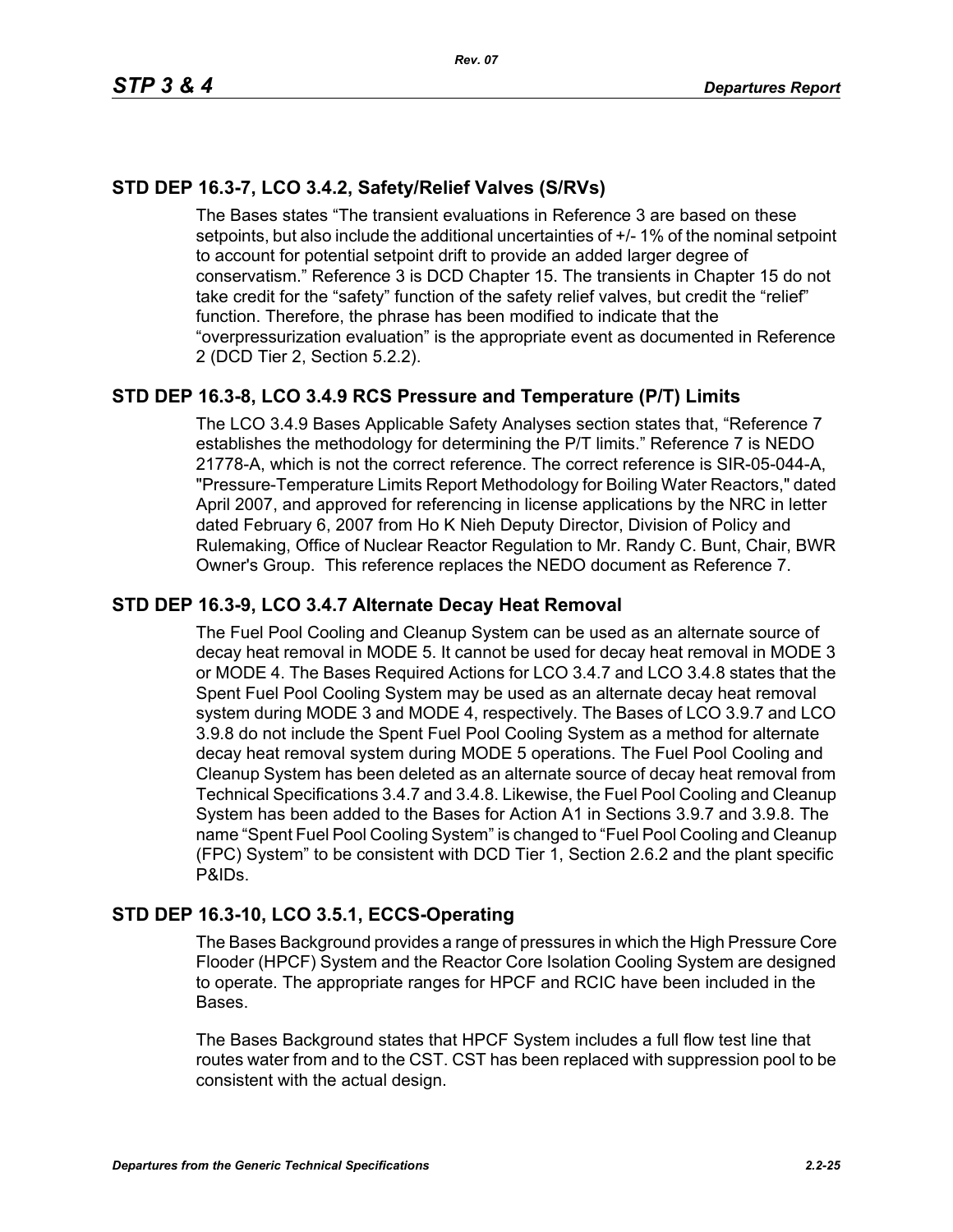The Bases Background provides a description of the pneumatic supply to the Automatic Depressurization System valves. The Bases description has been modified for clarity.

The LCO Bases provide a summary of Specifications that support the Function of the Emergency Core Cooling Systems during the operating MODES. Specification LCO 3.7.2, RCW/RSW and UHS-Shutdown, and LCO 3.7.3, RCW/RSW and UHS-Refueling are also referenced in the Bases discussion. These Specification do not apply during the same MODES as Specification 3.5.1, therefore the Specifications have been deleted from the Bases discussion.

## **STD DEP 16.3-11, 3.4.3 RCS Operational LEAKAGE**

The Bases states, "Crack behavior from experimental programs (Refs. 4 and 5) shows leak rates of tens of thousands liters per second will precede crack instability. The text change from "tens of thousands liters per second" to "hundreds of liters per minute" is consistent with industry guidance and NRC communications."

Reference 5 is NUREG-76/067, October 1975. This reference has been changed to NUREG 75/067 since it is the appropriate reference number.

#### **STD DEP 16.3-12, Not Used**

#### **STD DEP 16.3-13, LCO 3.9.8, Residual Heat Removal (RHR) - "Low Water Level" Applicability**

The Applicability of Specification 3.9.8 is MODE 5 with irradiated fuel in the reactor pressure vessel (RPV) and with the water level < 7.0 m above the top of the RPV flange. The LCO Bases states, "In MODE 5 with the water level < 7.0 m above the reactor pressure vessel (RPV) flange two RHR shutdown cooling subsystems must be OPERABLE." The Bases description has been modified to be consistent with the Specification.

In addition the Bases for the Required Actions state, "If at least one RHR subsystem is not restored to OPERABLE status immediately, additional actions are required to minimize any potential fission product release to the environment." The sentence has been changed to "With the required shutdown cooling subsystem(s) inoperable and the required alternate method(s) of decay heat removal not available in accordance with Required Action A.1, additional actions are required to minimize any potential fission product release to the environment." This change is made to be consistent with the requirements in the Specification.

## **STD DEP 16.3-14, LCO 3.9.2, Refuel Position Rod-Out Interlock**

The Applicability Bases refers to LCO 3.1.2, Reactivity Anomalies, when referring to control rods. The appropriate LCO is 3.1.3, Control Rod OPERABILITY.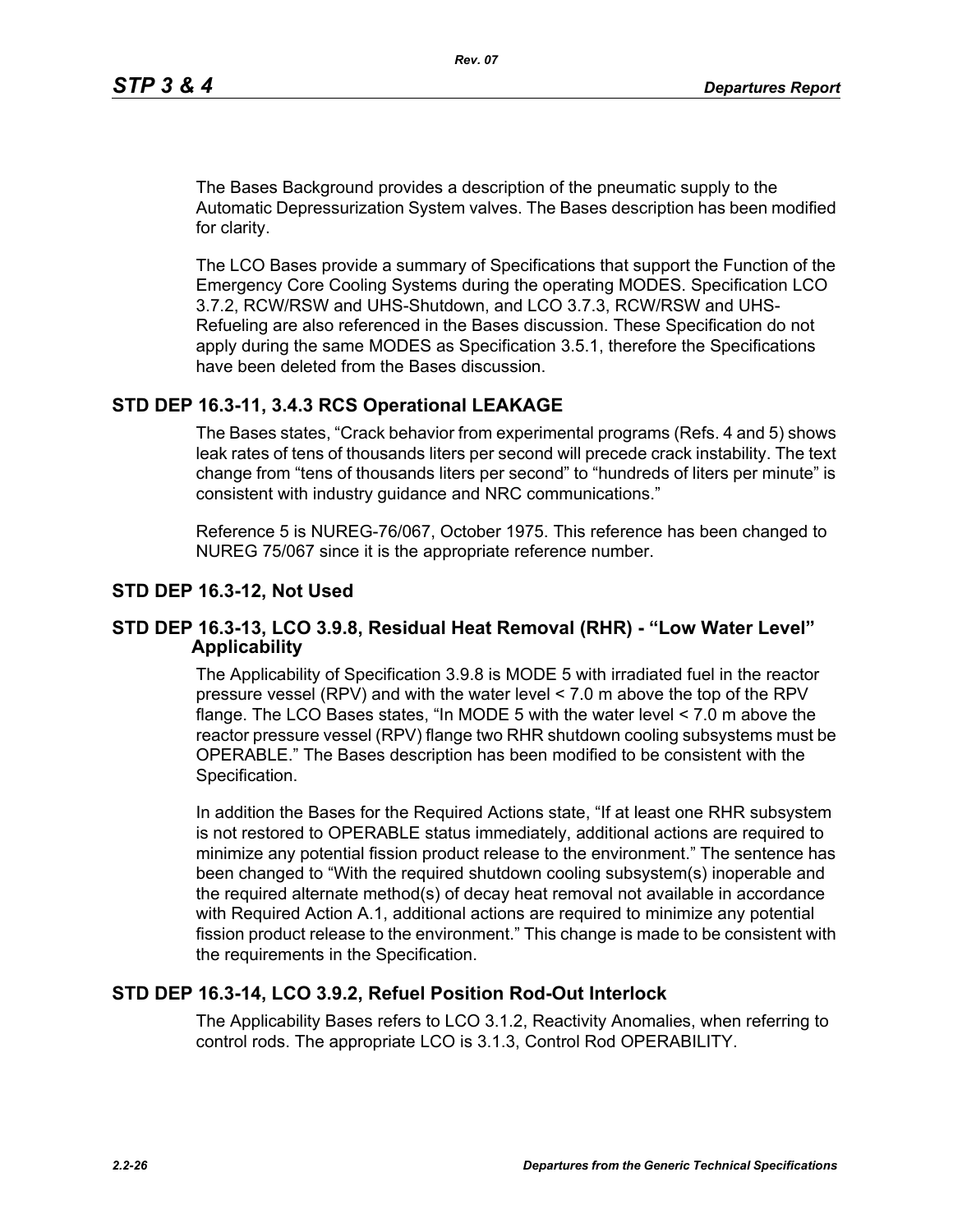# **STD DEP 16.3-15, LCO 3.9.5, Control Rod OPERABILITY - Refueling**

The accumulator pressure in SR 3.9.5 has been changed from 10.49 to 12.75 MPAG to be consistent with the Bases. A lower pressure in the accumulators has not been determined for the ABWR design. This pressure is consistent with the pressure in LCO 3.1.5, Control Rod Scram Accumulators in MODE 1 and 2.

#### **STD DEP 16.3-16, LCO 3.7.1, Reactor Building Cooling Water (RCW) System, Reactor Service Water (RSW) System, and Ultimate Heat Sink (UHS)- Operating, LCO 3.7.2, RCW/RSW System and UHS - Shutdown and LCO 3.7.3, RCW/RSW System and UHS - Refueling**

LCO 3.7.1 includes a Required Action C.2 that requires restoration of two inoperable RCW/RSW or UHS divisions to OPERABLE status within 14 days. LCO 3.7.2 includes a Required Action B.2 that requires restoration of two inoperable RCW/RSW or UHS divisions to OPERABLE status within 14 days. These Required Actions have been deleted since redundant requirements are already included in Condition A of each Specification. The change is consistent with the Completion Time Rules of Section 1.3.

Likewise these actions, which are described in Technical Specification Bases sections B3.7.1 and B3.7.2, have been deleted.

The STP 3&4 UHS design incorporates cooling towers with fans and a UHS basin instead of a UHS spray pond. LCOs 3.7.1, 3.7.2, and 3.7.3 are revised to include SRs 3.7.1.4, 3.7.2.4, and 3.7.3.4, respectively, for monthly surveillance testing of the cooling tower cell fans.

The UHS and RSW system have been redesigned to include the use of centrifugal type pumps located below the bottom of the UHS basin rather than vertical wet-pit type pumps located in pump wells. Thus, the UHS basin water level must be measured in order to verify adequate water level for NPSH and vortex prevention considerations. Therefore, SRs 3.7.1.2, 3.7.2.2 and 3.7.3.2 are revised to verify water level in the UHS basin rather than in the RSW pump wells.

## **STD DEP 16.3-17, LCO 3.10.12, Multiple Control Rod Drive Subassembly Removal - Refueling**

LCO 3.10.12 states, "The requirements of LCO 3.9.3, "Control Rod Position"; LCO 3.9.4, "Control Rod Position Indication"; and LCO 3.9.5, "Control Rod OPERABILITY - Refueling," may be suspended, and the "full in" position indicators may be bypassed for any number of control rods in MODE 5, to allow removal of control rod drive subassemblies with the control rods maintained fully inserted by their anti-rotation devices."

SR 3.10.12.1 requires verification that the anti-rotation devices associated with each CRD subassembly removed are in the correct position to maintain the control rod fully inserted.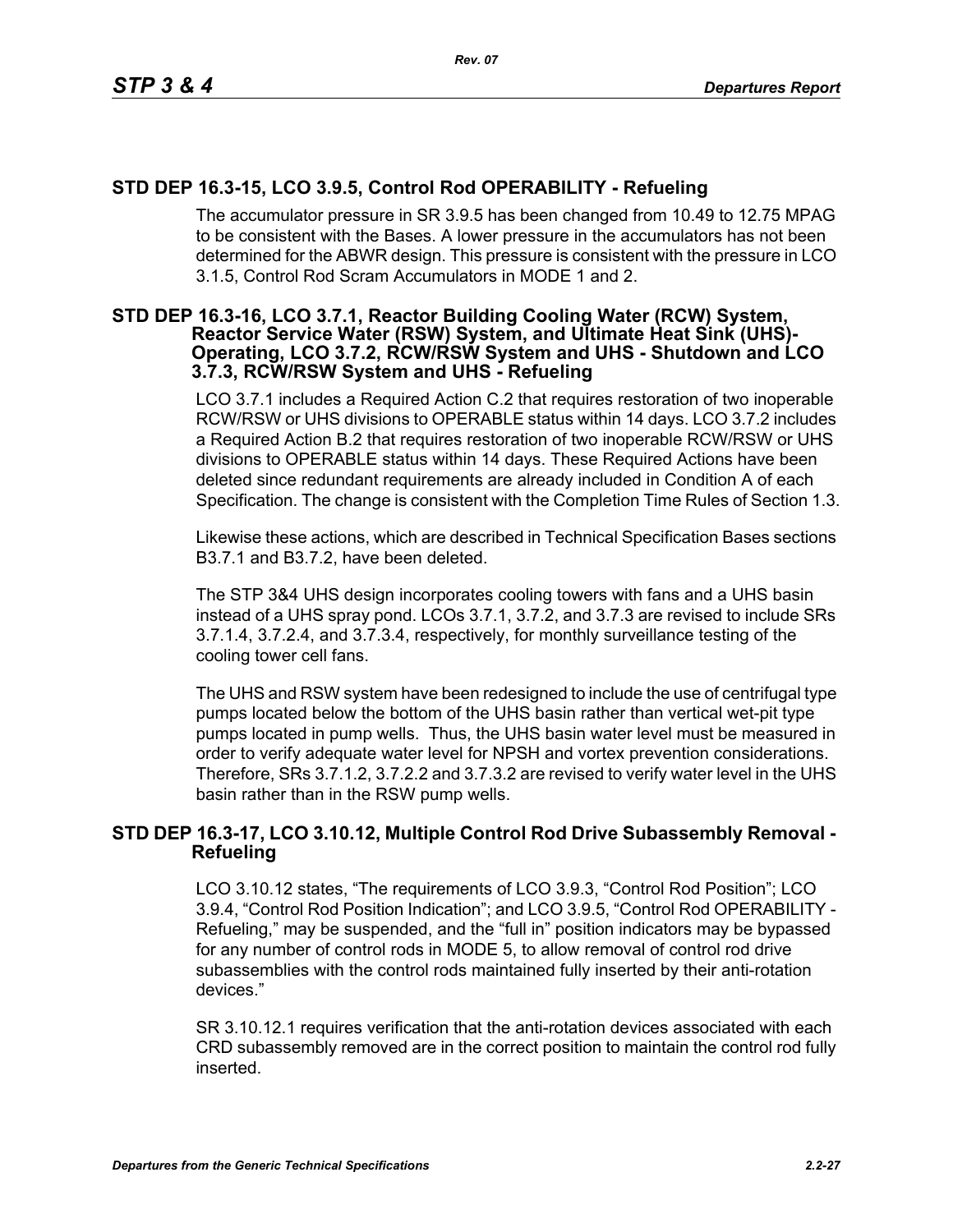The word "applicable" has been added to the LCO and Surveillance just before the "anti-rotation devices" to indicate that not both of the anti-rotation devices are required to maintain the rod in the correct position to maintain the control rod fully inserted.

The Bases Background has been updated to describe when each device applies. Further information is provided in DCD Section 4.6.2.3.4, CRD Maintenance. In addition, Bases discussions for the Applicable Safety Analyses, and Applicability have been modified.

## **STD DEP 16.3-18, LCO 3.10.8 SHUTDOWN MARGIN (SDM) Test - Refueling**

Required Action B.2, to place the reactor mode switch in the shutdown or refuel position has been added to LCO 3.10.8 to ensure that the reactor is in a condition for which LCO 3.10.8 no longer applies and for which the ACTIONS in LCO 3.9.5 will be required to be taken in the event a control rod becomes uncoupled while in this Special Operations LCO.

The LCO 3.10.8 Bases for ACTIONS "A.1" and "B.1 and B.2" have been modified to more accurately reflect the LCO 3.10.8 ACTIONS. In particular, the phrase "for reasons other than Condition B" has been added to the Bases for ACTION A.1 to accurately reflect LCO 3.10.8 ACTION "A," and the Bases for ACTION B.1 have been revised to more specifically describe the Condition as "one control rod not coupled to its associated CRD." Additionally, the Bases for Action B.1 have been revised to clarify that upon completion of Action B, the LCO 3.9.5 requirements for an inoperable control rod apply.

## **STD DEP 16.3-19, LCO 3.10.4, Control Rod Withdrawal - Cold Shutdown**

LCO 3.10.4 states "The reactor mode switch position specified in Table 1.1 1 for MODE 4 may be changed to include the refuel position, and operation considered not to be in MODE 2, to allow withdrawal of a single control rod or control rod pair, and subsequent removal of the associated control rod drives (CRD) if desired, provided the following requirements are met."

LCO 3.10.4 part 2 states, "All other control rods in a five by five array centered on the control rod being withdrawn are disarmed."

LCO 3.10.4 part 2 has been revised to indicate that the control rods that must be disarmed must include all control rods, other than the control rod or rod pair being withdrawn, in a five by five array centered on each control rod being withdrawn. This change is consistent with LCO 3.10.4 and SR 3.10.4.2.

## **STD DEP 16.3-20, LCO 3.10.4, Control Rod Withdrawal - Cold Shutdown**

LCO Bases provides a list of other Special Operations LCO applicable in MODE 4 with the reactor mode switch in the refuel position. In this list, "LCO 3.10.3, Control Rod Withdrawal-Hot Shutdown," is listed. This Specification is applicable in MODE 3 with the reactor mode switch in the refuel position. Reference to the Specification is deleted since it does not apply.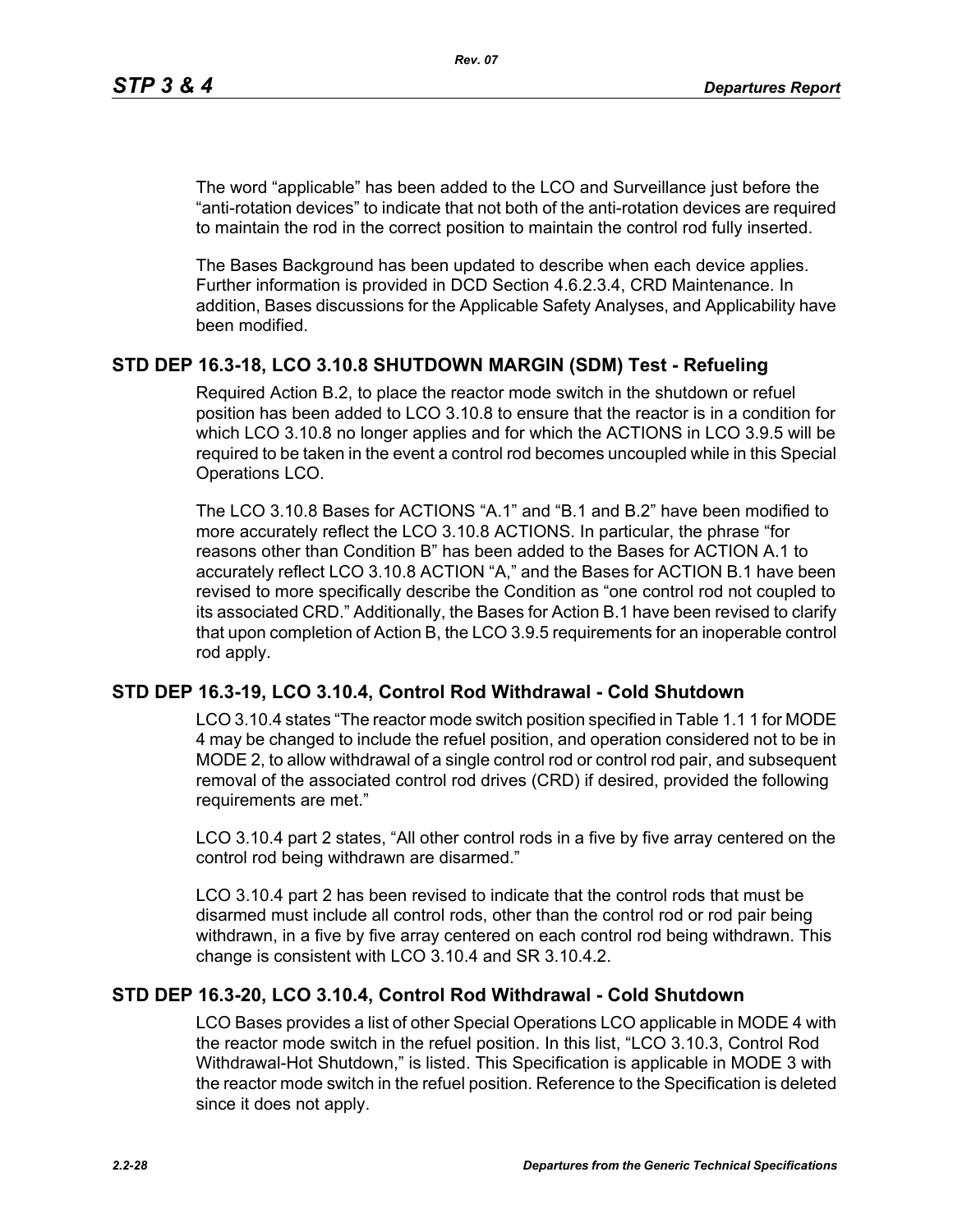# **STD DEP 16.3-21, LCO 3.10.5, Control Rod Drive (CRD) Removal - Refueling**

Technical Specification LCO 3.3.1.1, Functions 2.a, APRM Neutron Flux-High, Setdown and Function 2.d, APRM-Inop is applicable in MODES 2 and MODES 1 and 2, respectively. LCO 3.10.5 is applicable in MODE 5 with LCO 3.9.5 not met. LCO 3.10.5 allows the requirements of and Function 2.a and Function 2.d to not be met when in utilizing this Special Operations LCO. Since LCO 3.10.5 is used when in MODE 5 with LCO 3.9.5 not met, there is no specific need to except the requirements of Function 2.a and 2.b. Therefore they have been deleted from the LCO statement.

# **STD DEP 16.3-22, Not Used**

# **STD DEP 16.3-23, LCO 3.10.5, Control Rod Drive (CRD) Removal - Refueling**

The LCO and APPLICABILITY sections of the Bases refer to LCO 3.3.8.2 instead of to the correct LCO 3.3.8.1. The LCO section also contains incorrect references to the Specification titles for LCOs 3.3.1.1, 3.3.1.2 and 3.3.8.1. These specification number and title corrections have been made.

# **STD DEP 16.3-24, LCO 3.10.3, Control Rod Withdrawal - Hot Shutdown Bases**

LCO Bases provides a list of other Special Operations LCO applicable in MODE 3 with the reactor mode switch in the refuel position. In this list, "LCO 3.10.4, Control Rod Withdrawal-Cold Shutdown," is listed. This Specification is applicable in MODE 4 with the reactor mode switch in the refuel position. Reference to the Specification is deleted since it does not apply.

# **STD DEP 16.3-25, LCO 3.9.1, Refueling Equipment Interlocks**

LCO 3.9.1 requires the refueling equipment interlocks to be OPERABLE during invessel fuel movement with equipment associated with the interlocks. The refueling equipment interlocks (All-rods-in, Refuel machine position, and refuel machine main hoist, fuel loaded) are only applicable when the reactor mode switch is in the refuel position.

The LCO Background states, "With the reactor mode switch in the shutdown or refueling position, the indicated conditions are combined in logic circuits to determine if all restrictions on refueling equipment operations and control rod insertion are satisfied."

This Background implies the instrumentation is applicable when the reactor mode switch is also in the Shutdown position. The changes provided in the LCO and Applicability both in the Specifications and Bases provides additional clarity on when the requirements are required to be met. This change is acceptable because the reactor mode switch Shutdown position requirements in LCO 3.3.5.1 ensures a control rod block is ensured.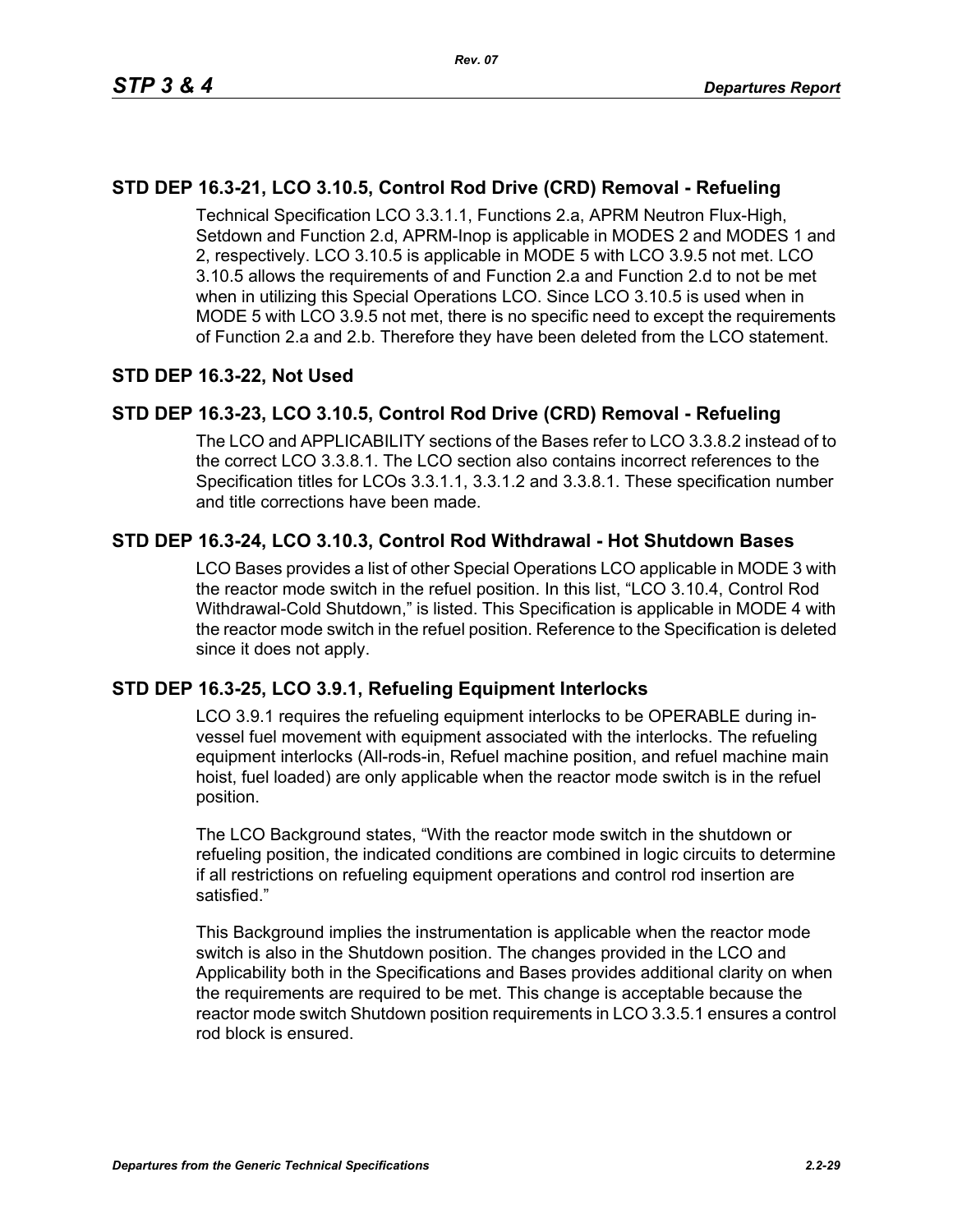# **STD DEP 16.3-26, LCO 3.10.2, Reactor Mode Switch Interlock Testing**

The Bases Background for LCO 3.10.2 discusses the reactor mode switch positions and the related scram interlock functions. The discussion includes reference to a reactor high water level scram. The ABWR design does not include a "reactor high water level scram." Therefore, Bases Section B 3.10.2 has been modified to remove reference to the scram for consistency with the DCD. Additionally, for each mode switch position, supplemental information regarding the neutron monitoring system scram and turbine control valve fast closure and turbine stop valve closure scram is added to clarify and enhance the Bases background discussion consistent with DCD Tier 2, Subsection 7.2.1.1.6.2.

# **STD DEP 16.3-27, LCO 3.10.2, Reactor Mode Switch Interlock Testing**

Bases B 3.10.2 of Technical Specification (TS) LCO 3.10.2, Reactor Mode Switch Interlock Testing, provides a listing of other Special Operations LCOs applicable in MODES 3, 4, and 5. This listing includes LCO 3.10.7, Control Rod Testing - Operating. However, this Specification is applicable in MODES 1 and 2 with LCO 3.1.6 not met. Reference to the Specification is deleted since it does not apply. However, additional Specifications LCO 3.10.1, LCO 3.10.5, LCO 3.10.6, LCO 3.10.8, LCO 3.10.11, and LCO 3.10.12 have been added as references since they are applicable in MODES 3, 4, and 5.

## **STD DEP 16.3-28, LCO 3.10.1, In-Service Leak and Hydrostatic Testing Operation**

The Applicable Safety Analyses description states, "The consequences of a steam leak under pressure testing conditions, with secondary containment OPERABLE, will be conservatively bounded by the consequences of the postulated main steam line break outside of secondary containment accident analysis described in Reference 2." Reference 2 is DCD Tier 2, Section 15.1. The postulated main steam line break outside of secondary containment analysis is not discussed in Section 15.1. It is discussed in DCD Tier 2, Section 15.6.4. Therefore, the appropriate reference has been incorporated.

## **STD DEP 16.3-29, LCO 3.6.4.1, Secondary Containment**

The drawdown time in SR 3.6.4.1.4 is < 120 seconds. This time has been extended for "120 seconds" to "20 minutes" to be consistent with Tier 1 Table 2.14.4 Item 4.a and the analysis in DCD Section 15.6.5.5.1, Fission Product Releases.

## **STD DEP 16.3-30, LCO 3.6.4.1, Secondary Containment**

The Applicability description in the Bases states, "In MODES 4 and 5, the probability and consequences of the LOCA are reduced due to the pressure and temperature limitations in these MODES. Therefore, maintaining secondary containment OPERABLE is not required in MODE 4 or 5 to ensure a control volume, except for other situations for which significant releases of radioactive material can be postulated, such as during operations with a potential for draining the reactor vessel (OPDRVs), during CORE ALTERATIONS, or during movement of irradiated fuel assemblies in the primary or secondary containment."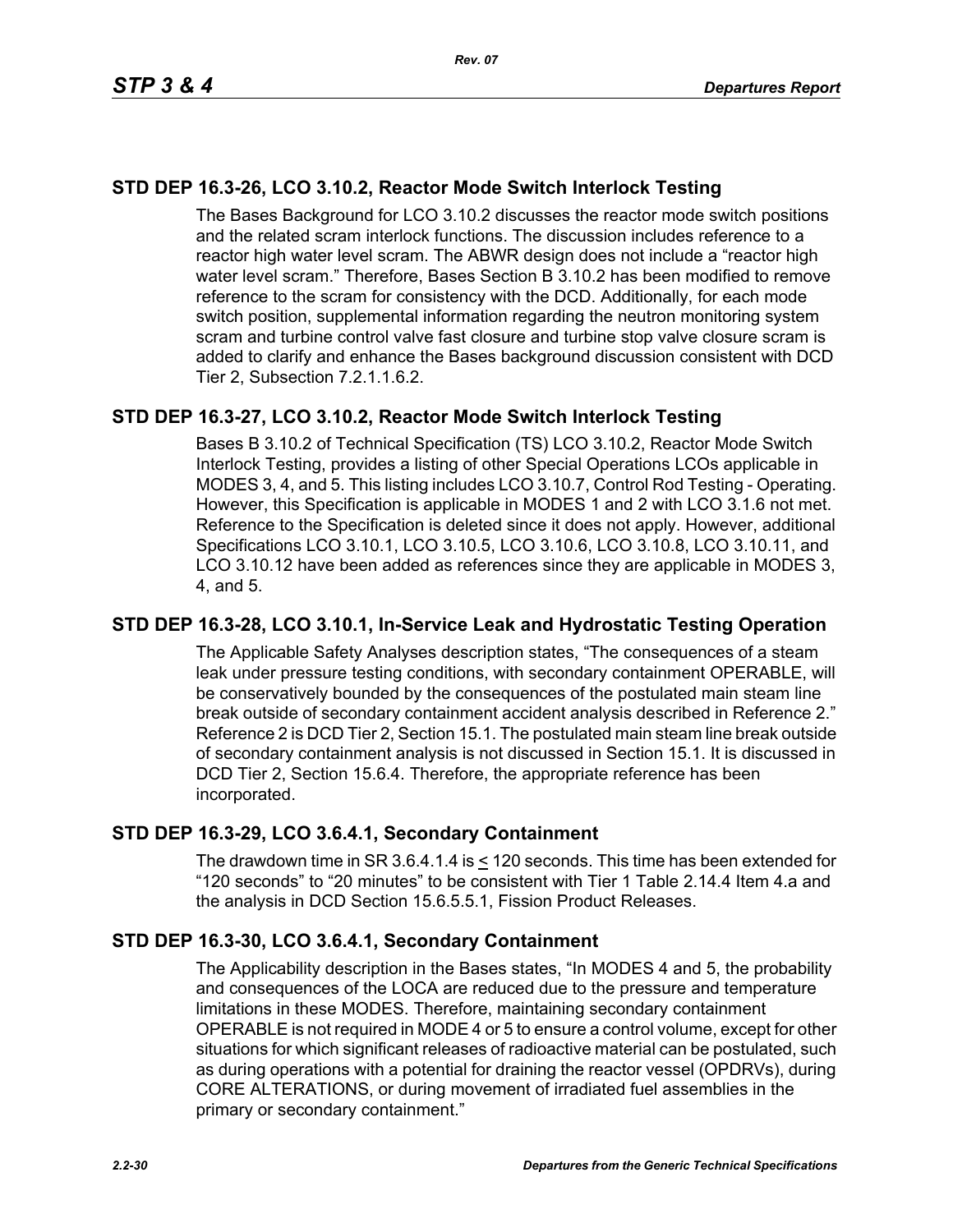The words "primary or" have been deleted from the end of the last sentence since the applicability is only when moving fuel assemblies in the secondary containment.

# **STD DEP 16.3-31, LCO 3.6.4.3, Standby Gas Treatment (SGT) System**

The Bases Background section description states, "The moisture separator is provided to remove entrained water in the air, while the electric heater reduces the relative humidity of the influent air stream to the adsorber section of the filter train to less than 70% whenever SGT System is in operation (Ref. 2)." Reference 2 is DCD Tier 2, Section 6.2.3. Details of the design of the SGT System are described in detail in DCD Tier 2 Section 6.5.1. Therefore, the appropriate reference has been incorporated.

# **STD DEP 16.3-32, LCO 3.6.2.1, Suppression Pool Average Temperature**

Condition D requires entry when suppression pool average temperature is > 43.3°C but < 48.9°C. Required Action D.1 requires the determination of suppression pool average temperature < 48.9°C. ACTION E requires entry when suppression pool average temperature > 48.9°C. Required Action E.1 requires the unit to be depressurize the reactor within 12 hours.

ACTION D has been revised to require the "determination" of suppression pool average temperature instead of a verification that the temperature is  $\leq 48.9^{\circ}$ C and in the same condition the plant is required to be in MODE 4 in 36 hours. In addition, Condition D has been changed to require the temperature to be monitored whenever temperature is > 43.3°C instead of the specified range.

ACTION E is revised by deleting the requirement to be in MODE 4 since the requirement has been incorporated in ACTION D.

This change is necessary since the plant should not be in an operating MODE with temperature > 43.3°C. This is consistent with LCO 3.6.2.1.c which states that the suppression pool temperature should be  $\leq 43.3^{\circ}$ C when THERMAL POWER is  $\leq 1\%$ RTP.

The range in ACTION D has been changed since it is prudent to monitor suppression pool temperature whenever temperature is above 43.3°C not just when within the temperature range.

The Bases ACTIONS have been changed accordingly.

# **STD DEP 16.3-33, LCO 3.6.2.1, Suppression Pool Average Temperature**

The Bases LCO 3.6.2.1 parts a and b states that suppression pool temperature requirements when THERMAL POWER is < 1%. The LCO states that these limits apply when THERMAL POWER is > 1%RTP. The signs in the Bases have been modified consistent with the requirements in the LCO.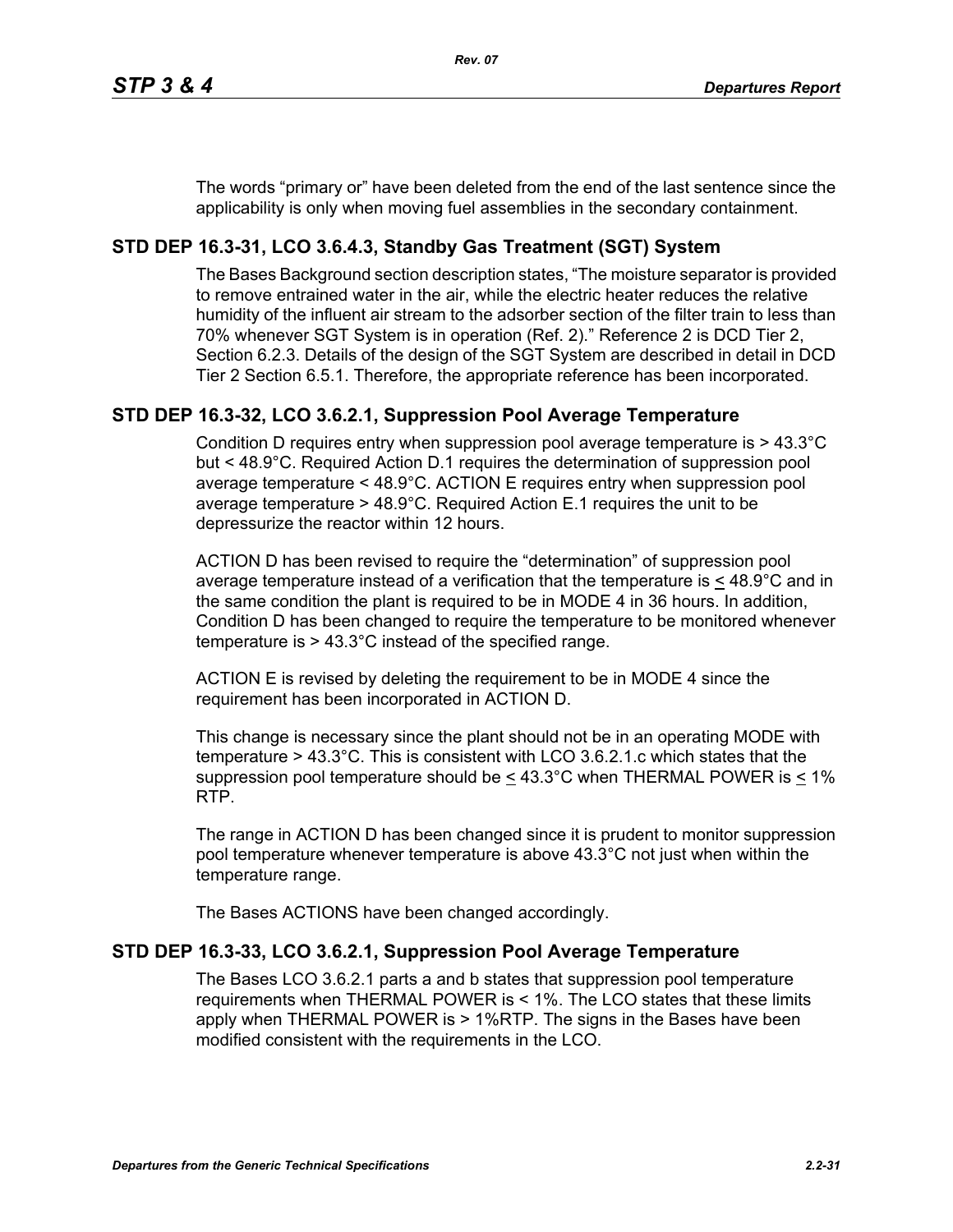# **STD DEP 16.3-34, LCO 3.6.1.6, Wetwell-to-Drywell Vacuum Breakers**

The LCO Bases states "All eight of the vacuum breakers must be OPERABLE for opening. All wetwell-to-drywell vacuum breakers, however, are required to be closed (except during testing or when the vacuum breakers are performing the intended design function)." The SR 3.6.1.6.1 Bases states, "Each vacuum breaker is verified closed (except when being tested in accordance with SR 3.6.1.6.2 or when performing its intended function) to ensure that this potential large bypass leakage path is not present."

The allowance in the Bases that the wetwell-to-drywell vacuum breakers may be opened during testing has been deleted since it is not stated in the LCO or SRs. LCO 3.6.1.6 is applicable for MODES 1, 2 and 3. The surveillance requirement for vacuum breaker functional testing SR 3.6.1.6.2 has a frequency of 18 months which is based on the need to perform the surveillance during an outage. The vacuum breakers can only be manually operated and are only accessible during an outage, and therefore these statements in the Bases in the LCO and SR 3.6.1.6.1 discussions are not applicable.

## **STD DEP 16.3-35, LCO 3.9.6, Reactor Pressure Vessel (RPV) Water Level**

Technical Specification (TS) Bases B 3.9.6, Reactor Pressure Vessel (RPV) Water Level (Refueling Operations) references NUREG - 0831, Supplement 6, Section 16.4.2. as a requirement for the minimum water level of 7.0 meters above the top of the RPV flange to ensure a decontamination factor (DF) of 100 used in the accident analysis for iodine activity in FSAR Section 15.7.4. However, as stated in the DCD/Tier 2, Section 15.7.4, Regulatory Guide 1.25 (March 23, 1972) is the appropriate reference for key analyses assumptions including the DF of 100 (99% Iodine filter). Accordingly, NUREG - 0831 is removed as a reference and the references renumbered.

The DCD states that 25% of 10 CFR 100 limits are met consistent with NUREG - 0800, Section 15.7.4. The acceptance criteria contained in the NUREG is, "25 percent or less of the 10 CFR Part 100 exposure guideline values." Therefore, TS Bases B 3.9.6 background value is changed from "less than" 25% to "less than or equal to" 25% of 10 CFR 100 limits.

In the Applicable Safety Analyses section of B 3.9.6 "dropped" fuel is changed to "damaged" fuel to more accurately describe the accident results and terminology of the analyses in DCD Section 15.7.4.

Finally, reference to LCO 3.7.6 (Fuel Pool Water Level) is made in the Applicability section of the Bases. This LCO numbering has been corrected to 3.7.8.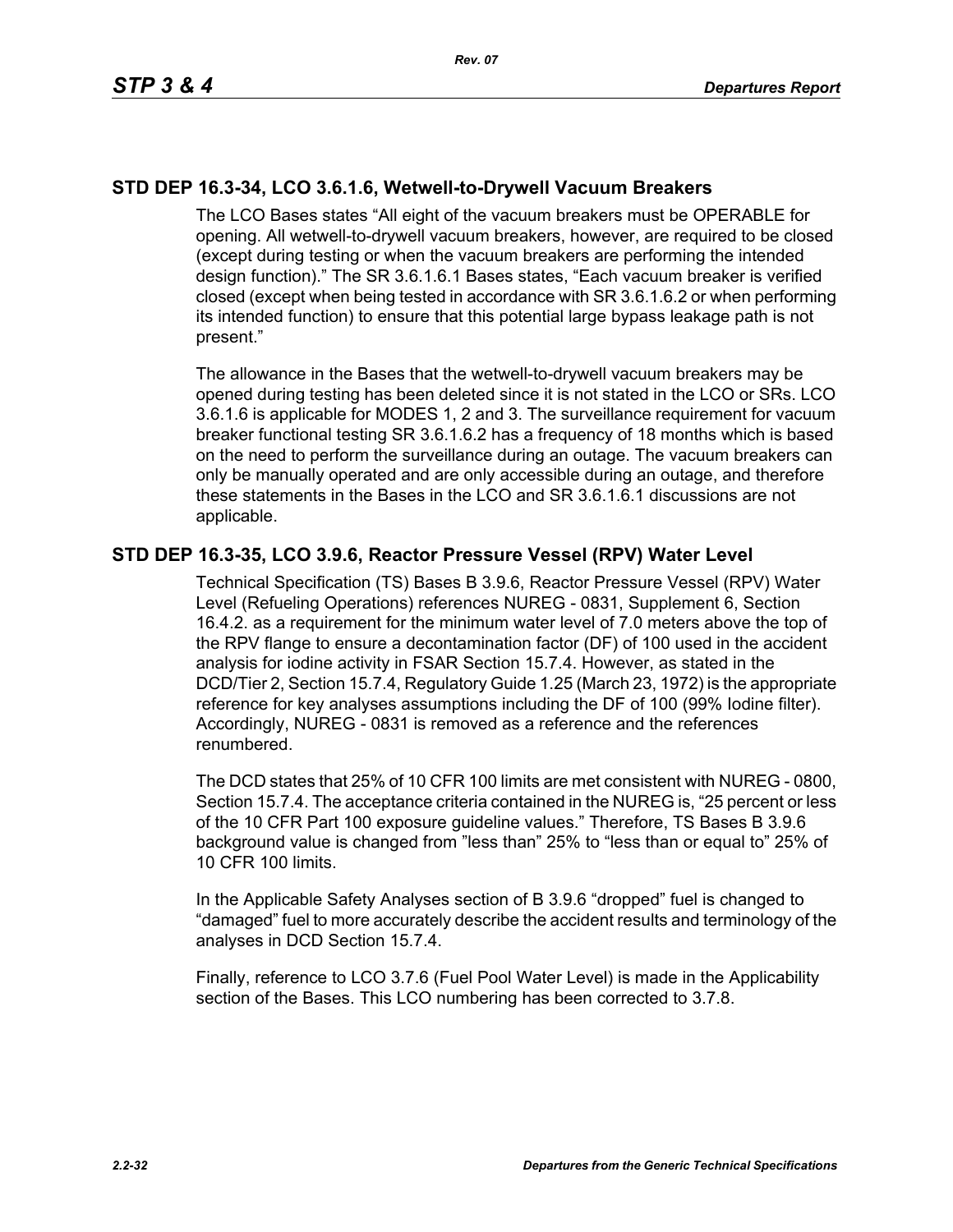## **STD DEP 16.3-36, LCO 3.6.2.3, Residual Heat Removal (RHR) Suppression Pool Cooling**

The Bases Background discussion states, "S/RV leakage, and high pressure core injection and Reactor Core Isolation Cooling System testing increase suppression pool temperature more slowly." The ABWR design does not include a "high pressure core injection system" therefore it has been deleted from the Background discussion.

## **STD DEP 16.3-37, LCO 3.6.2.3, Residual Heat Removal (RHR) Suppression Pool Cooling**

The Bases Reference 2 is the "ASME Boiler and Pressure Vessel Code, Section XI." This Reference is not used in the discussion and it has been deleted.

## **STD DEP 16.3-38, Not Used**

#### **STD DEP 16.3-39, Not Used**

#### **STD DEP 16.3-40, LCO 3.8. 2, AC Sources-Shutdown**

The Bases LCO specifies the requirements for the requirements for OPERABILITY of the diesel generator. It states, "The Each DG must also be capable of accepting required loads within the assumed loading sequence intervals, and must continue to operate until offsite power can be restored to the ESF buses. These capabilities are required to be met from a variety of initial conditions such as: DG in standby with the engine hot, DG in standby parallel test mode." The last sentence has been changed to "These capabilities are required to be met from a variety of initial conditions such as: DG in standby with the engine hot, with the engine at ambient conditions, or DG operating in standby parallel test mode." The change is made to be consistent with the Bases of LCO 3.8.1 and 3.8.11.

#### **STD DEP 16.3-41, LCO 3.8.2, AC Sources-Shutdown**

The Required Action for Condition A includes a Note that states, "Enter applicable Condition and Required Actions of LCO 3.8.10, with one required division deenergized as a result of Condition B." Condition B has been changed to Condition A since it is the intent of the Note as indicated in the associated Bases discussion. This change is a typographical misstatement in NOTE for CONDITION A in the REQUIRED ACTION section. The note erroneously requires entry into applicable Condition and Required Actions of LCO 3.8.10 with one required division de-energized as a result of Condition B. The entry should be as a result of Condition A.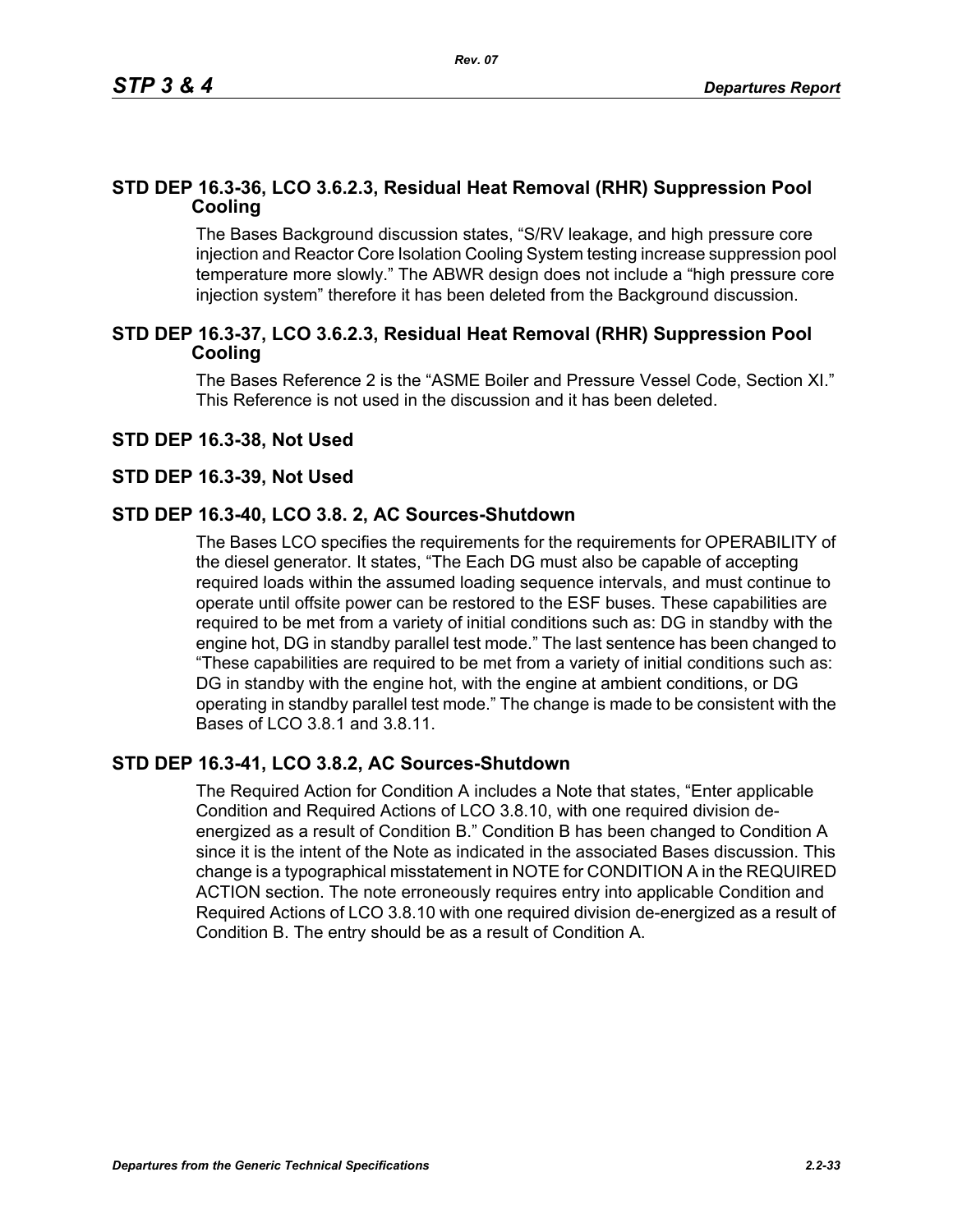# **STD DEP 16.3-42, LCO 3.8.4, DC Sources - Operating**

The Bases of Required Action D.1 and D.2 states that "If all inoperable DC electrical power subsystems cannot be restored to OPERABLE status within the associated Completion Times for Required Action A.1, B.2, and C.1 or C.2, the unit must be brought to a MODE in which the LCO does not apply." This incorrectly limits entry into Condition D only for failure to perform Required Actions A.1, B.2, C.1 or C.2 within their associated Completion Times. The intent of this specification is that each of the Required Actions for a given Condition (A, B or C) must be performed within its associated Completion Time for operation to continue with an inoperable DC electrical power subsystem without entering Condition D. Therefore, the first sentence of the Bases for Required Actions D.1 and D.2 has been changed to "The unit must be brought to a MODE in which the LCO does not apply if any Required Action of Condition A or B is not met within its associated Completion Time, or if Condition C is not met within its associated Completion Time, while a DC electrical power subsystem remains inoperable."

# **STD DEP 16.3-43, LCO 3.6.1.1, Primary Containment**

The Bases Background states "The primary containment air lock is OPERABLE, except as provided in LCO 3.6.1.2, "Primary Containment Air Locks." The ABWR Containment has two airlocks. Therefore, "air lock is" is changed to "air locks are." This change is made to be consistent with other LCOs and the containment design.

# **STD DEP 16.3-44, Not Used**

# **STD DEP 16.3-45, LCO 3.6.1.1, Primary Containment**

The Background Section states "This Specification ensures that the performance of the primary containment, in the event of a DBA, meets the assumptions used in the safety analyses of References 1 and 2."

Reference 1 is Tier 2 Section 6.2 "Containment Systems" and Reference 2 is Tier 2 Section 15.1. "Decrease in Reactor Coolant Temperatures." Section 15.1 is not the appropriate reference and it has been deleted and replaced with DCD Tier 2, Section 15.6 "Decrease in Reactor Coolant Inventory."

# **STD DEP 16.3-46, LCO 3.7.2, RCW, RSW, and UHS Applicability**

The Applicability of 3.7.2 is in MODE 5 except with the reactor cavity to dryer/separator storage pool gate removed and water level  $\geq 7.0$  m over the top of the reactor pressure vessel flange. The Applicability of LCO 3.7.3 is MODE 5 with the reactor cavity to dryer/separator storage pool gate removed and water level  $\geq 7.0$  m over the top of the reactor pressure vessel flange. The Applicability requirements of these supporting system Specifications should match the Applicability of the supported system Specifications 3.9.7 and 3.9.8. The applicability of Specification 3.9.7 is MODE 5 with irradiated fuel in the reactor pressure vessel (RPV) and with the water level > 7.0 m above the top of the RPV flange while the Applicability of LCO 3.9.8 is MODE 5 with irradiated fuel in the reactor pressure vessel (RPV) and with the water level < 7.0 m above the top of the RPV flange. The Applicability of Specification 3.7.2 has been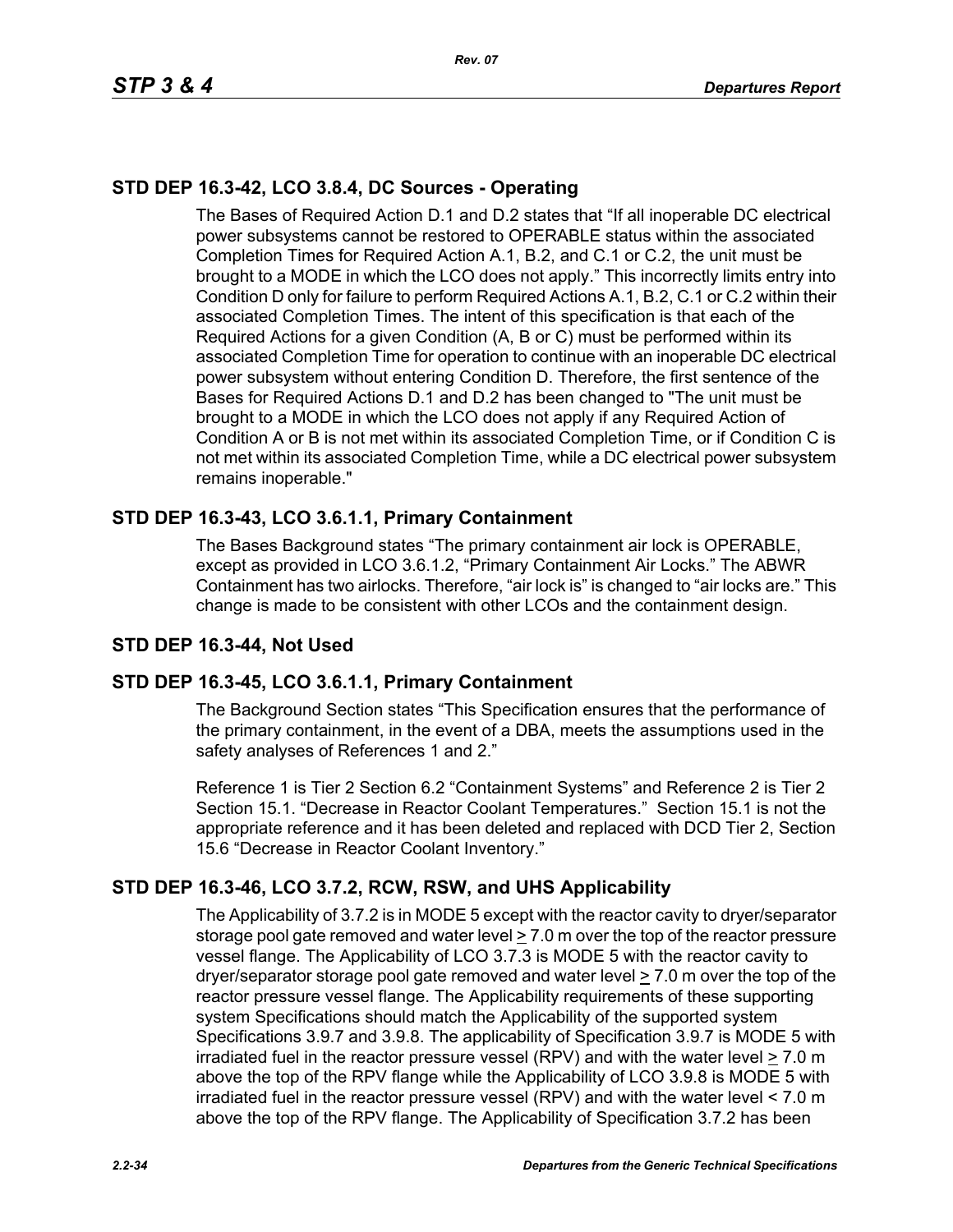changed to be consistent with the Applicability of 3.9.8 while the Applicability of Specification 3.7.3 has been changed to be consistent with the Applicability of 3.9.7. The Bases Background, Applicable Safety Analyses, LCO, and Applicability have also been corrected. In addition, the Bases discussion for SR 3.7.3.5 of the DCD states that the Logic System Functional Test (LSFT) in SR 3.3.5.1.4 overlaps this SR, which is incorrect. The correct references to the COMPREHENSIVE FUNCTIONAL TESTs (SR 3.3.1.1.9 and SR 3.3.1.4.4) in LCO 3.3.1.1 and LCO 3.3.1.4 are incorporated.

## **STD DEP 16.3-47, LCO 3.7.4, Control Room Habitability Area (CRHA)-Emergency Filtration (EF) System**

SR 3.7.4.4 requires verification that each EF division can maintain a positive pressure of > 3.2 mm water gauge relative to the atmosphere during the isolation mode of operation at a flow rate of < 360 m<sup>3</sup>/h. The flow rate of 360 m<sup>3</sup>/h has been changed to  $3400$  m<sup>3</sup>/h to be consistent with Tier 1 Table 2.15.5a Item 5.b. A similar change is made to the associated Bases of SR 3.7.4.4.

## **STD DEP 16.3-48, LCO 3.7.4, Control Room Habitability Area (CRHA)-Emergency Filtration (EF) System**

The Bases Background states, "Each division consists of an electric heater, a prefilter, a high efficiency particulate air (HEPA) filter, an activated charcoal adsorber section, a second HEPA filter, two 100% capacity fans, and the associated ductwork and dampers." The Bases has been revised to indicate that the CRHA System includes two 100% capacity fans. Therefore the Bases has been modified to reflect the actual design.

# **STD DEP 16.3-49, LCO 3.8.1, AC-Sources-Operating**

Note (b) of Table 3.8.1-1, Diesel Generator Test Schedule states that maintaining the table-specified DG test interval "until seven failure-free starts from standby conditions and load and run tests have been performed" is consistent with Regulatory Position of Regulatory Guide 1.9, Revision 3. The referenced Regulatory Guide has no Regulatory Position that specifies the seven consecutive failure-free starts credited to the Regulatory Position. The mention of the seven consecutive failure-free starts does appear in Generic Letter 84-15, "Example Technical Specifications" regarding DG testing. DG testing is not effected by this reference change. The change only deletes the statement that the test interval is consistent with the Regulatory Position in R.G. 1.9.

# **STD DEP 16.3-50, LCO 3.3.1.4, ESF Actuation Instrumentation**

The Applicable Modes or Other Specified Conditions for Table 3.3.1.4-1, Function 14.a and 14.b, is changed to include MODE 1. This is consistent with the Applicable Modes or Other Specified Conditions for Table 3.3.1.1-1, Function 3.b (i.e., MODE 1 also).

# **STD DEP 16.3-51, LCO 3.8.3, Diesel Fuel Oil, Lube Oil, and Starting Air**

The Bases Background states "Each DG has an air start system with adequate capacity for five successive start attempts on the DG without recharging the air start receiver(s)." The actual design will include two redundant DG air start subsystems,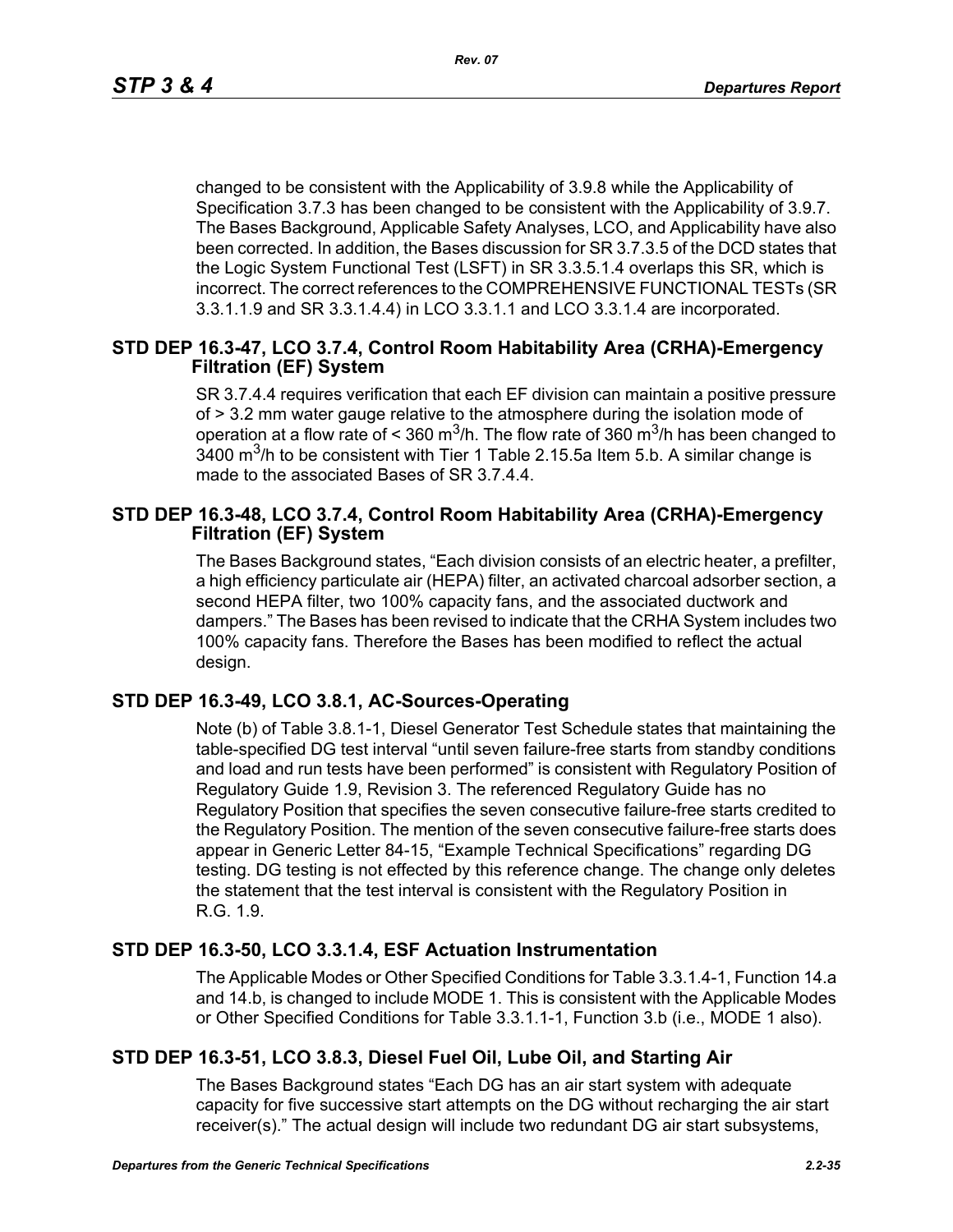each with adequate capacity for five successive start attempts on the DG without recharging the air start receiver(s). LCO 3.8.3 ACTION E, the BASES Background and the BASES LCO have been modified to reflect this clarification.

# **STD DEP 16.3-52, LCO 3.8.8, Inverters - Shutdown**

The Applicable Safety Analyses states, "The inverters are designed to provide the required capacity, capability, redundancy, and reliability to ensure the availability of necessary power to the Reactor Protection System (RPS) and Emergency Core Cooling Systems (ECCS) instrumentation and controls so that the fuel, Reactor Coolant System, and containment design limits are not exceeded."

The statement is revised to indicate that the inverters supply the Class 1E CVCF loads. This change is consistent with the description in the Applicable Safety Analyses of LCO 3.8.7, Inverters-Operating.

# **STD DEP 16.3-53, Not Used**

# **STD DEP 16.3-54, Not Used**

## **STD DEP 16.3-55, LCO 3.3.4.1, Anticipated Transient Without Scram (ATWS) and End-of-Cycle Recirculation Pump Trip (EOC-RPT) Instrumentation**

The Surveillance Requirement discussion has been changed to revise the time of EOC-RPT System Response Time to RPT System Response Time. The title and definition is being revised since ATWS and EOC response times are credited in the transient and accident analyses.

# **STD DEP 16.3-56, Not Used**

## **STD DEP 16.3-57, LCO 3.3.1.2, Reactor Protection System (RPS) and Main Steam Isolation Valve (MSIV) Actuation**

The Bases discussion for Required Action I.1 and I.2 is changed to remove the statement, "Note that the automatic actuation logic becomes 1/3 in this condition so there is an increased vulnerability to spurious trips" because it is incorrect. The automatic actuation logic is unaffected by placing the affected division in trip per Action I.1.

# **STD DEP 16.3-58, LCO 3.8.6, Battery Cell Parameters**

Condition A requires entry when "One or more batteries with one or more battery cell parameters not within limits." Condition A has been changed to require entry when "One or more batteries with one or more battery cell parameters not within Table 3.8.6-1 Category A or B limits."

Table 3.8.6-1 includes Category A, B, and C limits. Condition B, in part, requires entry when "One or more batteries with one or more battery cell parameters not within Category C limits." The change which adds "Table 3.8.6-1 Category A or B" to CONDITION A is a clarification that the limits within which the battery cell parameters must be maintained.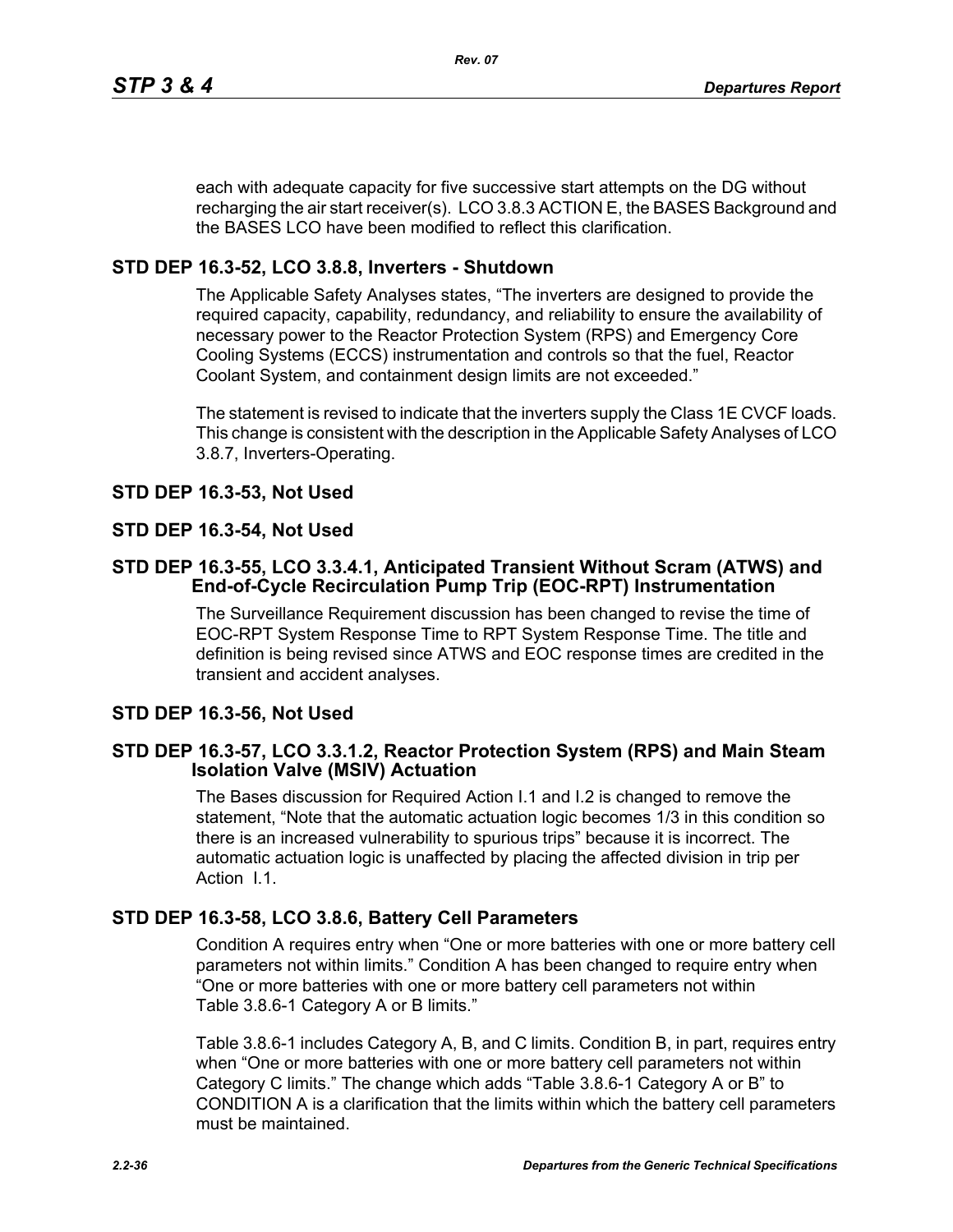## **STD DEP 16.3-59, LCO 3.3.6.2, Remote Shutdown System**

Function 13 of Table 3.3.6.2-1 is the "RPV Narrow Range Water Level." It has been changed to "RPV Shutdown Range Water Level." This change is consistent with DCD Section 7.4.1.4.4. Similar changes have been made to the Bases.

## **STD DEP 16.3-60, LCO 3.3.6.2, Remote Shutdown System**

RSW Strainer Differential Pressure Instrumentation has been added to the list of Remote Shutdown System parameters monitored as Function 17 consistent with DCD Figure 7.4-2.

## **STD DEP 16.3-61, LCO 3.3.7.1, CRHA EF System Instrumentation**

Table 3.3.7.1-1 includes two Footnotes that are not referenced in the Table. Footnotes (a) and (b) to Table 3.3.7.1-1 have been deleted. The Footnotes are associated with the Applicability of the instrumentation. Since the Applicability of the instrumentation is covered in the Applicability statement the Footnotes are not needed.

## **STD DEP 16.3-62, LCO 3.3.8.1, Electric Power Monitoring**

ACTION C requires entry when "Required Action and associated Completion Time of Condition A or B is not met in MODE 1, 2, or 3."

ACTION D requires entry when "Required Action and associated Completion Time of Condition A or B is not met in MODE 4 or 5."

The associated Bases refer only to Condition B. Therefore, Condition A has been added to the Bases descriptions for ACTIONS C and D.

## **STD DEP 16.3-63, LCO 3.3.8.2, Reactor Coolant Temperature Monitoring-Shutdown**

The Bases Background states, "The temperature monitoring instrumentation will provide temperature indication and trends to the operator in the main control room during RHR decay heat removal operation. One temperature monitoring for each RHR channel is available to monitor reactor coolant temperature at the inlet to the RHR heat exchanger." The word "transmitter" has been added after monitoring to be consistent with the terminology being used.

## **STD DEP 16.3-64, LCO 3.3.5.1, Control Rod Block Instrumentation**

Required Action B.2 states, "Verify RCIS blocks control rod movement by attempting to withdraw one rod or one gang or rods." The sentence is changed to "Verify RCIS blocks control rod movement by attempting to withdraw one rod or one gang of rods." Changes typographical misstatement in Required Action B.2 from "or" to "of" in referring to the withdrawal of one gang "of" control rods.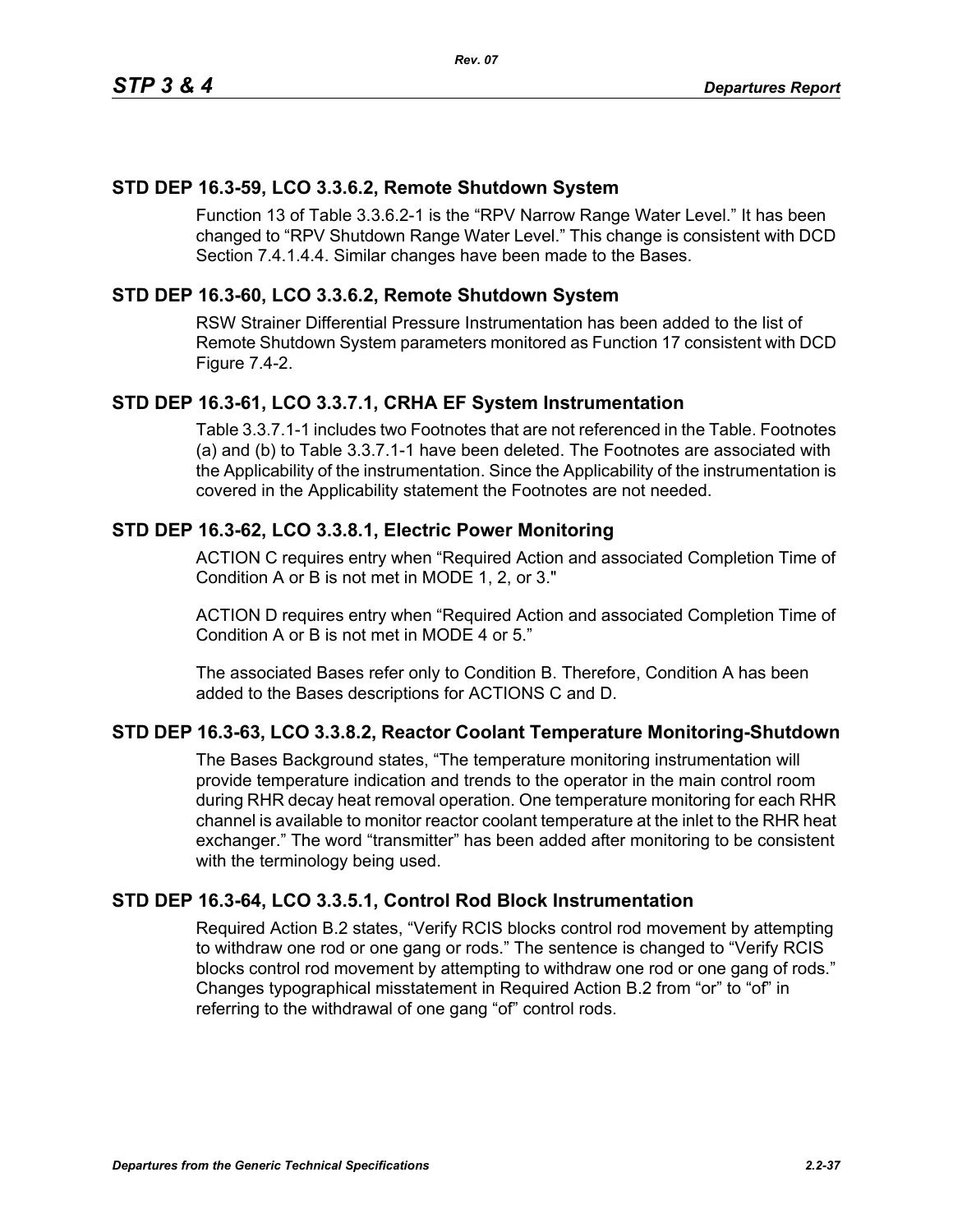# **STD DEP 16.3-65, LCO 3.3.5.1, Control Rod Block Instrumentation**

Changes typographical misstatement in the NOTE for SR 3.3.5.1.1 wherein the CHANNEL FUNCTIONAL TEST is not required to be performed until 1 hour after THERMAL POWER is >30% RTP. The 30% value, rather than the 10% value, in the NOTE is in agreement with TS Table 3.3.5.1-1, note (a) for the RCIS Automated Thermal Limit Monitor function.

# **STD DEP 16.3-66, LCO 3.3.5.1, Control Rod Block Instrumentation**

Changed the number of reactor mode switch position channels required to be OPERABLE when the reactor mode switch is in the shutdown position from three to four channels. This change is in agreement with TS Table 3.3.5.1-1, Function 2, Reactor Mode Switch - Shutdown Position requirements for required channels.

## **STD DEP 16.3-67, LCO 3.3.5.1, Control Rod Block Instrumentation**

This departure adds a further justification to the TS 3.3.5.1 Bases, ACTIONS A.1 and A.2 and ACTION C.1 for the Completion Time of 72 hours; namely, "the low probability of an event occurring coincident with a failure of the remaining OPERABLE channel." It also adds a further justification for the Frequency of SR 3.3.5.1.6; namely that the "Frequency is based upon operating experience that demonstrates channel failure is rare and on the online diagnostics that monitor the channels for proper operation," and adds the phrase "every 24 hours" to the same paragraph, to conform with the specification.

It changes a typographical misstatement in ACTIONS E.1 and E.2 by removing the word "in" in the phrase, "If there are failures 'in' of the Reactor Mode Switch - Shutdown Position Function the plant must be placed in a condition where the LCO does not apply." It also corrects the grammatical misstatement in the next sentence where, "…and initiating 'to fully inserting' of all…" should be changed to read, "…and initiating full insertion of all…"

These changes do not change the meaning or intent of these statements.

## **STD DEP 16.3-68, Not Used**

## **STD DEP 16.3-69, LCO 3.6.1.2, Primary Containment Air Locks**

Required Action B.2 states, "Lock an OPERABLE door closed in the affected air lock( )." The ABWR Containment has two airlocks. Therefore, "air lock( )" is changed to "air lock(s)."

## **STD DEP 16.3-70, LCO 3.6.1.2, Primary Containment Air Locks**

The Bases Background discussion states, "SR 3.6.1.1.1 leakage rate requirements conform with 10 CFR 50, Appendix J (Ref. 2), as modified by approved exemptions." Specification 3.6.1.2 is associated with primary containment air locks. Therefore, the appropriate SR to be utilized in the discussion is SR 3.6.1.2.1 not SR 3.6.1.1.1.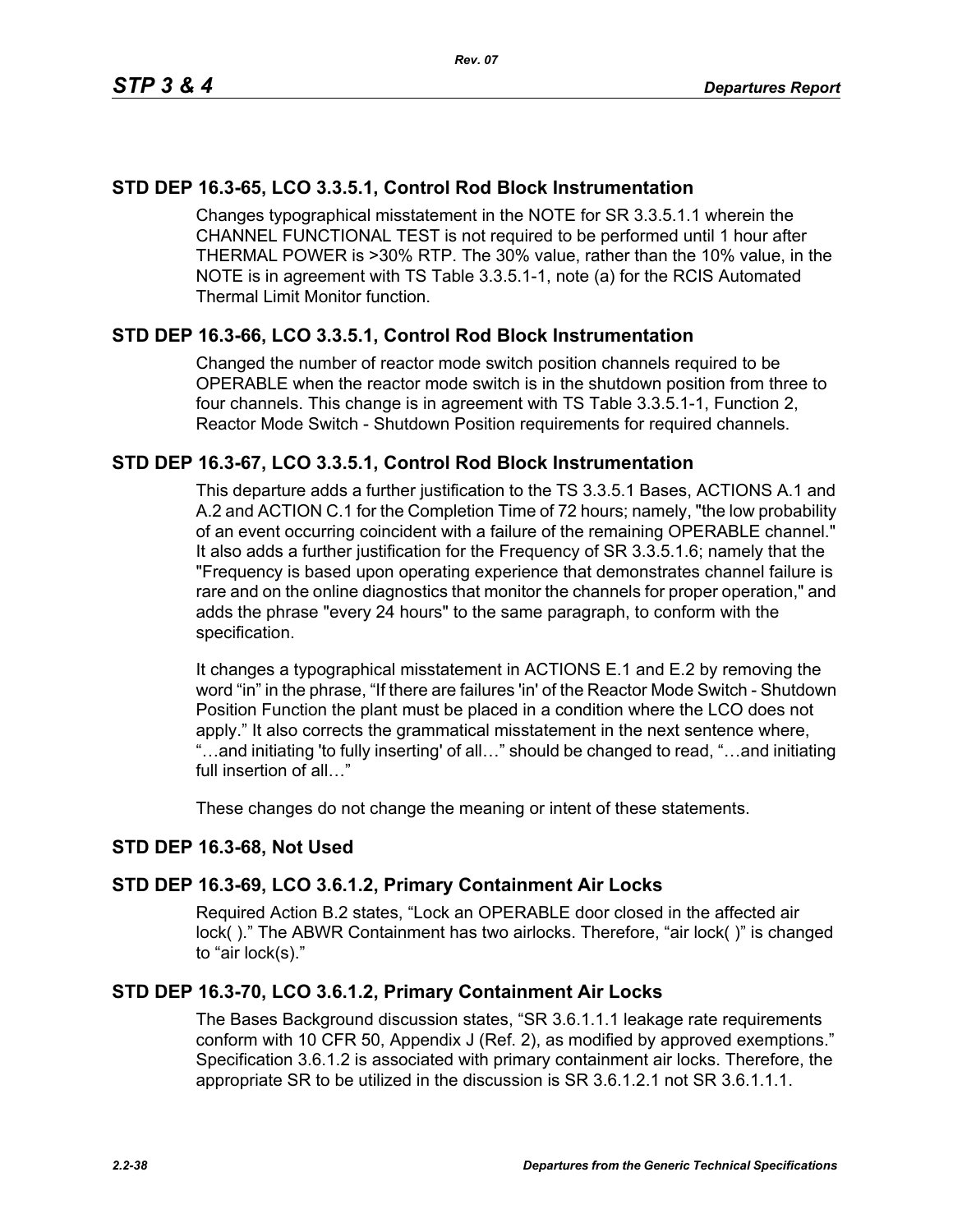# **STD DEP 16.3-71, Not Used**

## **STD DEP 16.3-72, Not Used**

# **STD DEP 16.3-73, LCO 3.6.1.3, Primary Containment Isolation Valves (PCIVs)**

The Background states, "Two additional redundant excess flow isolating dampers are provided on the vent line upstream of the Standby Gas Treatment (SGT) System filter trains. These isolation dampers, together with the PCIVs, will prevent high pressure from reaching the SGT System filter trains in the unlikely event of a loss of coolant accident (LOCA) during venting. Closure of the excess flow isolation dampers will not prevent the SGT System from performing its design function (that is, to maintain a negative pressure in the secondary containment). To ensure that a vent path is available, a 50 mm bypass line is provided around the dampers."

The statement has been corrected to reflect the DCD Tier 2 Figure 6.2-39 and discussion in Subsection 6.2.4.3, for the Atmosphere Control System. It now reads, "The PCIVs will close before fuel failure and prevent high pressure from reaching the SGT system filter trains in the unlikely event of a loss of coolant accident during venting."

The Applicable Safety Analyses specifies assumptions used for the purge valves in the analyses. The changes to the description provide the appropriate assumptions for the analyses. The Applicable Safety Analyses also discusses the assumptions used for closure times in the radiological analyses. This statement has been deleted since the analysis assumes a leakage of La from the start of the accident.

The Applicable Safety Analysis states, "The primary containment purge valves may be unable to close in the environment following a LOCA. Therefore, each of the purge valves is required to remain sealed closed during MODES 1, 2, and 3. In this case, the single failure criterion remains applicable to the primary containment purge valve due to failure in the control circuit associated with each valve. Again, the primary containment purge valve design precludes a single failure from compromising primary containment OPERABILITY as long as the system is operated in accordance with this LCO."

This statement has been deleted because the evaluation in FSAR Subsection 6.2.4.3 shows that the design of the primary containment purge valves is such, that they do not require blocking in order to isolate on a DBA.

## **STD DEP 16.3-74, LCO 3.6.1.3, Primary Containment Isolation Valves (PCIVs)**

This departure corrects and clarifies the LCO 3.6.1.3 Bases discussion regarding testing, required actions, and surveillance requirements. The Bases states, "Purge valves with resilient seals, secondary bypass valves, MSIVs, and hydrostatically tested valves must meet additional leakage rate requirements." The additional leakage rate requirements for the purge valves with resilient seals, MSIVs, and hydrostatically tested valves are provided in SR 3.6.1.3.7, SR 3.6.1.3.13, and SR 3.6.1.3.12, respectively. The words "secondary bypass valves" have been deleted from the phrase since there are no additional requirements for secondary bypass valve leakage.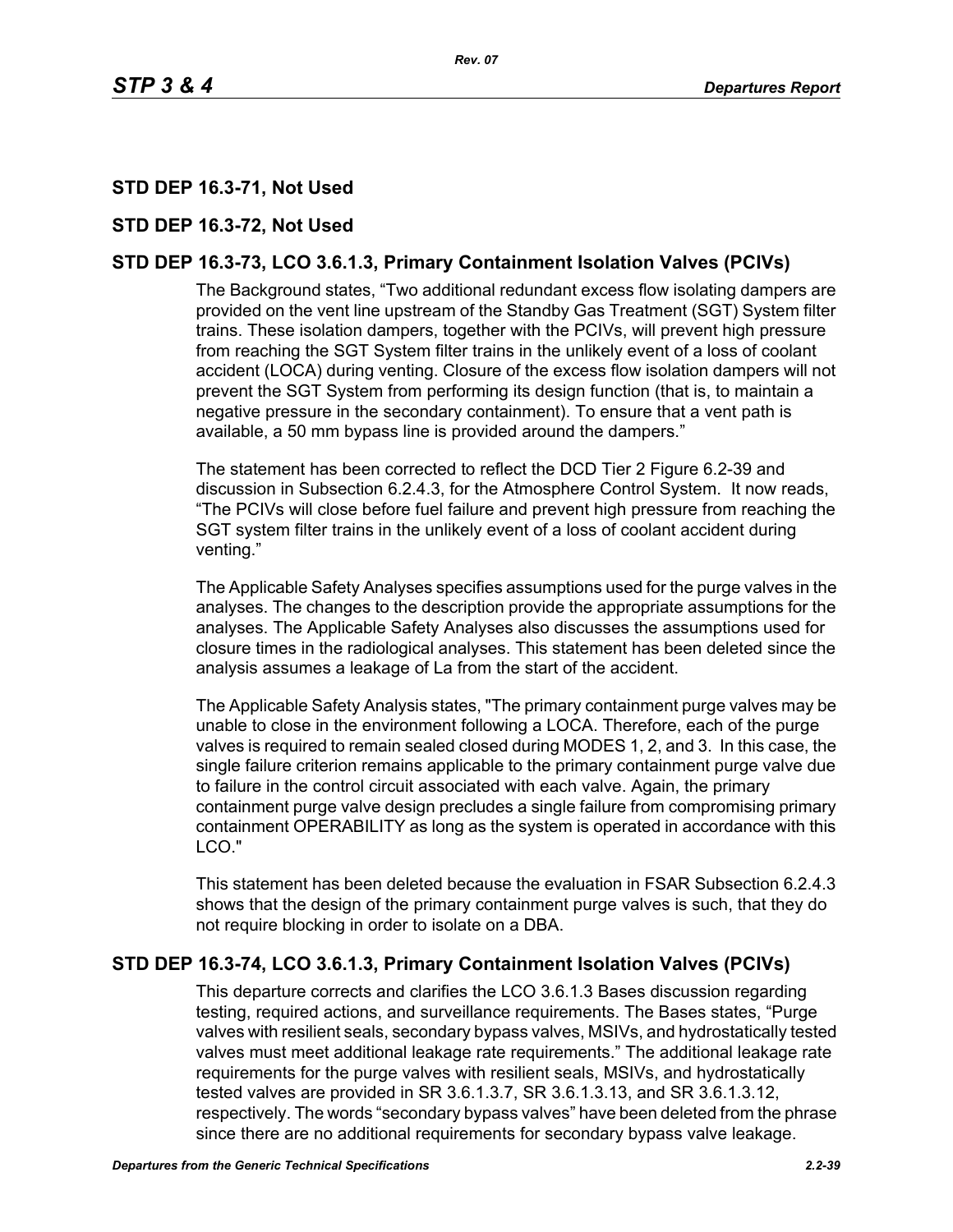Required Action A.2 Completion Time states that the verification of the isolation of the affected part must be verified "Once per 31 days for isolation devices outside primary containment, drywell, and steam tunnel. The Bases description in the Bases did not reflect the "drywell and steam tunnel." Therefore the words have been added to the Required Action discussion.

ABWR DCD SR 3.6.1.3.9 (STP SR 3.6.1.3.8) states that the "LOGIC SYSTEM FUNCTIONAL TEST in SR 3.3.6.3.6" overlaps this SR to provide complete testing of the safety function." This statement has been changed to "The COMPREHENSIVE FUNCTIONAL TESTs (SR 3.3.1.1.9 and SR 3.3.1.4.4) in LCO 3.3.1.1 and LCO 3.3.1.4 overlap this SR to provide complete testing of the safety function." This change is appropriate since SR 3.3.6.3.6 does not exist.

## **STD DEP 16.3-75, LCO 3.7.6, Main Condenser Offgas**

The Background section states "The radioactivity of the remaining gaseous mixture (i.e., the offgas recombiner effluent) is monitored downstream of the moisture separator prior to entering the holdup line." The description has been changed to "The radioactivity of the remaining gaseous mixture (i.e., the offgas recombiner effluent) is monitored downstream of the moisture separator prior to entering the charcoal adsorber vault." This change is made since there is no hold-up line in the description of the offgas system in DCD Section 11.3.4 or identified in Offgas System Figure 11.3-2.

#### **STD DEP 16.3-76, LCO 3.7.5, Control Room Habitability Area (CRHA) - Air Conditioning (AC) System**

SR 3.7.5.2 requires the performance of an actual or simulated initiation test. The Bases do not include the associated discussion. The Bases have been modified accordingly.

## **STD DEP 16.3-77, LCO 3.3.6.1, Post Accident Monitoring (PAM) Instrumentation**

The description of the Suppression Pool level instrumentation for Post Accident Monitoring in the technical specification bases has been changed to match the DCD ABWR certified design description.

## **STD DEP 16.3-78, LCO 3.3.6.1, Post Accident Monitoring (PAM) Instrumentation**

See Part 7, Section 2.2.2 for the description and evaluation of STD DEP 16.3-78.

#### **STD DEP 16.3-79, Not Used**

#### **STD DEP 16.3-80, LCO 3.8.1, AC-Sources-Operating**

The Bases Header for Required Actions D.1 and D.2 is not correctly located. The header was properly located to separate the Required Actions discussion for Required Actions C.4, C.5, and C.6 and Required Action D.1 and D.2.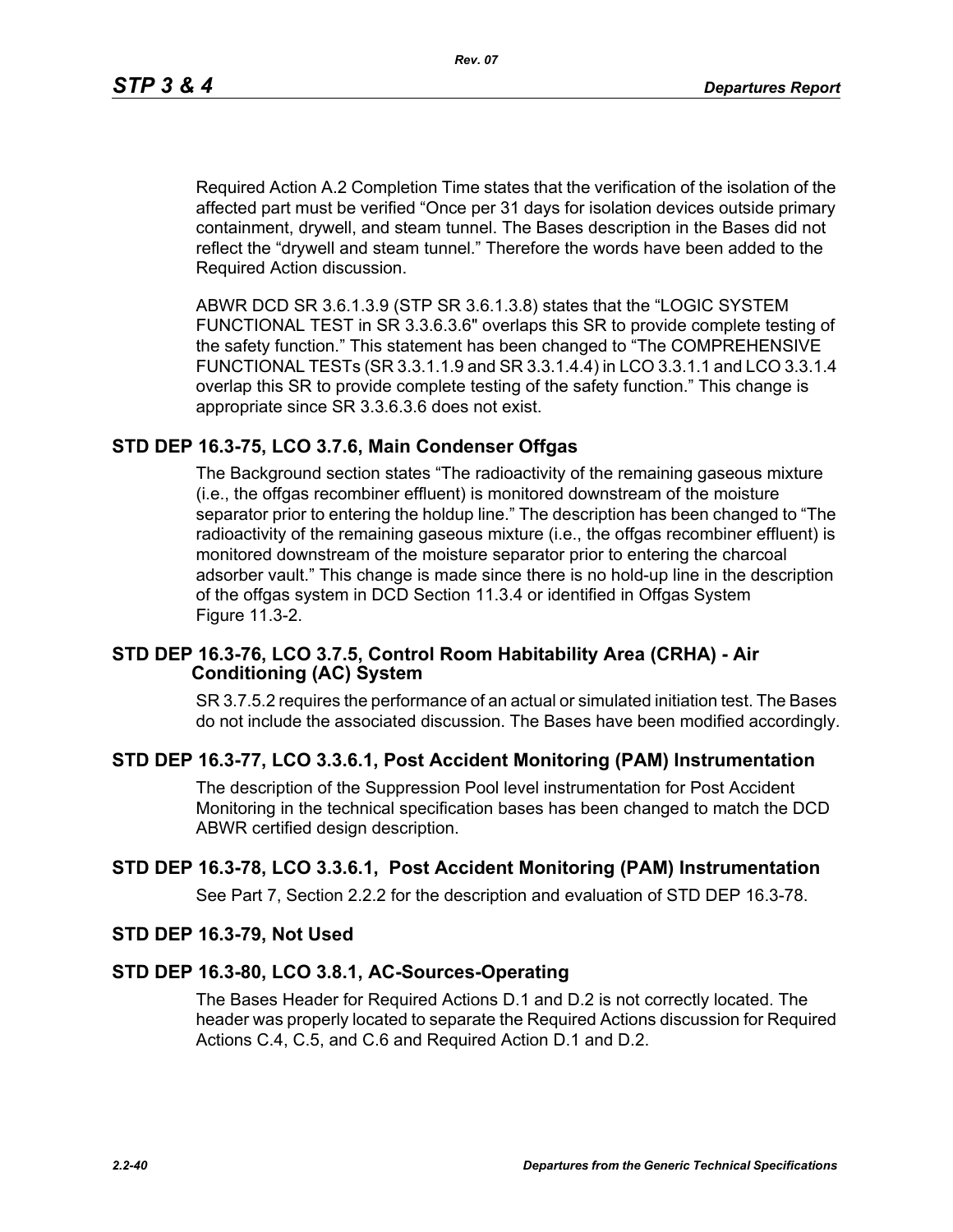## **STD DEP 16.3-81, LCO 3.3.1.2, Reactor Protection System (RPS) and Main Steam Isolation Valve (MSIV) Actuation**

The Applicable Modes or Other Specified Conditions for SRNM and APRM LOGIC CHANNELS (Function 1a) has been added as footnote (b) to Table 3.3.1.2-1. The footnote appropriately requires the SRNM and APRM LOGIC CHANNELS to be OPERABLE when the associated Function in LCO 3.3.1.1 is required to be OPERABLE.

The above can be clarified further. In Table 3.3.1.1-1, note that Functions 1a, 1b, and 1d sensor instrumentation are required to be Operable in MODE 5. The other subfunctions (1c, 2a, 2b, 2c, 2d, and 2e) are not required to be Operable in MODE 5. Therefore, footnote (b) is needed to clarify that RPS Actuation Logic Channels are only required to be Operable in MODE 5 for Functions 1a, 1b, and 1d in Table 3.3.1.1-1. These are the NMS "associated" functions in LCO 3.3.1.1 that are required to be operable in MODE 5.

Divisional Functional Test, SR 3.3.1.2.2, was incorrectly applied to Output Channels (in Items 1 and 2 of Table 3.3.1.2-1, RPS Actuation, and MSIVs and MSL Drain Valves Actuation) in the DCD and has been deleted. The Definition of Divisional Functional Test in the original DCD was: "The injection of simulated or actual signals into a division as close to the sensors as practicable to verify Operability of Sensor Channels and Logic Channels in that division. The Divisional Functional Test may be performed by means of a series of sequential or overlapping steps. The test shall comprise all of the equipment from the DTM (now changed to DTF) inputs to Logic Channel outputs….". From this definition, SR 3.3.1.2.2 should not be applied to Output Channels.

The bases discussion in the APPLICABLE SAFETY ANALYSIS, LCO, and APPLICABILITY has also changed based upon the changes to the specification.

#### **STD DEP 16.3-82, LCO 3.3.1.2, Reactor Protection System (RPS) and Main Steam Isolation Valve (MSIV) Actuation**

This departure is a clarification to Technical Specification (TS) B 3.3.1.2/LCO 3.3.1.2, Actions for Conditions B, F, J, K and L. The change is to specify and clarify that 1) Condition B or F occurs if two logic channels or two output channels "for the same Function" become inoperable, 2) Conditions J and K assure that appropriate actions are taken for "one or more" inoperable RPS Actuation Functions, and 3) Condition L assures appropriate actions are taken for "one or more" inoperable MSIV Actuation Functions. (Note: These changes are required in order to be consistent with the Conditions description for LCO 3.3.1.2 as shown in the Technical Specifications in COLA Part 2, Tier 2, Subsection 16.3.3.1.2.)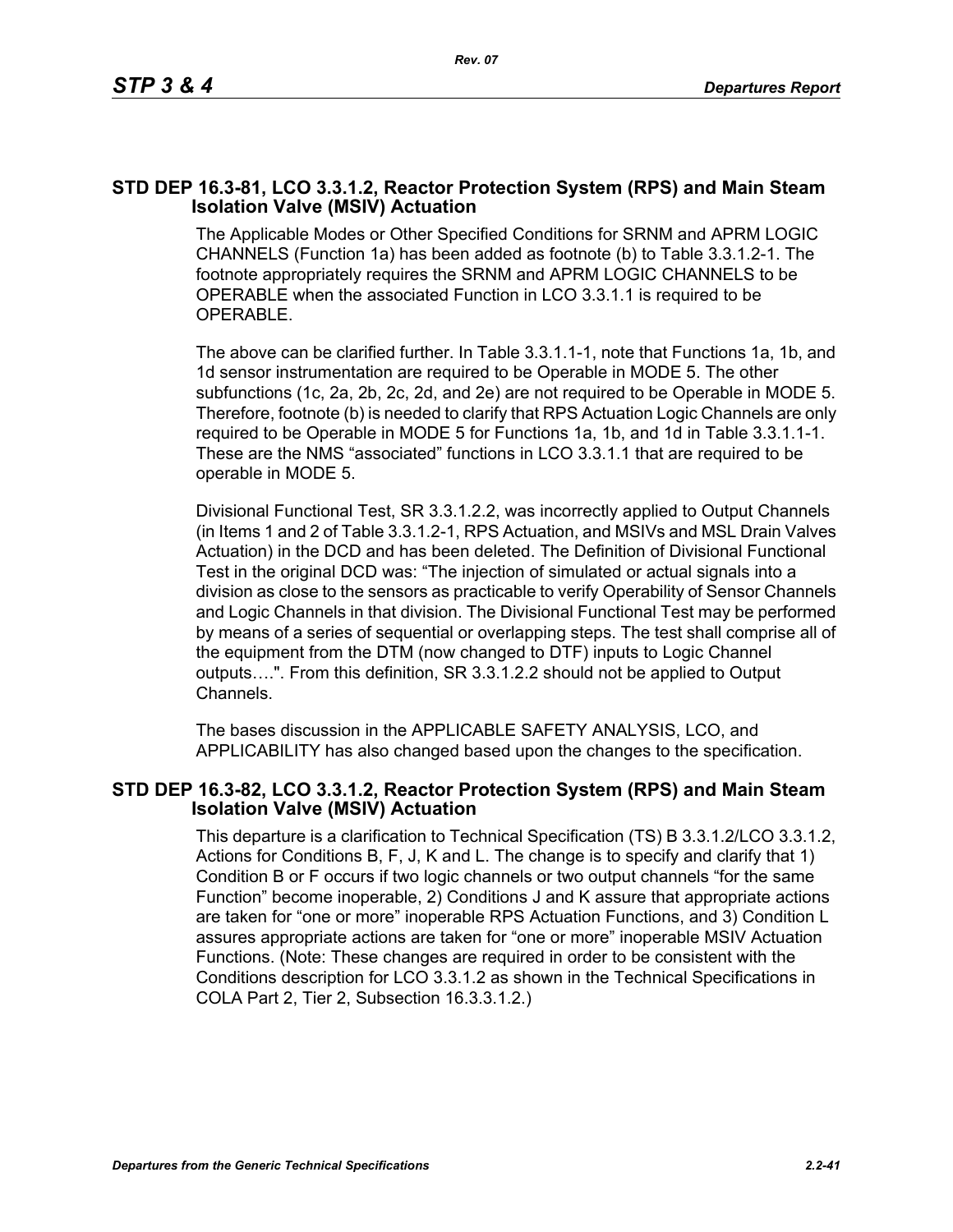# **STD DEP 16.3-83, LCO 3.3.1.3, Standby Liquid Control (SLC) and Feedwater Runback (FWRB) Actuation**

The bases discussion of the Manual ATWS-ARI/SLCS Initiation logic has been changed to describe the actual plant design. This Manual ATWS-ARI/SLCS discussion is illustrated in DCD Figures 15E-1a and 15E-1b. The Manual ATWS-ARI/SLCS Initiation originates at the Manual ATWS A and Manual ATWS B pushbuttons shown on DCD Figure 15E-1a. Each pushbutton represents a manual initiation channel with input from both switches required to satisfy the manual actuation logic.

# **STD DEP 16.3-84, LCO 3.3.1.1, SSLC Sensor Instrumentation**

The Applicable Conditions for Function 3c, Reactor Vessel Steam Dome Pressure - High, and Function 7c, SLCS and FWRB Initiation, in Table 3.3.1.1-1, are changed from Condition G to Condition H. The Applicable Modes or Other Specified Conditions for Functions 3c and 7c are MODE 1 and MODE 2, and the change to Condition H ensures that the Applicable Modes or Other Specified Conditions for these Functions are exited in the event that Condition E is entered. That is, per Condition E, if the Required Action and associated Completion Time of Condition A, B, C, or D are not met, the appropriate Required Action in Table 3.3.1.1-1 for the Function is H (i.e., Be in Mode 3).

# **STD DEP 16.3-85, LCO 3.3.1.1, SSLC Sensor Instrumentation**

The Bases discussion for the Automatic Depressurization System (ADS) is changed to correct the ADS accumulators' capacity to operate the safety relief valves with no external source of nitrogen.

The text change, supported by DCD Sections 7.3.1.1.1.2(3)(paragraph 2) and 5.2.2.4.1, states that the ADS accumulators have sufficient capacity to operate the safety relief one time at drywell design pressure or five times at normal drywell pressure with no external source of nitrogen.

# **STD DEP 16.3-86, LCO 3.3.1.4, ESF Actuation Instrumentation**

This departure addresses an inconsistency concerning use of the word "initiation" in SR 3.3.1.4.7 and in Footnote d to Table 3.3.1.4-1. There is no defined term "Manual Initiation CHANNEL FUNCTIONAL TEST," as shown in DCD SR 3.3.1.4.7. The defined term is "CHANNEL FUNCTIONAL TEST." SR 3.3.1.4-7 is the CHANNEL FUNCTIONAL TEST, and this test applies to functions: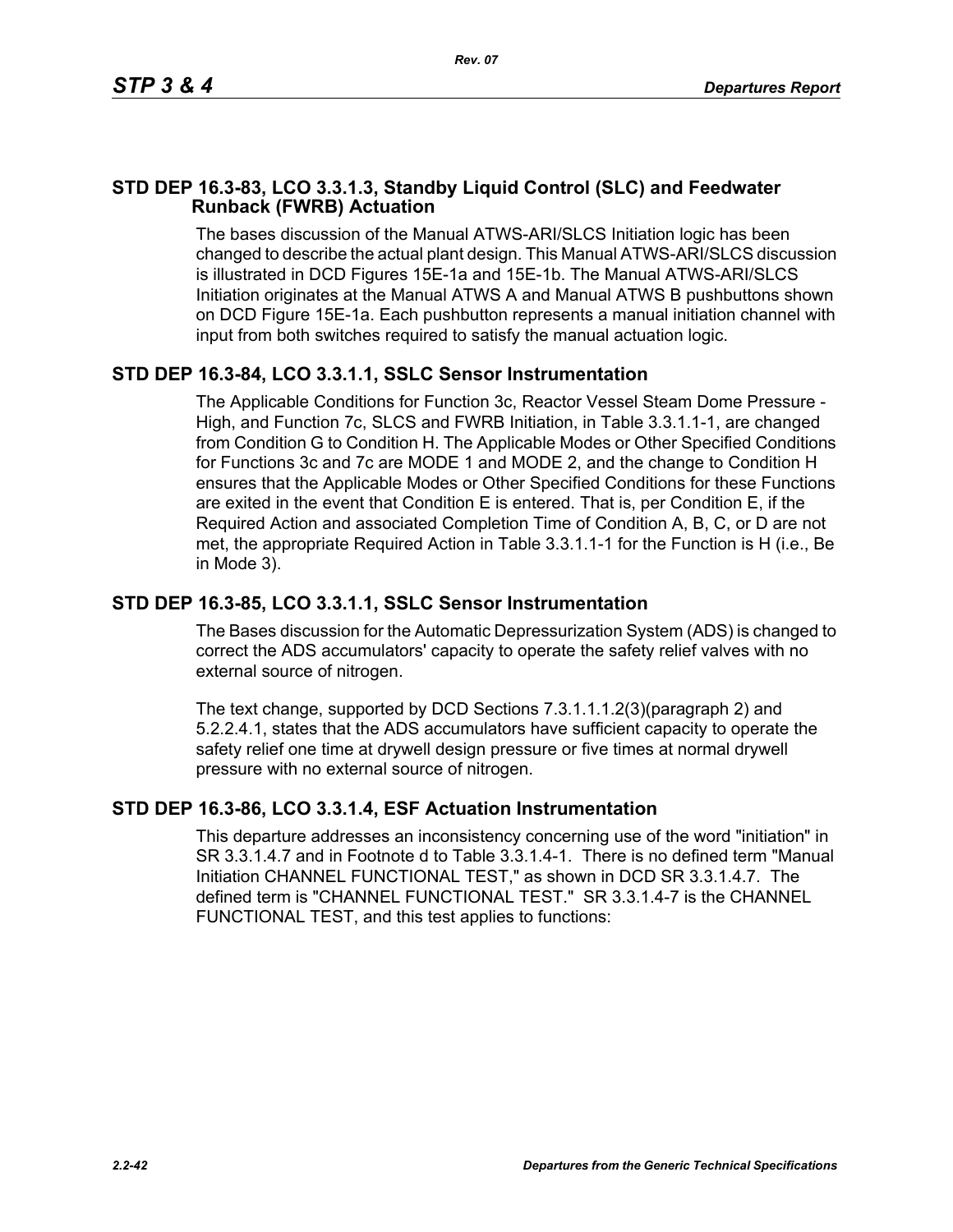- 1.e LPFL Manual Initiation of the LPCF Actuation,
- 2.f HPCF B Manual Initiation of the HPCF Actuation,
- 2.g HPCF C Diverse Logic Manual initiation of the HPCF Actuation,
- 3.e RCIC Manual Initiation of the RCIC Actuation,
- 4.c ADS Manual Initiation of ADS,
- 4.f ATWS Manual ADS Inhibit of ADS,
- 5.e DG Manual Initiation of Diesel-Generator Actuation,
- 7.c RCW/RSW Manual Initiation of RBCW/SW Actuation,
- 9.c SPC Manual Initiation of SPC Cooling Actuation,
- 11 CIV Division Manual Initiation,
- 12.c RCIC Manual Isolation Initiation of RCIC Isolation Actuation

Table 3.3.1.4-1. Function 4.f is an "inhibit" function, while the others are initiation functions. It is clear from the Table that SR 3.3.1.4.7 applies to both "manual initiation" as well as to "manual inhibit" functions.

The text of SR 3.3.1.4.7 is changed to clarify that the surveillance applies to both the manual inhibit as well as to the manual initiation channels in Table 3.3.1.4-1. Footnote (d) to Table 3.3.1.4-1 is also changed to reflect both the manual initiation as well as the manual inhibit channel Functions.

## **STD DEP 16.3-87, LCO 3.3.1.4, ESF Actuation Instrumentation**

The Bases discussion for Required Action G.1 is changed to correct the Conditions, that if not met within the specified Completion Times, result in entry into Condition and performance of Required Action G.1. The text change will make the Specification and its Bases agree. The correct Conditions, B, C, D, E, or F, are specified in TS Bases 3.3.1.4 Condition G.

#### **STD DEP 16.3-88, Not Used**

#### **STD DEP 16.3-89, Not Used**

**STD DEP 16.3-90, Not Used**

#### **STD DEP 16.3-91, LCO 3.3.1.1, SSLC Sensor Instrumentation**

The incorrect title of Function 33, "Control Building Basement Equipment Cubicle", in the Bases discussion is changed to its correct title, "RCW/RSW Heat Exchanger Room Water Level - High".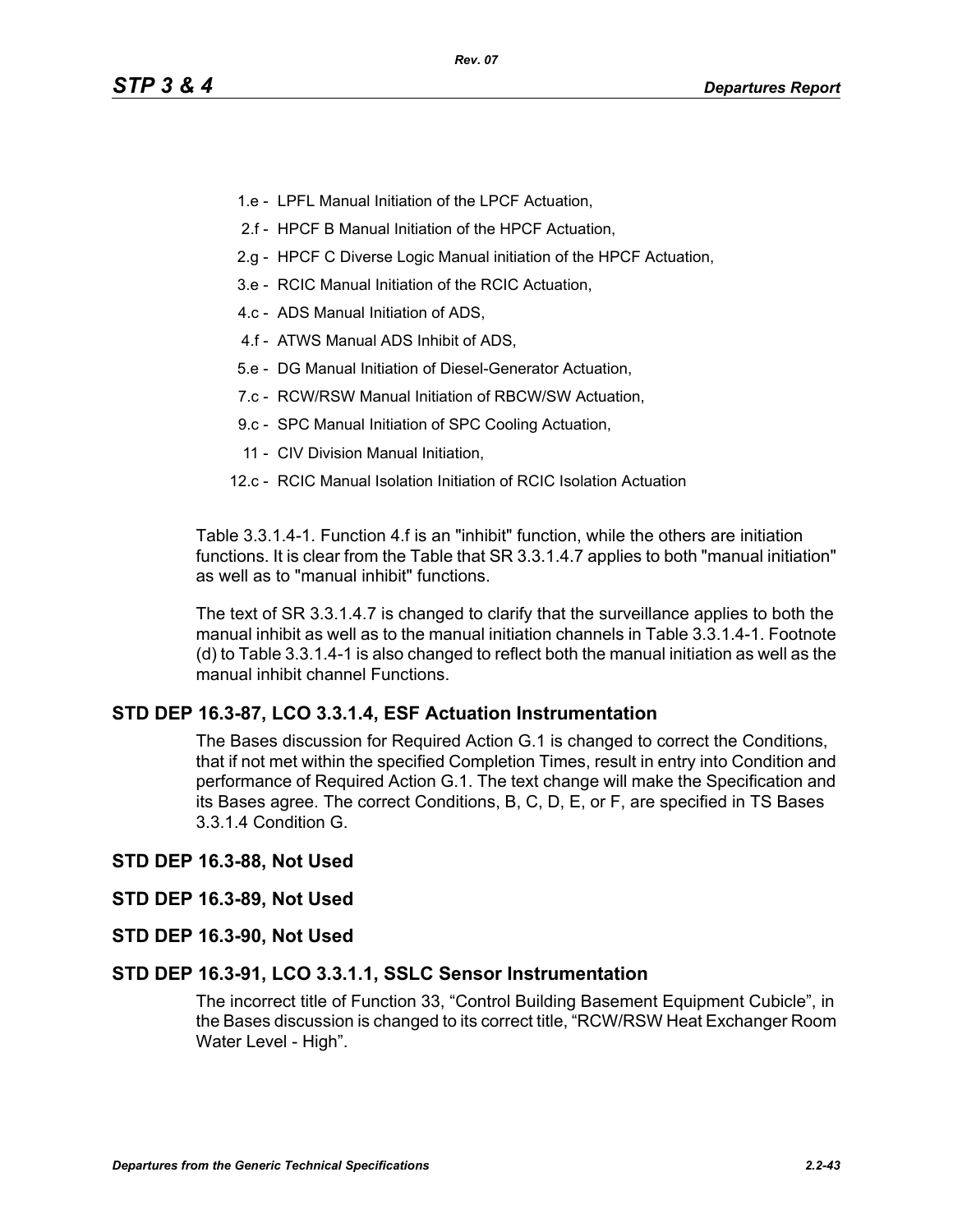# **STD DEP 16.3-92, LCO 3.3.1.1, SSLC Sensor Instrumentation**

The Bases discussion for Required Actions P.1, P.2, R.1, and R.2 is changed to include other conditions (e.g., not placed in trip, not isolated) that also result in entering the specified actions.

# **STD DEP 16.3-93, LCO 3.3.1.1, SSLC Sensor Instrumentation**

A typographical misstatement in the Bases discussion for SR 3.3.1.1.10 and 3.3.1.1.11 is changed to correct the specified SR number. Changed SR 3.2.1.1.10 to read SR 3.3.1.1.10.

# **STD DEP 16.3-94, LCO 3.3.1.4, ESF Actuation Instrumentation**

The Applicable Modes or Other Specified Conditions for Function 13c, CUW Isolation and SLC Initiation, in Table 3.3.1.4-1 is changed from MODE 1, MODE 2, and MODE 3, to only MODE 1 and MODE 2, since these are the MODES where the reactor can be critical, and these MODES are consistent with the Applicability for the SLC system in LCO 3.1.7.

# **STD DEP 16.3-95, LCO 3.2.3 Linear Heat Generation Rate (LHGR) (Non-GE Fuel)**

STP 3&4 Technical Specification LCO 3.2.3, Linear Heat Generation Rate (LHGR) (Non-GE Fuel) and its Bases are deleted from COLA Part 2, Tier 2, Chapter 16 and Part 4 because DC/COL-ISG-08, "Interim Staff Guidance - Necessary Content of Plant-Specific Technical Specifications When a Combined License Is Issued" requires the removal of all brackets within the Technical Specifications prior to granting a COL, and this Specification cannot stand on its own without the use of brackets if GE fuel is specified. As presently written, the COL application calls for GE fuel. Non-GE Fuel is not presently applicable and therefore, this Specification is not currently needed. It is anticipated that a license amendment request will be submitted to reinstate this Specification if a non-GE fuel type is chosen in the future.

# **STD DEP 16.3-96, LCO 3.4.1, RIPs Operating**

The optional flexibility to operate with fewer than 9 reactor internal pumps (RIPs) is not currently supported by analysis; therefore, the bracketed optional flexibility in LCO 3.4.1 is being removed. The Technical Specification LCO 3.4.1 information being removed is all contained within brackets; and therefore, its removal does not require an exemption per Section VIII.C.4 of Appendix A to 10 CFR Part 52. However, the Bases for this Specification contain several paragraphs and/or sentences describing this optional flexibility that are not contained within brackets. DC/COL-ISG-08, "Interim Staff Guidance - Necessary Content of Plant-Specific Technical Specifications when a Combined License is Issued," requires the removal of all brackets within the Technical Specifications prior to granting a COL. This departure is written to remove the Technical Specification 3.4.1 Bases information related to this optional flexibility (paragraphs 2 and 3 under "Applicable Safety Analyses," the second sentence of the single paragraph under "LCO" and Reference 3, requiring a plant specific analysis for fewer than 9 RIPs operating.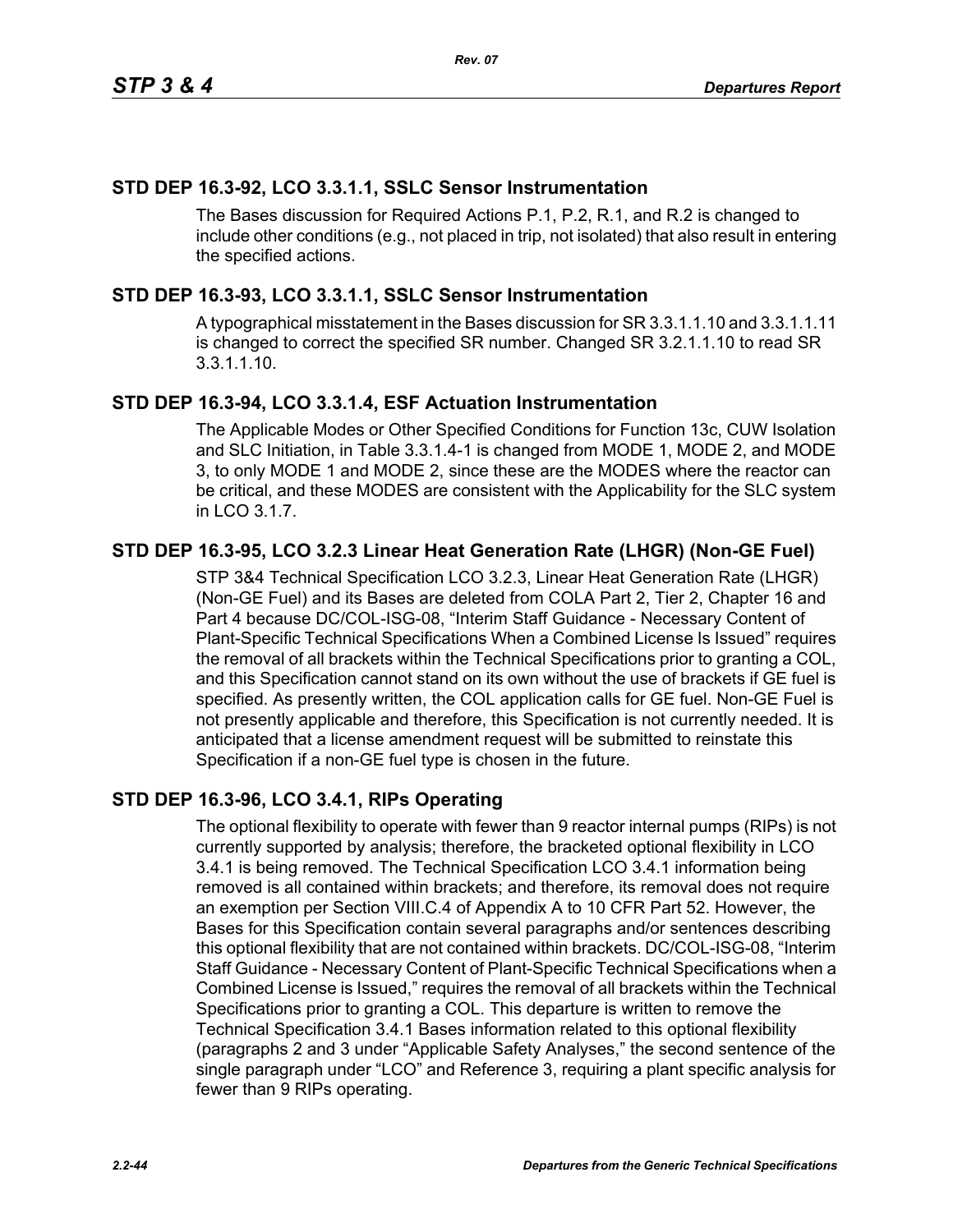# **STD DEP 16.3-97, Technical Specification Editorial Changes**

The following editorial changes have been made to COLA Part 4, and to a much lesser extent and only where indicated, to COLA Part 2, Chapter 16.3 to correct editorial and formatting discrepancies contained within the DCD:

## **General**

The periods are removed from all Table Function titles.

The following topics are separated into individual paragraphs:

- Number of channels required to be operable
- **Allowable Values**
- **Applicability**

The various forms of the term "Applicability Bases" and "Applicability" are changed to "Applicability Bases" and "Applicability" for consistency.

"DCD Tier 2, Section x.y.z" is changed to "FSAR, Section x.y.z."

"APPLICABLE SAFETY ANALYSIS, LCO, and APPLICABILITY" is changed to "APPLICABLE SAFETY ANALYSES, LCO and APPLICABILITY"

Formatting changes were made to conform to the latest accepted styles.

## **Specific**

## **Section 3.1 - Reactivity Control Systems**

Bases B3.1.1, SR 3.1.1.1, "ot" is replaced with "to."

Bases B3.1.3, ACTION "E.1" "Condition A, C, D or E" is replaced with "Condition A, C or D."

Bases B3.1.3, ACTIONS D.1 and D.2, a closed parenthesis is added following (BPWS).

Bases B3.1.6, ACTIONS B.1 and B.2, the word "modeswitch" is replaced with "mode switch."

Bases B3.1.7, ACTION C.1, the word "ACTIONS" is removed from the last sentence.

## **Section 3.2 - Power Distribution Limits**

**None**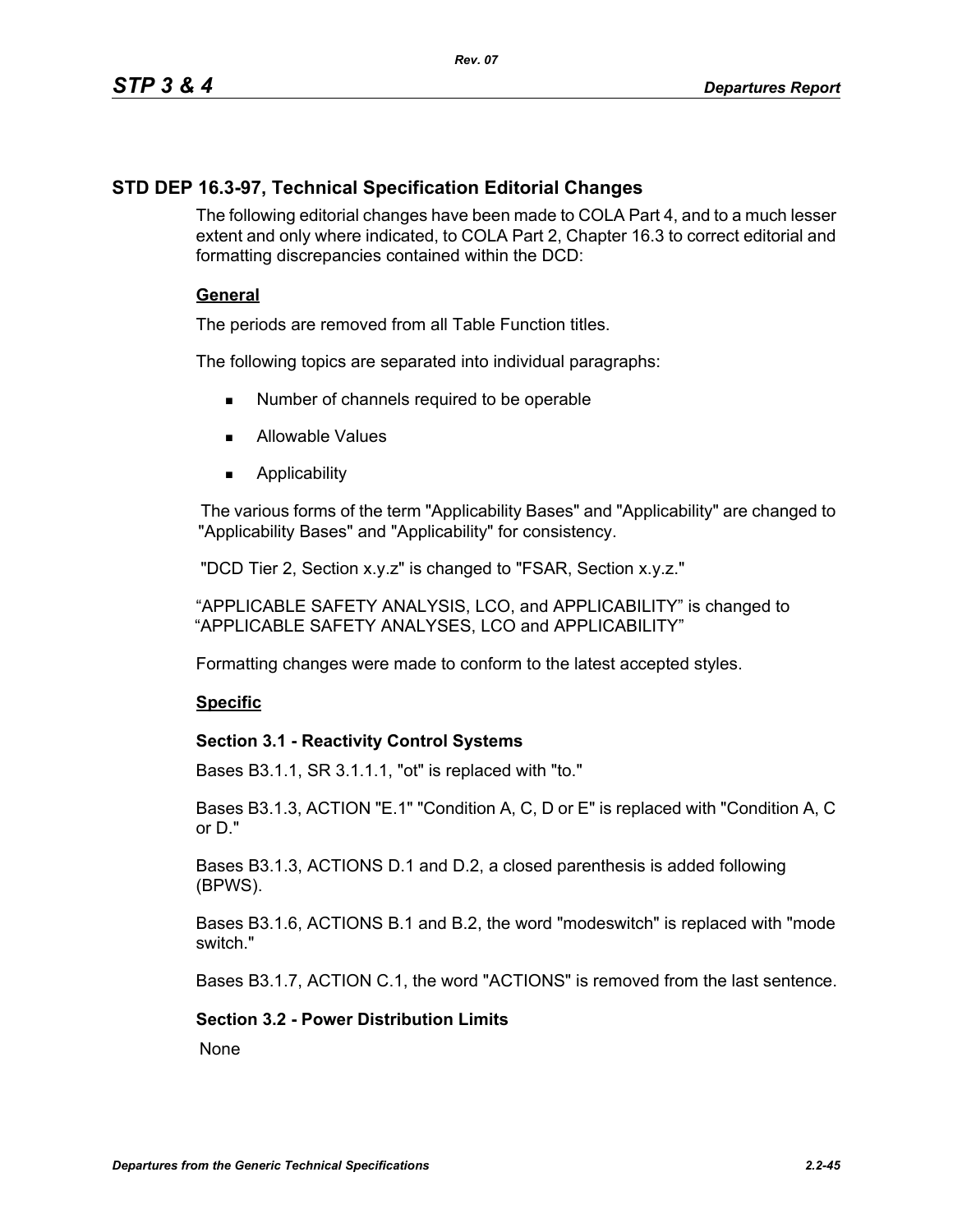# **Section 3.3 - SSLC Sensor Instrumentation**

# **3.3.1.1**

Technical Specifications

TS 3.3.1.1, ACTION A.2.2.2 and SR 3.3.1.1.8, "----NOTE----" is be revised to read "----NOTES----."

TS 3.3.1.1, Table 3.3.1.1-1 Function 31, the words "non-regenerative" in the Function 31 title are capitalized.

TS 3.3.1.3, Condition E, a period is added to the end of Condition E.

TS 3.3.1.3, Table 3.3.1.3-1, the period at the end of Function 1 is removed.

#### Bases

Page B 3.3.1.1-3, Background, second to last paragraph, the word "other" between the words "redundant" and "divisions" is deleted because it is redundant.

Page B 3.3.1.1-3, Background, the last paragraph is broken after the first sentence. The remaining sentence is combined with the first paragraph on Bases page B 3.3.1.1-4 to create a new paragraph.

Page B 3.3.1.1-4, Background, the last sentence in the third paragraph, the word "effect" is replaced with the word "affect."

Page B 3.3.1.1-10, Background, last paragraph, the word "then" is replaced with the word "than."

Page B 3.3.1.1-17, "Applicable Safety Analysis, LCO, and Applicability," the word "Polity" is replaced with the correct word "Policy."

Page B 3.3.1.1-18, "Applicable Safety Analysis, LCO, and Applicability," the word "normal" is replaced with the correct word "nominal."

Page B 3.3.1.1-26, "Applicable Safety Analysis, LCO, and Applicability," Function 2.f, the word "provided" is replaced with the correct word "provide."

Page B 3.3.1.1-28, "Applicable Safety Analysis, LCO, and Applicability," Function 2.g, the word "is" is replaced with the correct word "are."

Page B 3.3.1.1-28, "Applicable Safety Analysis, LCO, and Applicability," Functions 3.a, 3.b and 3.c, the word "results" is replaced with the correct word "result."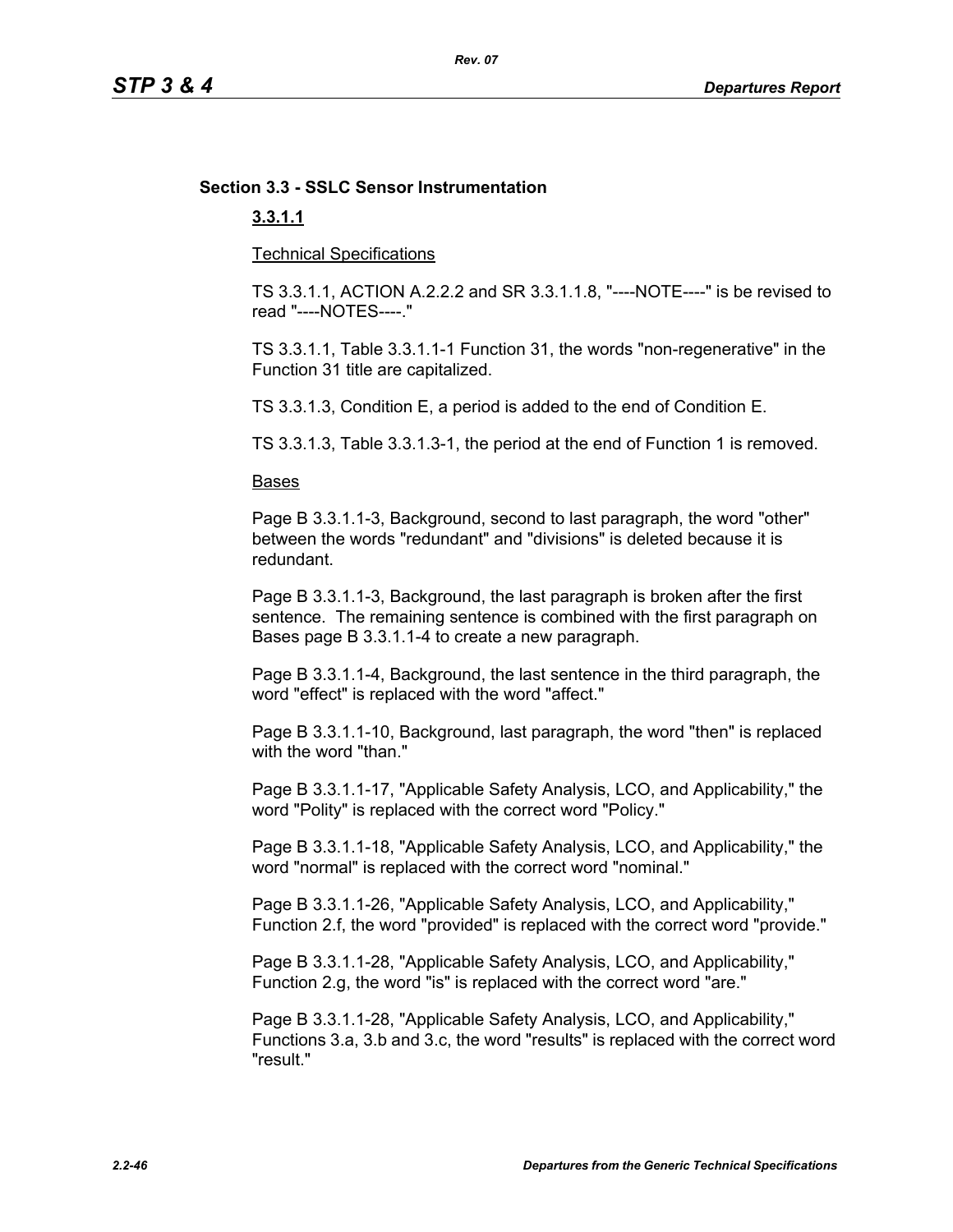Page B 3.3.1.1-36, "Applicable Safety Analysis, LCO, and Applicability, "Functions 9.a, 9.b and 9.c in the PTS 3.3.1.1 bases section entitled "ADS 0" will be replaced with "ADS B."

Page B 3.3.1.1-38, "Applicable Safety Analysis, LCO, and Applicability," Functions 11.a, 11b, 11.c, and 11.d, "Feedwater Line Break Differential Pressure - High" is capitalized.

Page B 3.3.1.1-39, Function 11, last paragraph, the phrase "isolation, and feedwater line break mitigation initiation" is written in title case as follows: "ESF, Isolation, and Feedwater Line Break Mitigation Initiation."

Page B 3.3.1.1-41, Function 15, the missing word "- High" is added to the title.

Page B 3.3.1.1-41, Function 15, the function title, Drywell Pressure - High, in the second sentence is capitalized.

Page B 3.3.1.1-42, Function 15, "measured drywell pressure" is changed to "feedwater line differential pressure" to be consistent with the Function title.

Page B 3.3.1.1-44, Function 18, "in MODE 1 and in MODES 2 and 3" is replaced with "in MODES 1, 2 and 3."

Pages B 3.3.1.1-48, -50 and -53, "Applicable Safety Analysis, LCO, and Applicability," Functions 23, 27, 30, 31, and 32, the units are revised from "1.58 x  $10^{-3}$  m<sup>3</sup>/s" to "95 L/min" for consistency.

Page B 3.3.1.1-50, "Applicable Safety Analysis, LCO, and Applicability," Function 27, "These Functions are not" is changed to "This Function is not."

Page B 3.3.1.1-60, Required Action N.1, second paragraph is revised from "Declaring the supported features inoperable will cause entry into the LCO that is appropriate for the inoperable Feature and suitable compensatory measurements taken" to "Declaring the supported features inoperable will cause entry into the applicable Conditions and Required Actions associated with the LCOs for the supported features, and will result in suitable compensatory measures being taken."

Page B 3.3.1.1-64, SR 3.3.1.1.5 and SR 3.3.1.1.6, "DIVISIONAL FUNCTIONAL TEST" is replaced with "DIVISION FUNCTIONAL TEST."

Pages B 3.3.1.1-64 through B 3.3.1.1-69, SRs 3.3.1.1.4, 3.3.1.1.9, 3.3.1.1.12, 3.3.1.1.13 and 3.3.1.1.14, the confusing participial phrases justifying the surveillance frequencies were modified for clarity.

Page B 3.3.1.1-69, References, Reference 8 is revised from "Overpressure protection" to "Overpressure Protection."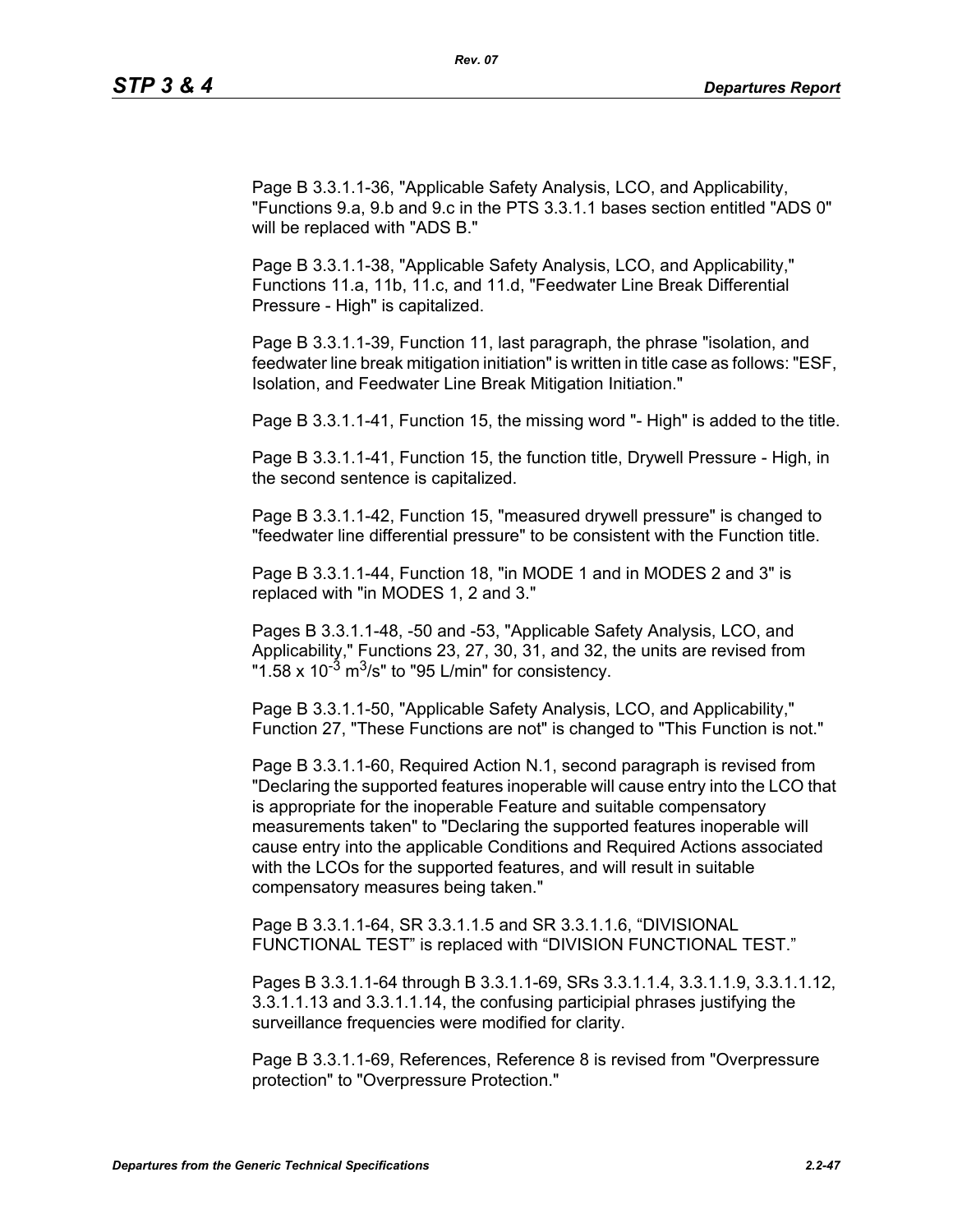Page B 3.3.1.1-71, Table 3.3.1.1-1, the title for Function 5 is revised from "Reactor Water Level - High, Level 8" to "Reactor Vessel Water Level - High, Level 8."

Page B 3.3.1.1-71, Table 3.3.1.1-1, the title for Function 8 is revised from "Reactor Vessel Water Level - Level 1.5" to "Reactor Vessel Water Level - Low, Level 1.5."

Pages B 3.3.1.1-71 through B 3.3.1.1-73, Table 3.3.1.1-1, Functions 1.a, 1.b, 2.b, 2.c, 9, 10, 11, 12, 13, 16, 20, 22, 23, 25, 26, 27, 28, 29, spaces are added to either side of the hyphens.

Page B 3.3.1.1-73, Function 31, the word "non-regenerative" is capitalized.

## **3.3.1.2**

Technical Specifications

Bases

Page B 3.3.1.2-8, Actions D.1 and D.2, second line, "on" is replaced with "one."

Pages B 3.3.1.2-12 and B 3.3.1.2-14, SRs 3.3.1.2.2 and 3.3.1.2.5, "DIVISIONAL FUNCTIONAL TEST" is replaced with "DIVISION FUNCTIONAL TEST."

Pages B 3.3.1.2-13 through B 3.3.1.1-15, SRs 3.3.1.2.4, 3.3.1.2.5, 3.3.1.2.6, and 3.3.1.2.7, the confusing participial phrases justifying the surveillance frequencies were modified for clarity.

## **3.3.1.3**

Technical Specifications

## Bases

Page B 3.3.1.3-1, a comma is placed after "LCO"

Page B 3.3.1.3-5, SR 3.3.1.3.1, "DIVISONAL FUNCTIONAL TEST" is replaced with "DIVISION FUNCTIONAL TEST."

Page B 3.3.1.3-6, SRs 3.3.1.3.2 and 3.3.1.3.3, the confusing participial phrases justifying the surveillance frequencies were modified for clarity.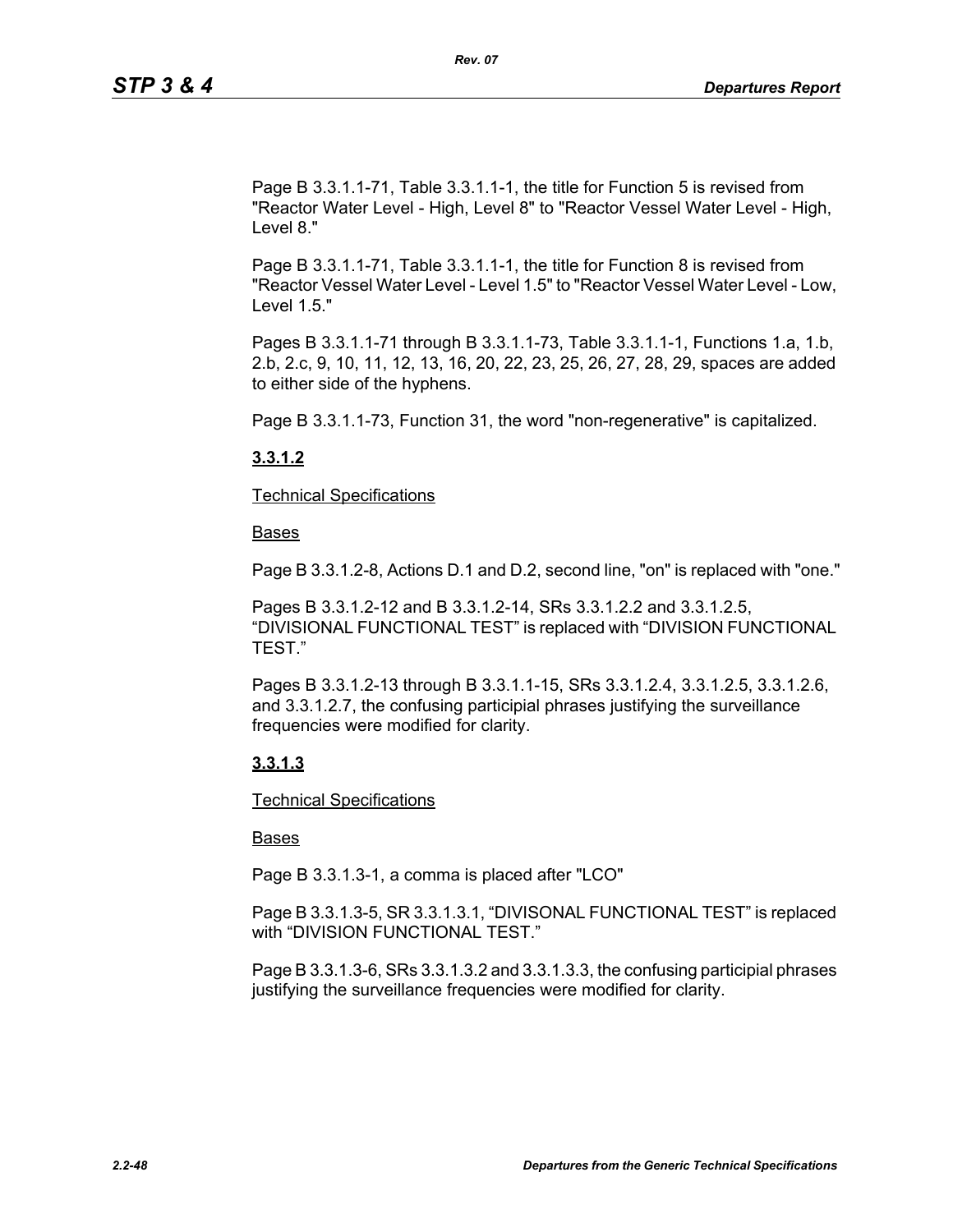# **3.3.1.4**

#### Technical Specifications

SR 3.3.1.4.3, "DIVISIONAL FUNCTIONAL TEST" is replaced with "DIVISION FUNCTIONAL TEST."

## Bases

Page B 3.3.1.4-26, SR 3.3.1.4.3, "DIVISIONAL FUNCTIONAL TEST" is replaced with "DIVISION FUNCTIONAL TEST."

Pages B 3.3.1.4-26 through B 3.3.1.4-29, SRs 3.3.1.4.2, 3.3.1.4.4, 3.3.1.4.5, and 3.3.1.4.7, the confusing participial phrases justifying the surveillance frequencies were modified for clarity.

# **3.3.3.1**

## Technical Specifications

## Bases

Page B 3.3.3.1.5, SR 3.3.3.1.2, the confusing participial phrase justifying the surveillance frequency was modified for clarity.

# **3.3.4.1**

## Technical Specifications

## **Bases**

Page B 3.3.4.1-13, Actions C.1.1, C.1.2.1, and C.1.2.2 and C.2, C.2.1 is replaced with C.1.1, C.2.2.1 is replaced with C.1.2.1, and C.2.2.2 is replaced with C.1.2.2.

Page B 3.3.4.1-14, Actions F.1 and F.2, the word "for" in the first paragraph is deleted.

Page B 3.3.4.1-14, Action G.1, the period following the word "Functions" in the last sentence is replaced with a comma.

Page B 3.3.4.1-17, SR 3.3.1.1.4, "DIVISIONAL FUNCTIONAL TEST" is replaced with "DIVISON FUNCTIONAL TEST."

Pages B 3.3.4.1-17 and B. 3.3.4.1-18, SRs 3.3.4.1.4, 3.3.4.1.5 and 3.3.4.1.6, the confusing participial phrases justifying the surveillance frequencies were modified for clarity.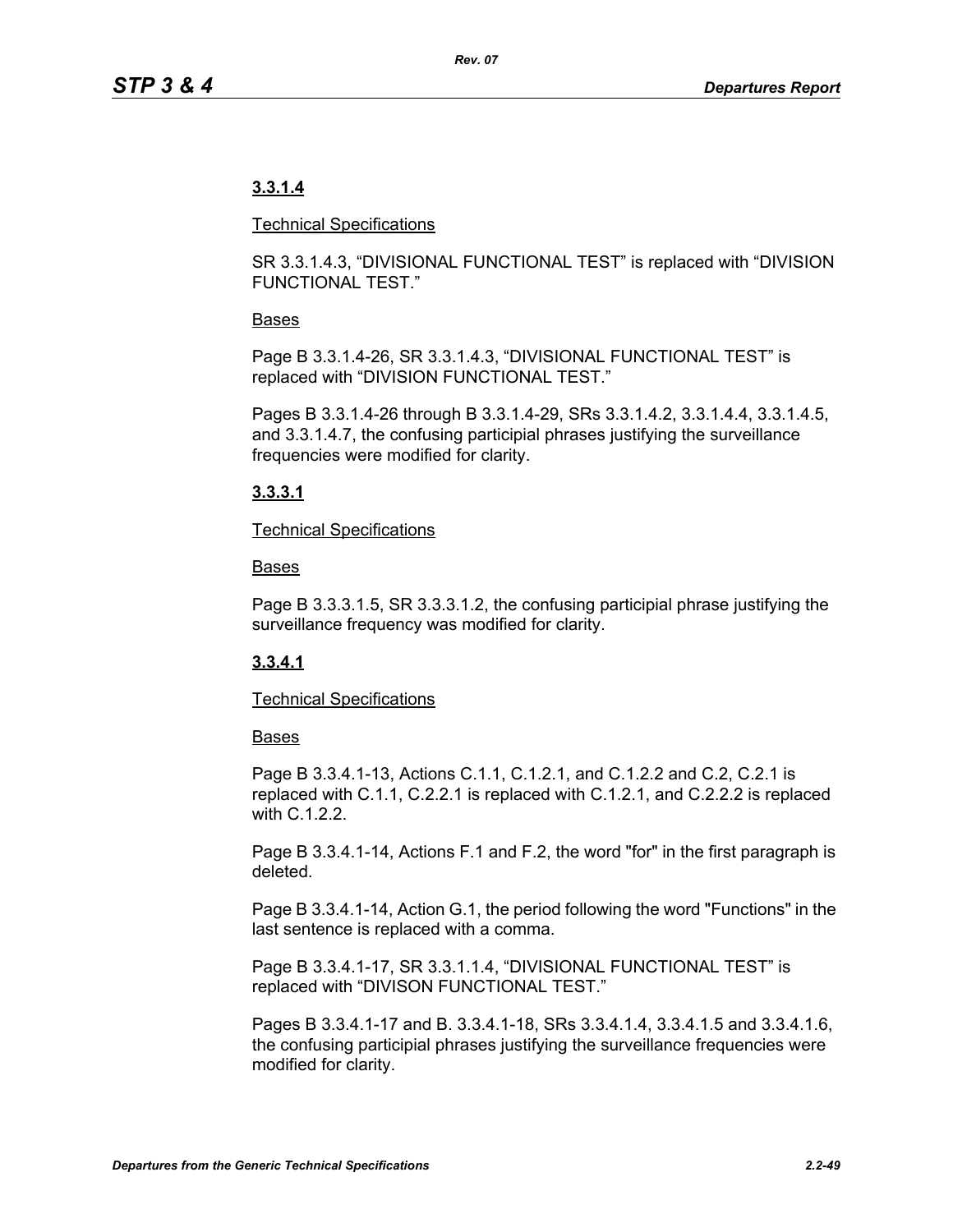## **3.3.4.2 (Part 2 and Part 4)**

#### Technical Specifications

The word "Pump" is added to the title for completeness.

#### Bases

The word "Pump" is added to the title for completeness.

## **3.3.5.1**

#### Technical Specifications

#### Bases

Page B 3.3.5.1-2, Background, second sentence, the redundant word "establish" is removed.

Page B 3.3.5.1-2, Applicable Safety Analysis, LCO, and Applicability, Function 1.a, "These analysis were…" is replaced with "This analysis was..."

Page B 3.3.5.1-3, Applicable Safety Analysis, LCO, and Applicability, Function 1.a, the words "rod withdrawal error" preceding RWE are deleted. The acronym "RTP" is replaced with "Rated Thermal Power (RTP)."

Page B 3.3.5.1.6, SR 3.3.5.1.1 and SR 3.3.5.1.2, the word "left" is deleted from the third sentence.

Page B 3.3.5.1-6, SR 3.3.5.1.1 and SR 3.3.5.1.2, the confusing participial phrases justifying the surveillance frequencies were modified for clarity.

Page B 3.3.5.1-7, SR 3.3.5.1.5, the extra phrase "one hour after" is removed and the word "provide" is replaced with "provides."

Page B 3.3.5.1-8, SR 3.3.5.1.7, the word "required" is replaced with "require".

## **3.3.6.1**

Technical Specifications

Page 3.3.6.1-1, ACTIONS and SURVEILLANCE "NOTE" is changed to "NOTES."

#### Bases

Page B 3.3.6.1-5, Functions 9 and 10, "10-6" is replaced with "1E-6."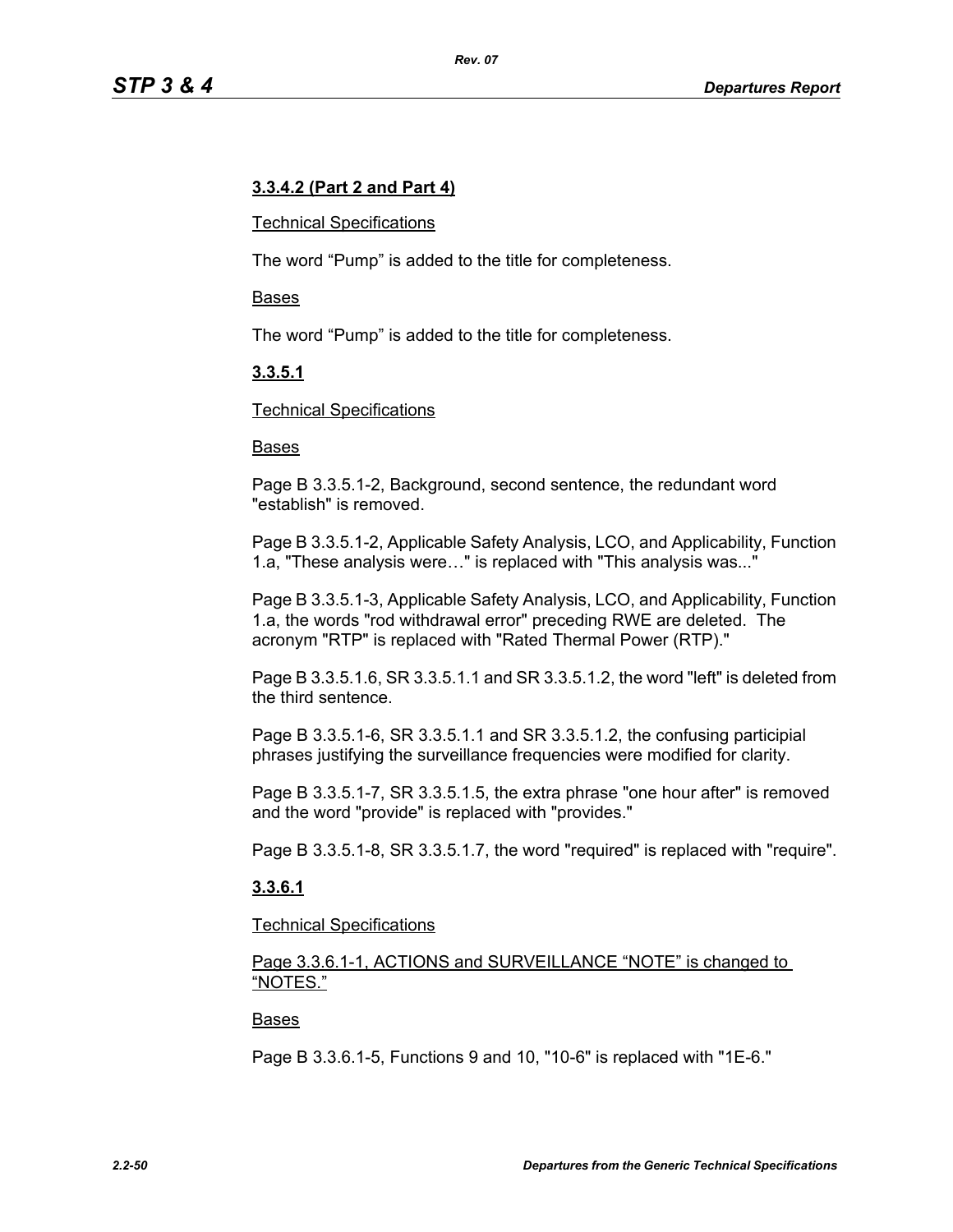# **3.3.6.2**

Technical Specifications

Bases

Page 3.3.6.2-1, ACTIONS "NOTE" is changed to "NOTES."

# **Bases**

# **3.3.7.1**

## Technical Specifications

## Bases

Page B 3.3.7.1.7, SR 3.3.7.1.4, the confusing participial phrase justifying the surveillance frequency was modified for clarity.

# **3.3.8.1 (Part 2 and Part 4)**

## Technical Specifications

The SR 3.3.8.1.2 is changed from [92] days to [18] months for consistency with the Bases

# **3.3.8.2**

# Technical Specifications

Pages 3.3.8.2-1 and 3.3.8.2-2, Headings and subsection title, "Reactor Coolant Temperature Monitoring - Shutdown" is changed to "Reactor Coolant Temperature Monitoring."

## Bases

# **Section 3.4 - Reactor Coolant System**

TS 3.4.2, ACTION A.1, Completion time is changed from "14 day" to "14 days."

Bases B3.4.4, Applicable Safety Analyses, a paragraph break is inserted prior to "RCS PIV leakage satisfies Criterion 2 of the NRC Policy Statement."

Bases B3.4.7, Applicable Safety Analyses, is revised to include the appropriate 10 CFR 50.36 criteria for LCO inclusion in Technical Specifications, namely Criterion 4.

Bases B3.4.7, Required Actions B.1, B.2 and B.3, "LCO Note" is replaced with "LCO Note 1" in the second line of the first paragraph.

Bases B3.4.8, Applicable Safety Analyses, is revised to include the appropriate 10 CFR 50.36 criteria for LCO inclusion in Technical Specifications, namely Criterion 4.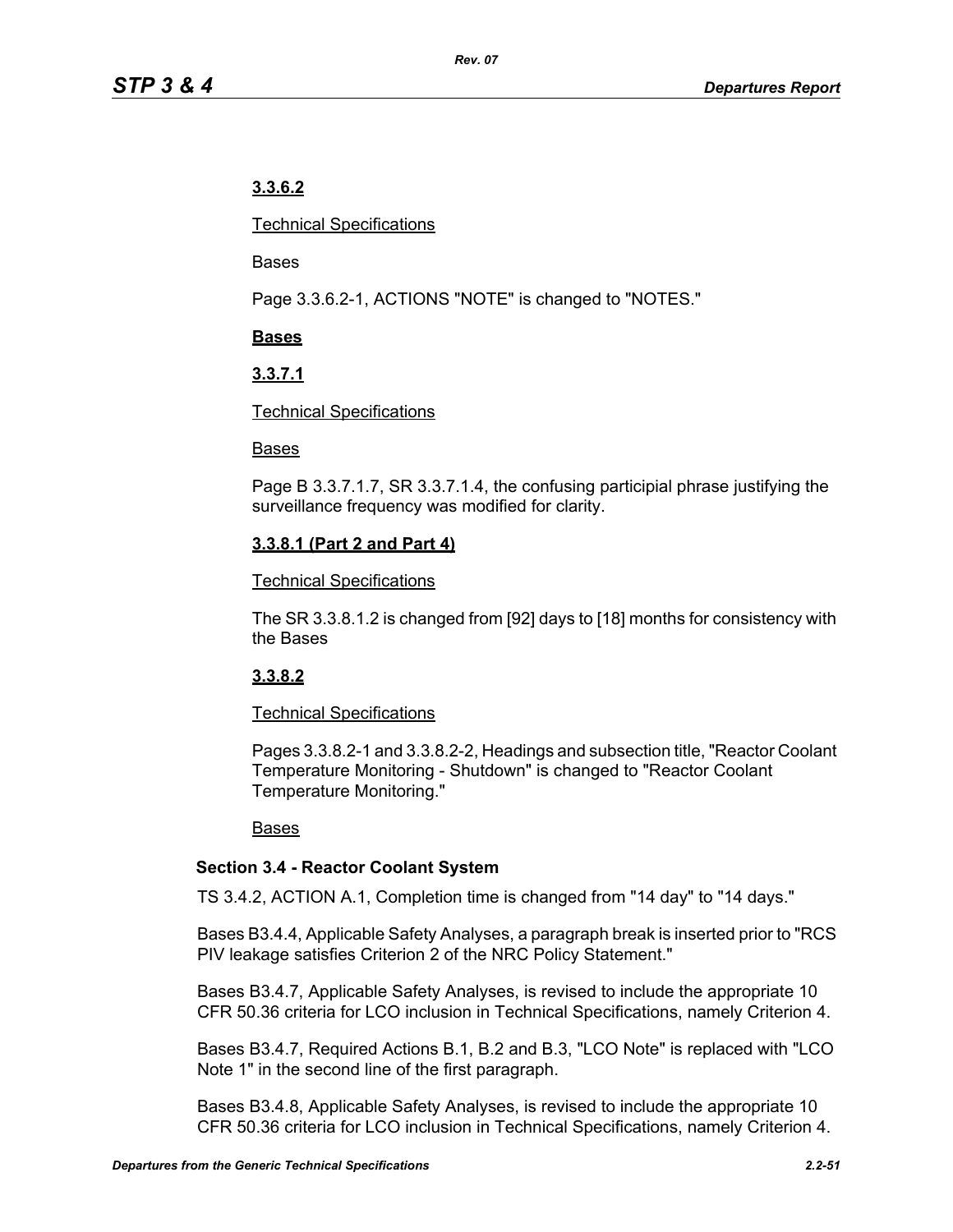Bases B3.4.8, Required Actions B.1 and B.2, "LCO Note" is replaced with "LCO Note 1" in the second line of the first paragraph.

## **Section 3.5 - Emergency Core Cooling Systems (ECCS)**

3.5.1

## Technical Specifications

Page 3.5.1-1 ACTION B and page 3.5.1-2 ACTION C, the "OR" is indented in accordance with the Technical Specifications Writer's Guide.

#### 3.5.2 (Part 2 and Part 4)

#### Technical Specifications

Page 3.5.2-2, SR 3.5.2.2.b, an "m" for meters is added following the brackets.

## **Section 3.6 - Containment Systems**

#### **Section 3.7 - Plant Systems**

## **Section 3.8 - Electrical Power Systems**

TS 3.8.2, APPLICABILITY, the conjunction "or" is removed, and the second condition of Operability begins on its own line, in alignment with the first line.

Bases B3.8.4 (Part 2 and Part 4), the missing heading SR 3.8.4.2 is inserted in the correct location.

## **Section 3.9 - Refueling Operations**

Bases B3.9.5 **(Part 2 and Part 4)**, LCO, the ">" symbol just prior to "12.75" is replaced by the "≥" symbol.

Bases B3.9.7, Applicable Safety Analyses is revised to include the appropriate 10 CFR 50.36 criteria for LCO inclusion in Technical Specifications, namely Criterion 4.

Bases B3.9.8, Applicable Safety Analyses is revised to include the appropriate 10 CFR 50.36 criteria for LCO inclusion in Technical Specifications, namely Criterion 4.

## **Section 3.10 - Special Operations**

TS 3.10.1, LCO 3.10.1.a - the closed bracket ( ] ) at the end of the line is removed.

# **STD DEP 16.3-98, SR 3.3.1.1.4, DIVISION FUNCTIONAL TEST for SRNMs**

The Bases for SR 3.3.1.1.4, DIVISION FUNCTIONAL TEST discuss the SRNM-High and the APRM-High Functions. SR 3.3.1.1.4 is specific to the SRNMs. The correct DIVISION FUNCTIONAL TEST for the APRMs is SR 3.3.1.1.5. Therefore, the SR 3.3.1.1.4 Bases are revised to remove mention of the APRM-High Function.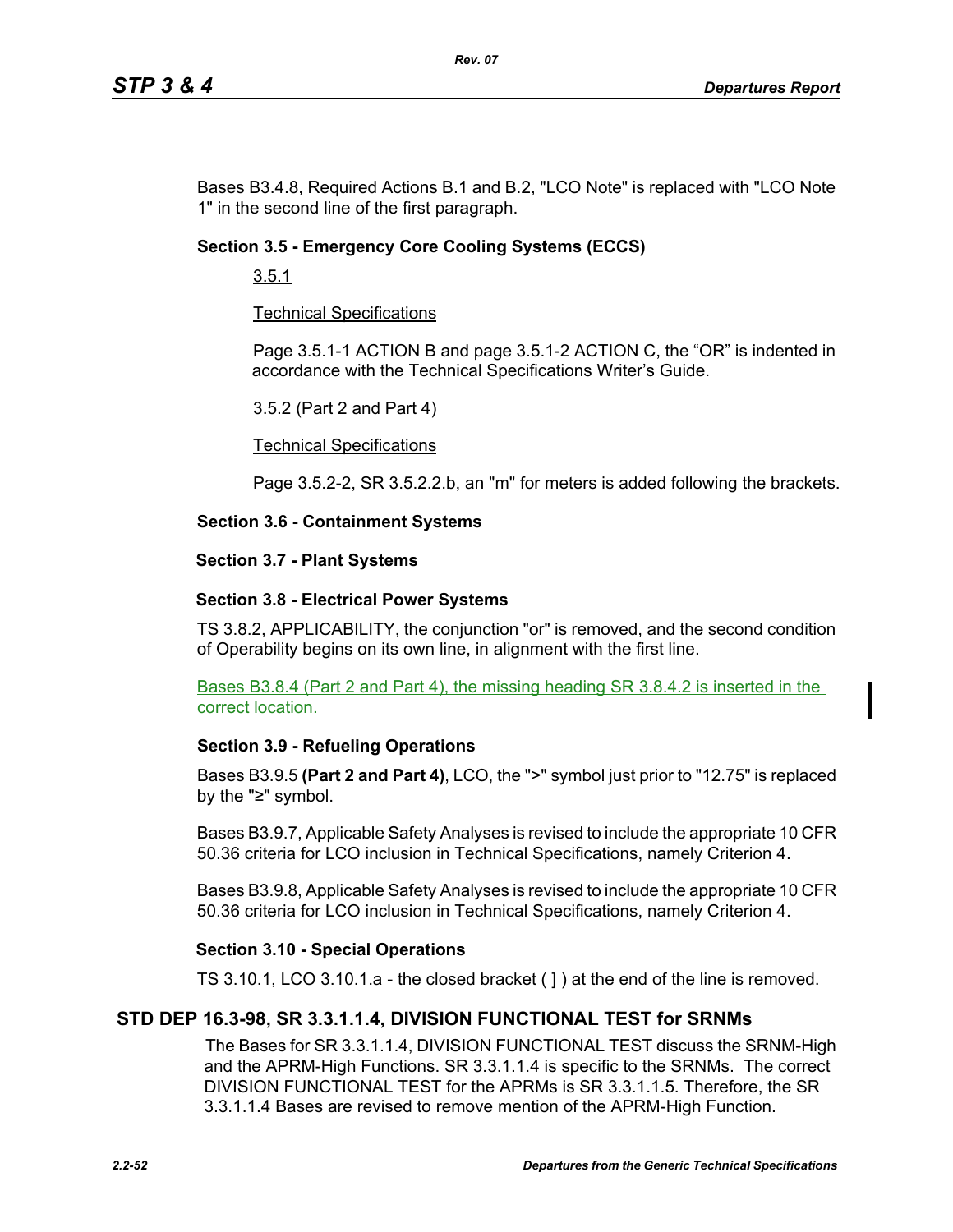## **STD DEP 16.3-99, Bases Allowable Value Misstatements**

The Bases for SRs 3.3.1.1.3, 3.3.1.1.5 and 3.3.1.1.6, 3.3.1.1.10 and 3.3.1.1.11, 3.3.1.4.6, 3.3.4.1.2, 3.3.4.1.3, 3.3.4.2.2, 3.3.4.2.3, 3.3.5.1.1 and 3.3.5.1.2, and 3.3.7.1.3 contain the following inaccurate statement "If the as found setpoint is not within its required Allowable Value, the plant specific setpoint methodology may be revised, as appropriate, if the history and all other pertinent information indicate a need for the revision," or something similar to this. These statements are deleted because they conflict with Specification 5.5.2.11, Setpoint Control Program. Additionally, the statements "The setpoint shall be left set consistent with the assumptions of the current plant specific setpoint methodology," and "The as left trip point shall be consistent with the assumptions of the current plant specific setpoint methodology," are redundant to the requirements of Specification 5.5.2.11, Setpoint Control Program and are deleted.

## **STD DEP 16.3-100, Setpoint Control Program Implementation**

#### **Description**

This departure adds a new Specification, 5.5.2.11, "Setpoint Control Program" in order to utilize the methodology approach (Option 3) specified in Interim Staff Guidance (ISG)-08 for instrument allowable values used in the Technical Specifications. The report upon which this methodology is based is WCAP-17119-P "Methodology for South Texas Project Units 3 & 4 ABWR Technical Specification Setpoints."

The resulting changes include removal of the "Allowable Value" columns and values from Tables 3.3.1.1-1, 3.3.1.4-1, 3.3.4.1-1 and 3.3.7.1-1, including applicable footnotes, restatement of the Allowable Values in SRs 3.3.4.2.3 and 3.3.8.1.2, addition of the SENSOR CHANNEL CALIBRATION (SR 3.3.1.1.10) to Functions 1b (SRNM Neutron Flux – Short Period), 1c (SRNM ATWS Permissive), 2a (APRM Neutron Flux – High Setdown), 2g (APRM ATWS ADS Permissive), 12 (CRD Water Header Charging Pressure – Low), 24a (Reactor Building Area Exhaust Air Radiation – High) and 24b (Fuel Handling Area Exhaust Air Radiation – High), modification of the definition for CHANNEL FUNCTIONAL TEST and DIVISIONAL FUNCTIONAL TEST to include instrument setpoint verification, restatement of the SENSOR CHANNEL CALIBRATION and CHANNEL CALIBRATION requirements in SRs 3.3.1.1.10, 3.3.1.1.11, 3.3.1.4.6, 3.3.4.1.3, 3.3.4.2.3, 3.3.7.1.3 and 3.3.8.1.2 and the CHANNEL FUNCTIONAL TEST and DIVISION FUNCTIONAL TEST requirements in SRs 3.3.1.1.3, 3.3.1.1.4, 3.3.1.1.5, 3.3.1.1.6, 3.3.1.4.3, 3.3.4.1.2, 3.3.4.2.2, 3.3.7.1.2 and 3.3.8.1.1 to reference TS 5.5.2.11, Setpoint Control Program. The corresponding changes are also made to the Bases and to the reference to the methodology document in Section 7.3.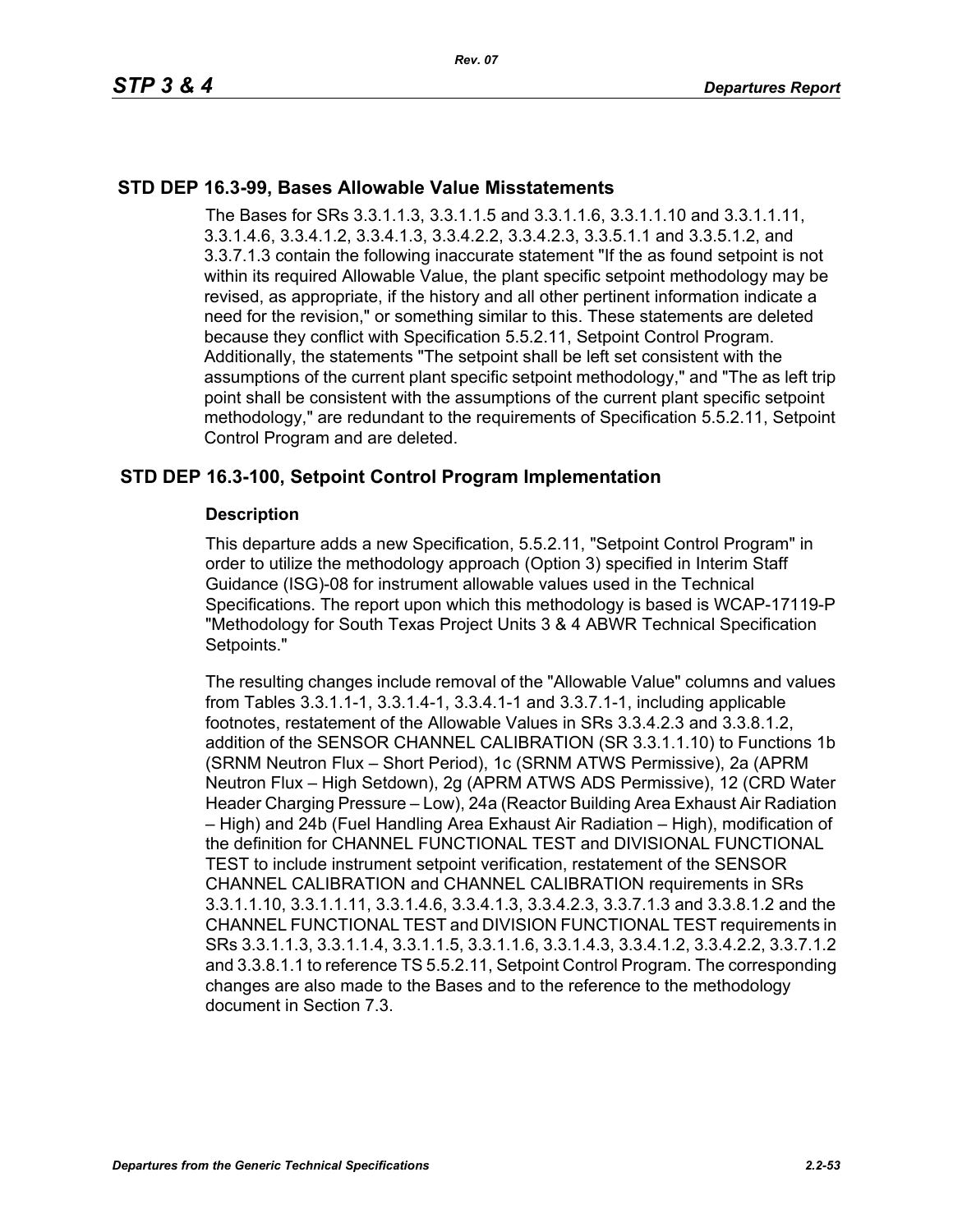# **STD DEP 16.3-101, Bases LCO 3.3.5.1, REQUIRED ACTIONS A.1 and C.1**

The Bases for LCO 3.3.5.1, REQUIRED ACTIONS A.1 and C.1 are revised to include additional justification for the restoration Completion Time of 72 hours for the Automated Thermal Limit Monitor (ATLM) and the Rod Worth Minimizer (RWM), namely, "the low probability of an event occurring coincident with a failure in the remaining OPERABLE channel."

## **STD DEP 16.3-102, Bases SR 3.3.5.1.6**

The SR 3.3.5.1.6 Bases are revised to include additional justification for the CHANNEL CHECK Frequency of 24 hours for the Automated Thermal Limit Monitor (ATLM); namely, the Frequency is based upon operating experience that demonstrates channel failure is rare and on the online-diagnostics that monitor the channels for proper operation.

## **STD DEP 16.3-103, SR 3.8.1.15, Note 1**

The values specified in SR 3.8.1.15, Note 1 of  $≥$  5225 kW and  $≤$  5500 kW for the emergency diesel generator continuous load rating of 5000 kW are replaced with the values ≥ 6480 kW and ≤ 7200 kW. In addition to changing the values based on larger, 7200 kW emergency diesel generators in accordance with STD DEP 8.3-1, the values are being changed by this standard departure to reflect 90 to 100% of the continuous rating rather than 105% to 110% of the continuous rating, as specified in the Note.

The values of ≥ 5225 kW and ≤ 5500 kW specified in SR 3.8.1.15, Note 1 are incorrect for the preliminary conditions necessary for performing SR 3.8.1.15, the hot restart test. SR 3.8.1.15, Note 1 contains the values for a load equal to 105% to 110% of the emergency diesel generator's continuous rating, based on the standard plant's 5000 kW emergency diesel generators. However, the Bases for SR 3.8.1.15, Note 1 specify that the surveillance will be performed after the diesel has operated for at least 2 hours at full load temperature conditions, not at the elevated load identified in SR 3.8.1.15, Note 1. Regulatory Guide (RG) 1.9, Revision 3, "Selection, Design, Qualification, and Testing of Emergency Diesel Generator Units used as Class 1E Onsite Electric Power Systems at Nuclear Power Plants," Section 2.2.10 Hot Restart Test confirms the Bases, stating that the test should be performed after the emergency diesel generator has operated for 2 hours at full load, not at the elevated 105% to 110% of continuous rating.

## **STD DEP 16.3-104, SR 3.3.4.2.2 - CHANNEL FUNCTIONAL TEST - Feedwater Pump and Main Turbine Trip Instrumentation**

The Bases for SR 3.3.4.2.2 state simply that the [92] - day Frequency is based on "the system capability to automatically perform self-tests and diagnostics." Additional justification, including the "specified high reliability, redundancy and low drift of the devices used to implement the Feedwater Pump and Main Turbine Trip Function" is provided for consistency with the Frequency statements for other similar instruments.